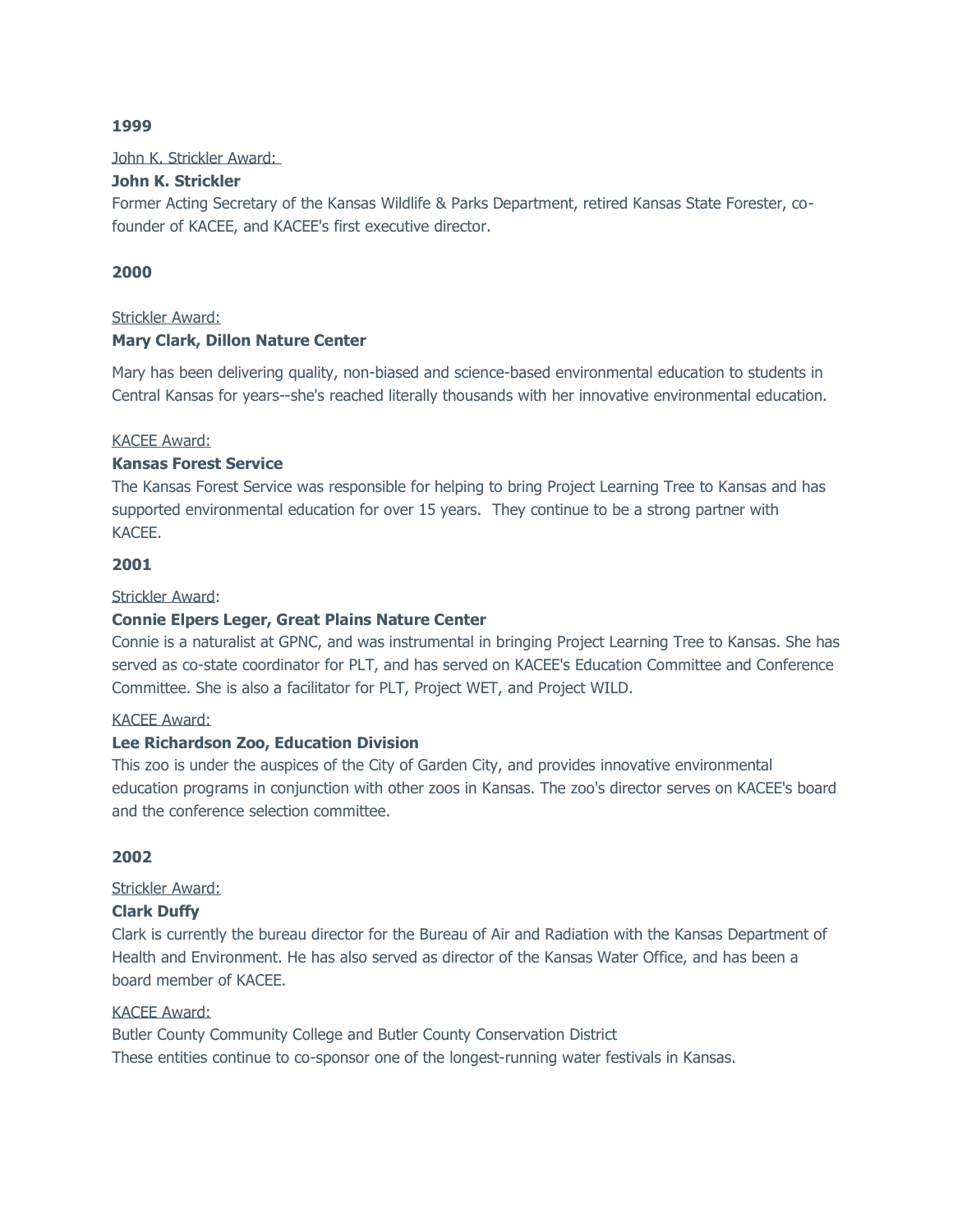# Strickler Award:

# **Gary Keehn**

Until recently, Gary taught at Jackson Heights High School in Holton. He and his students have attended the Kansas Environmental Education Conference for several years, making presentations, showing exhibits, and assisting with the pre-conference workshop. Gary currently manages Banner Creek Wildlife Area and serves as the Archery in the Schools director for the Kansas Department of Wildlife and Parks. Gary also serves on KACEE's board.

## KACEE Award:

# **Westar Energy Green Team**

The Green Team consists of the employees of Westar Energy. It assists schools, nature centers, and wildlife areas in building outdoor habitat and trails. Westar has also been a longtime sponsor of the annual conference and other KACEE programs. The Green Team's leader, Brad Loveless, has been a KACEE board member for several years.

## **2004**

## Strickler Award:

# **Dr. Cindy Ford, Pittsburg State University**

Cindy is a biology professor at PSU, and leads a field studies program outside the state each summer. She is also active with the Kansas Wildflower Society. Cindy is currently the president of KACEE's board of directors, and has served as program chair for at least five years. She is also a workshop facilitator for KACEE.

### KACEE Award:

# **Kansas Department of Wildlife & Parks**

KDWP was the recipient of this award for its longtime support of KACEE and environmental and conservation education in Kansas. KDWP has supported KACEE financially as a conference sponsor since the beginning, and has been a partner in delivering Project WILD and WILD Aquatic. At least one KDWP staff person has served on KACEE's board for several years.

### **2005**

### Strickler Award:

# **Dr. Tom Eddy, Emporia State University**

Tom is a founder of KACEE and served as KACEE's board president. He is a beloved instructor at ESU who brings the prairie to life in his classes. He now serves on the Awards Committee and is always in attendance at the annual conference, often as a presenter.

### KACEE Award:

# **Hillsdale Water Quality Project, Inc.**

HWQP is a non-profit organization working to improve water quality in the Hillsdale Lake area. Its volunteer-based programs provide information and have engaged landowners and stakeholders in activities to protect the watershed.

## **2003**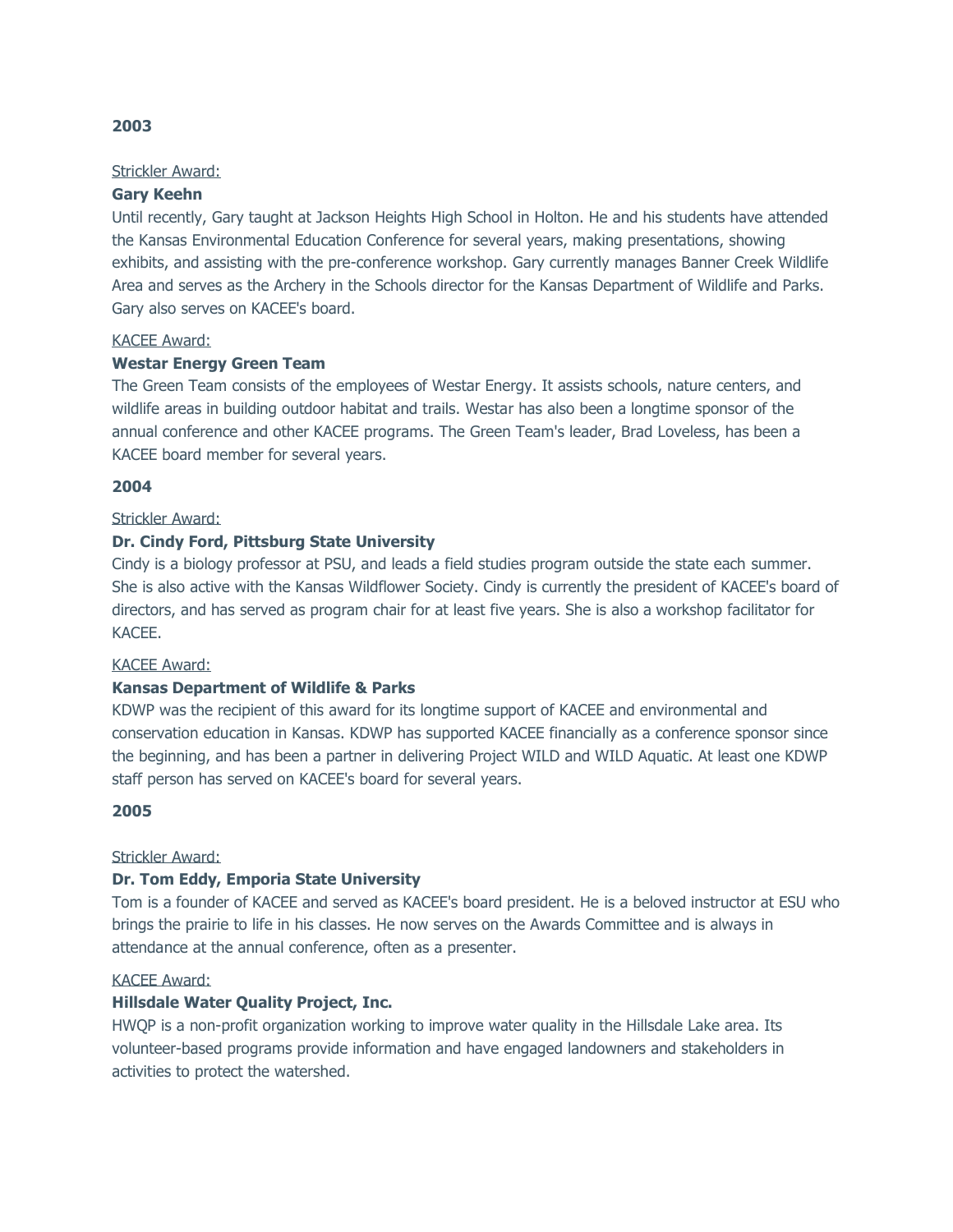# Rising Star Award:

# **Carly Adams**

Carly is an environmental program coordinator with the City of Olathe. As an up-and-coming employee of the city, she has implemented several innovative programs to educate the public about water quality and provide teacher workshops.

# **2006-07**

# John K. Strickler Award:

# **Roland Stein**

Roland recently retired after many years with KDWP. In his position as education coordinator, he oversaw Project WILD and Project WILD Aquatic, as well as the Wildlife Education Service. Roland was a workshop facilitator, served on KACEE's board, and chaired KACEE's Education Committee.

# KACEE Award:

# **Dr. Valerie Wright (PreK-16 Educator)**

Valerie teaches at Kansas State University and runs the Konza Prairie Biological Station near Manhattan. A naturalist, she created the docent program at Konza and directs the Konza Environmental Education Program.

# **Kansas Accredited Zoo Educators (Community/Non-Profit Organization)**

KZE is an informal organization consisting of seven Kansas zoos working to promote a unified voice in conservation. The group develops resources other organizations can utilize, and participates in one statewide event each year focusing on animals, nature, and culture.

# **Linda Phipps (Community/Non-Profit Individual)**

Linda led the efforts to restore a WPA-era Boy Scout building at Schermerhorn Park in southeast Kansas and develop it into a stunning nature center. It is now a premiere destination for residents of four states. Linda is also a kindergarten teacher in the Galena School District, and is a longtime member of KACEE's conference committee.

# **Wichita Area Treatment, Education, and Remediation Center (The WATER Center) (Government)**

The WATER Center was founded to remediate groundwater pollution in downtown Wichita and to educate the public about water issues. Education programs are offered, such as kits on topics including wetlands, geology, and rivers; and Family Adventure Packs that visitors may use as they explore the center.

# **2008**

Strickler Award:

# **Ron Klataske, Executive Director of Audubon of Kansas**

A leader in Audubon's efforts to educate citizens about the ecological value and cultural settings of Kansas birding and nature trails, and was instrumental in developing the proposal that led to the establishment of the Tallgrass Prairie National Preserve in Chase County.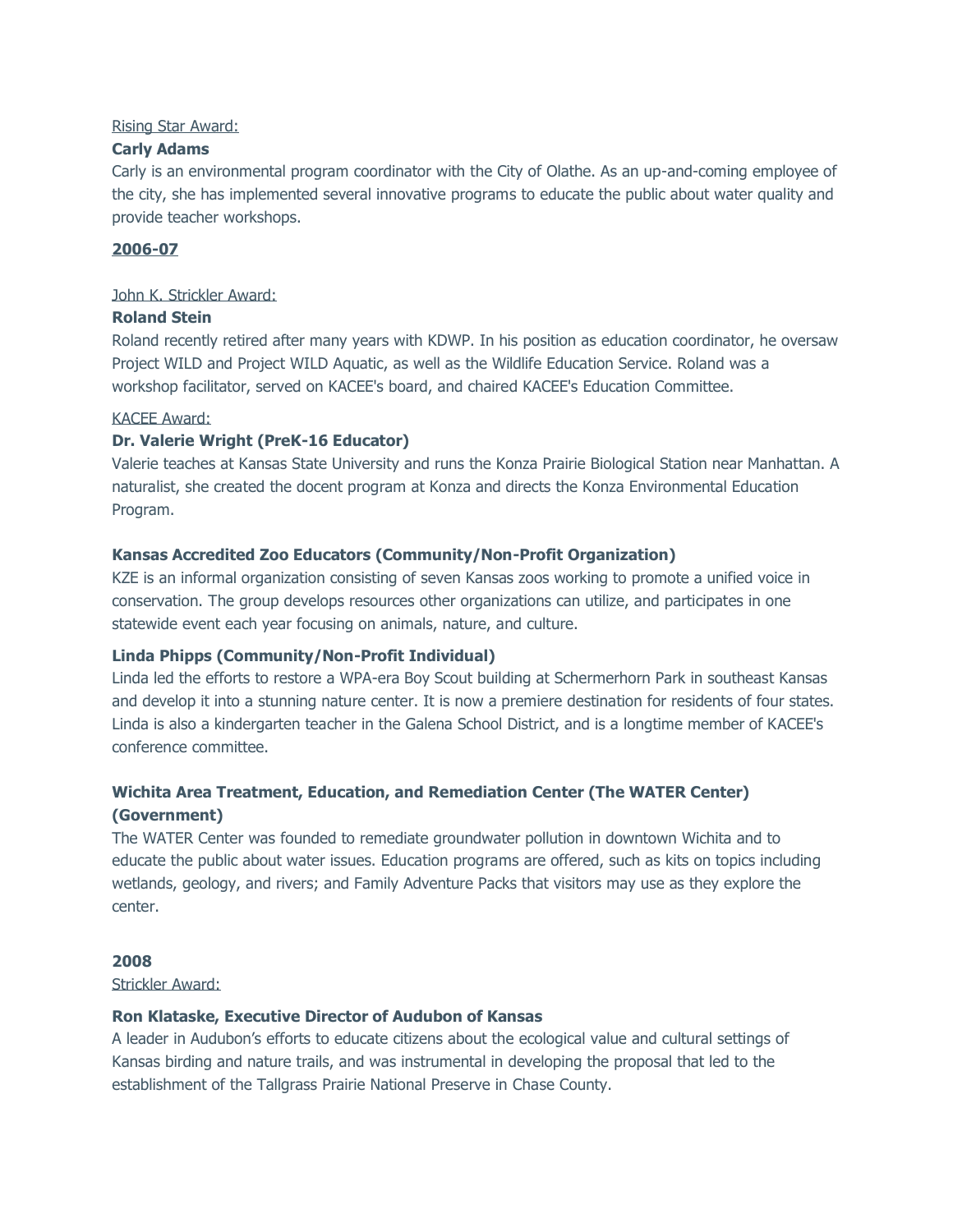### KACEE Award:

# **Dr. Larry Erickson, K-State Chemical Engineering Department (KACEE PreK-16 Educator)**

Larry has maintained an exemplary career in environmental education and service. He has taught over 1,000 chemical engineering students and has served as director of the Great Plains/Rocky Mountain Hazardous Substance Research Center since 1985. In 2007, he established the Consortium for Environmental Stewardship and Sustainability at KSU.

## **Great Plains Nature Center (Community/Non-Profit Organization)**

Committed to the idea that only through the appreciation of nature will people see the necessity to conserve our environment, Great Plains Nature Center has spent the past 11 years introducing students, families, and community members to the natural heritage of Kansas. Its unique cooperative partnership provides a model for other organizations sharing compatible goals to educate our citizens.

# **The Kansas Chapter of the Nature Conservancy (Community/Non-Profit Organization)**

Since 1989, the Kansas Chapter of The Nature Conservancy has been at the forefront of protecting the plants, animals, and natural communities of Kansas. By providing educational materials and programs and, in some locations, public access to natural areas, TNC plays a vital role in increasing the environmental literacy of Kansans.

### Rising Star:

## **Andrea Johnson, Ernie Miller Nature Center**

As a park naturalist and interpreter presenting 26 different programs at Ernie Miller Nature Center in Olathe, Andrea Johnson brings professionalism and dedication to every task. A certified challenge course facilitator, summer camp director, and president of the Kansas City Metro Interpretive Site Coalition, she shows her passion for environmental education every day.

# **2009**

## Strickler Award:

### Rex Buchanan

No one can describe the varied landscapes of Kansas with as much meaning as Rex Buchanan. A Kansan through and through, Rex grew up near Little River, in Rice County, on the edge of the Smoky Hills. Rex has devoted decades of exceptional service to environmental education in Kansas. He twice served as President of KACEE, and also served as Secretary and editor of the KACEE News. An accomplished editor and author of several books (including Kansas Geology and Roadside Kansas),

## KACEE Award:

# **Tim Oberhelman (PreK-16 Education)**

Passionate about ecology is one way to describe Tim Oberhelman, science and biology teacher at Olathe South High School. Thanks to a few good teachers in Gardner, he learned to apply what he was learning in science to real-world problems while in high school in the 1970s. Tim is dedicated to motivating his students to become active in solving challenges to our community and world. He has been instrumental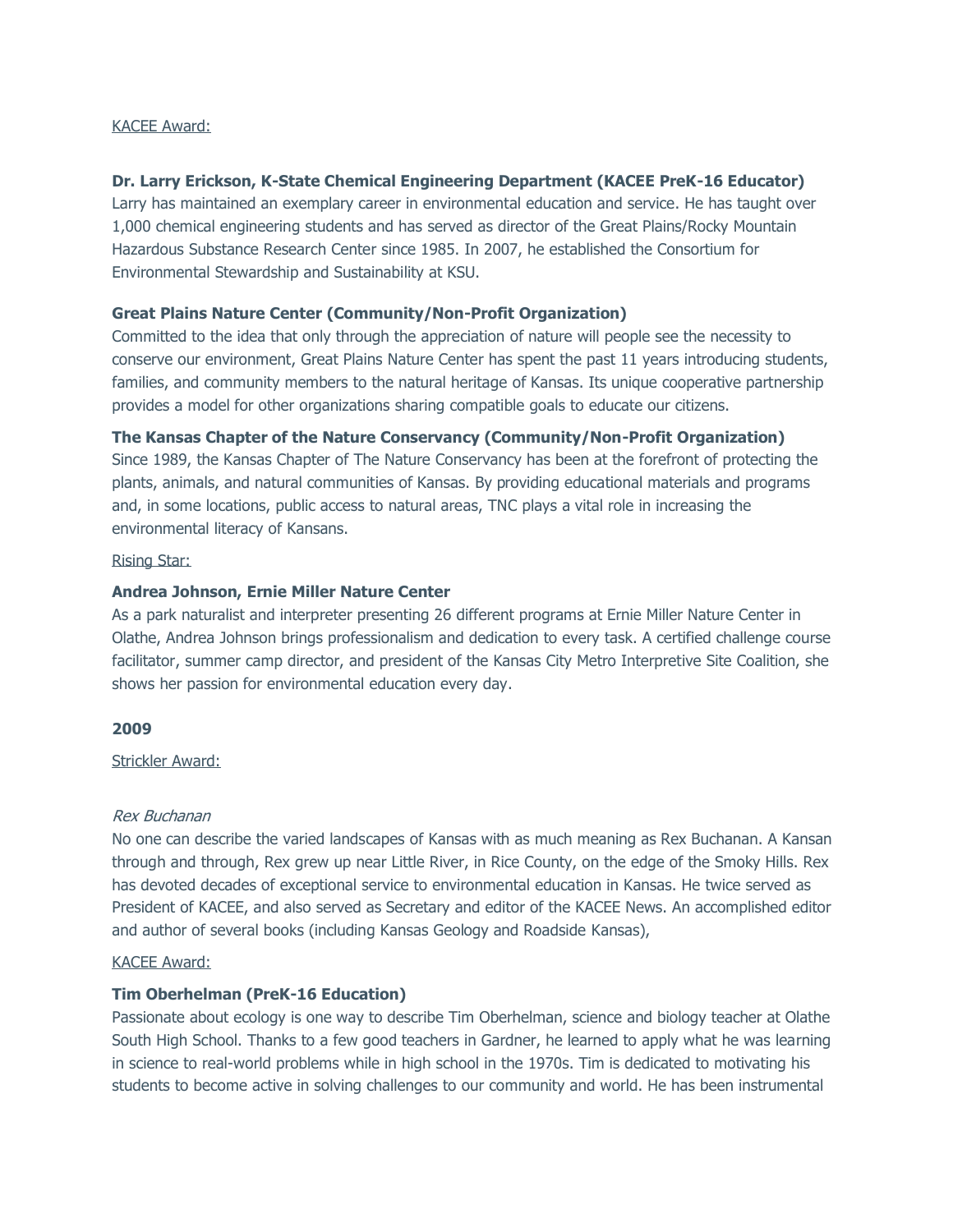in a successful school cell phone collection program, promoting conservation careers, and in all of Olathe South's efforts to "think green."

# **Denise Scribner and Marylee Ramsay (PreK-16 Education)**

With a combined 40+ years of experience, Marylee Ramsay and Denise Scribner provide the leadership for Goddard High School's ecology and environmental science classes.Ecology class students provide support for a district-wide recycling program,which collected 20 tons of paper, 28,000 plastic bottles, and nearly 10,000 aluminum cans last school year. The school's ECO-Meet team, wins top honors in district, regional, and state competitions and students maintain the school's Outdoor Wildlife Learning Site. Goddard High School was one of the first schools to join the Kansas Green Schools Program, and qualified for an air quality grant earlier this year to aerate a pond that receives runoff from a parking lot

### **Jim Mason (Community and Non-Profit)**

Jim Mason is a staff naturalist at Great Plains Nature Center in Wichita. His work there combined with volunteer efforts for the website Natural Kansas and the Kansas Natural Resources Council make him a perfect fit for this award. Jim's service includes serving as webmaster of the GPNC website, which received 2.1 million page reads last year. Jim has presented approximately 2,500 nature education programs since 1988, and is the co-author of The Pocket Guide to Kansas Fresh Water Mussels, published by the Friends of GPNC in 2008. As a member of the Kansas Nature-Based Tourism Alliance, Jim created and maintains the Natural Kansas website [\(www.naturalkansas.org\)](http://www.naturalkansas.org/). His combination of computer expertise, knowledge of the natural world, and motivation to communicate that information has resulted in a website that has an amazing amount of environmental content and receives an ever increasing number of hits.

### **Roberta Spencer (Agriculture)**

Roberta Spencer is well-known among agricultural and livestock producers as well as students and teachers in Jackson County. She brings conservation and environmental education to them and searches for ways to utilize resources that will help producers understand the environment and protect water quality. Roberta is constantly searching for ways to utilize resources that will help producers in Jackson County understand the environment and improve water quality management in their farm and livestock operations. She has been active in conservation and environmental education efforts, by serving on the board of the Kansas Foundation for Agriculture in the Classroom, supporting local teachers to attend KACEE workshops and conferences, and helping a local college student to organize the first "Ag/Water Day" in Jackson County last spring.

#### Kansas Environmental Leadership Program (Government)

From a pilot class in 1999, the Kansas Environmental Leadership Program (KELP) has developed into a 10-month-long program focused on enabling citizens to become better versed in environmental knowledge and increasing their leadership skills. KELP attracts participants from a variety of stakeholders in our state's environment: agricultural producers, regulatory agency staff, educators, industry, environmental groups, and extension personnel. These diverse interests work together as a team to develop, design, and implement projects that have positive effects on communities. The greatest reward of the KELP program is the creation of an increasing cadre of informed and experienced people, who live, work, and lead their communities in cooperative environmental decision making. Including the pilot class, 239 citizens have thus far participated.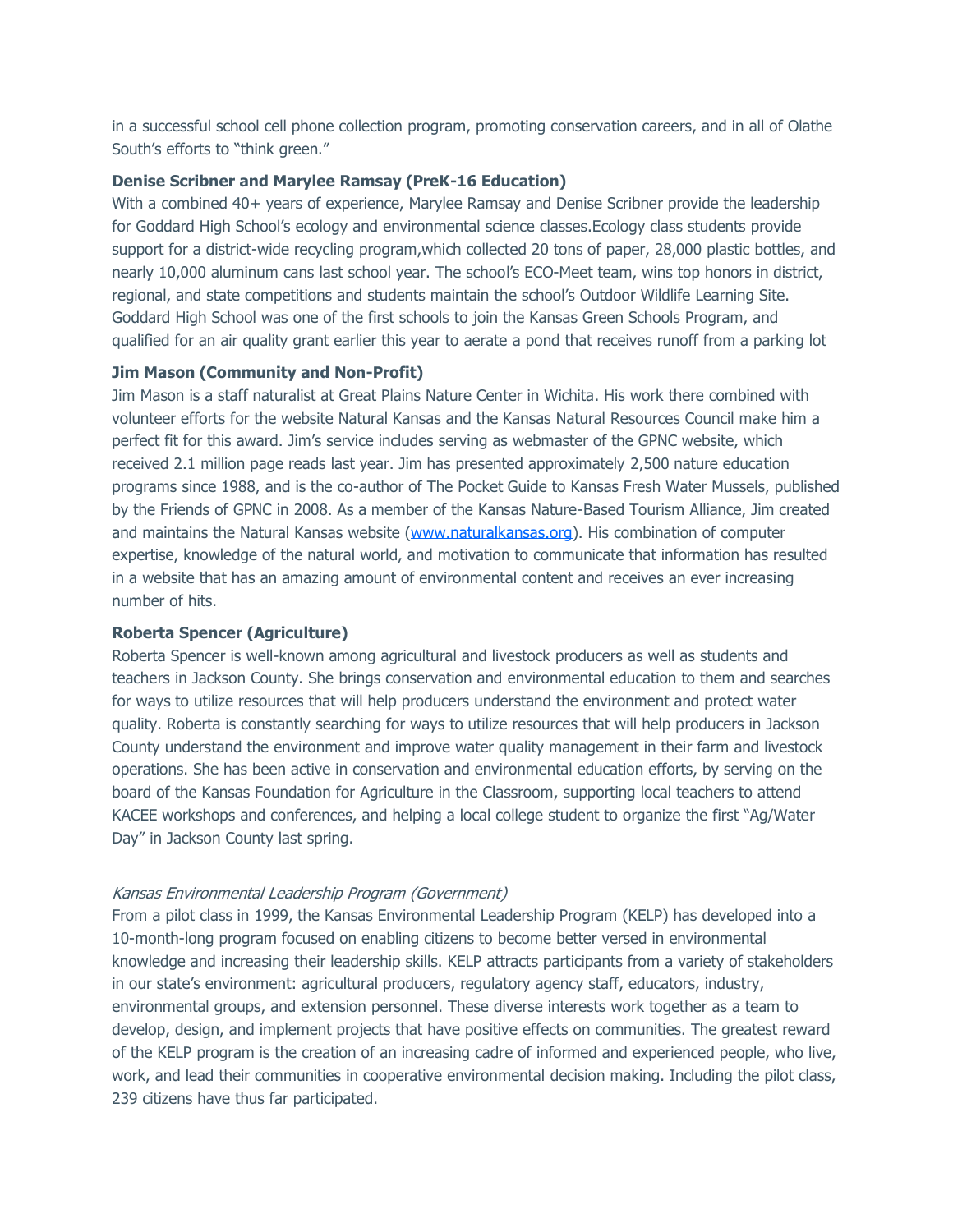### Rising Star:

### **Katie S. Miller**

Over and over, Katie Miller is described as a "go-getter." As project coordinator of the Twin Lakes Watershed Restoration and Protection Strategy (WRAPS), she works to inform, educate, and promote water quality in the Neosho watershed. Her job includes putting on the successful Twin Lakes Water Festival, which educates students to explore our natural resources through a multi-sensory, hands-on learning approach. The festival has educated approximately 2,700 students in the past 3 years. Katie also provides technical assistance to landowners and operators working to install best management practices in the watershed to protect or improve water quality, and establishes partnerships to achieve the goals of the Twin Lakes Water Quality Project.

# **2010**

John K. Strickler Award:

# **Brad Loveless, Westar Energy**

As Manager of Westar Energy's Biology and Conservation Programs, Brad Loveless has provided untold hours of service in support of environmental projects across the state. Through the work of the Westar Green Team, numerous schools and communities have experienced new outdoor classrooms, wildlife habitat areas, river access points, and wind turbine sites. Brad also serves on KACEE's Board of Directors and has served as its President.

KACEE Award:

# **Matt Krehbiel, Junction City High School (PreK-16 Education)**

At Junction City High School, science and biology teacher Matt Krehbiel has a philosophy of education rooted in teaching students how to think. He is dedicated to helping students establish a connection to the natural world through involving them in maintaining the high school prairie and native plant demonstration area. He has also compiled a textbook of local ecological content and field research protocols.

# **George Potts, Friends University and OWLS Coordinator (PreK-16 Education)**

Since the 1970s, George Potts has been active in environmental education and KACEE, serving on its board and as President. From higher education at Friends University to K-12 science teaching in the Wichita School District, George has been an inspiration to many students who have gone on to natural resource careers. He has also served as OWLS Coordinator for Kansas Wildlife & Parks and helped develop more than 200 OWLS sites across Kansas.

# **E.A.R.T.H. (Earth Awareness Researchers for Tomorrow's Habitat), Wichita, (Community/Non-Profit)**

E.A.R.T.H. was formed in 1998 to work with middle school curriculum directors to provide these students with innovative, experiential learning opportunities that highlight natural resources and encourage them to become wise stewards of their environment. The program began in Wichita and now encompasses 19 counties in Kansas. Each year, the E.A.R.T.H. steering committee, workshop presenters, and volunteers allocate more than 10,700 hours to the program.

# **Friends of the Kaw, Inc., Lawrence, (Community/Non-Profit)**

Friends of the Kaw is a grassroots organization whose mission is to protect and preserve the Kansas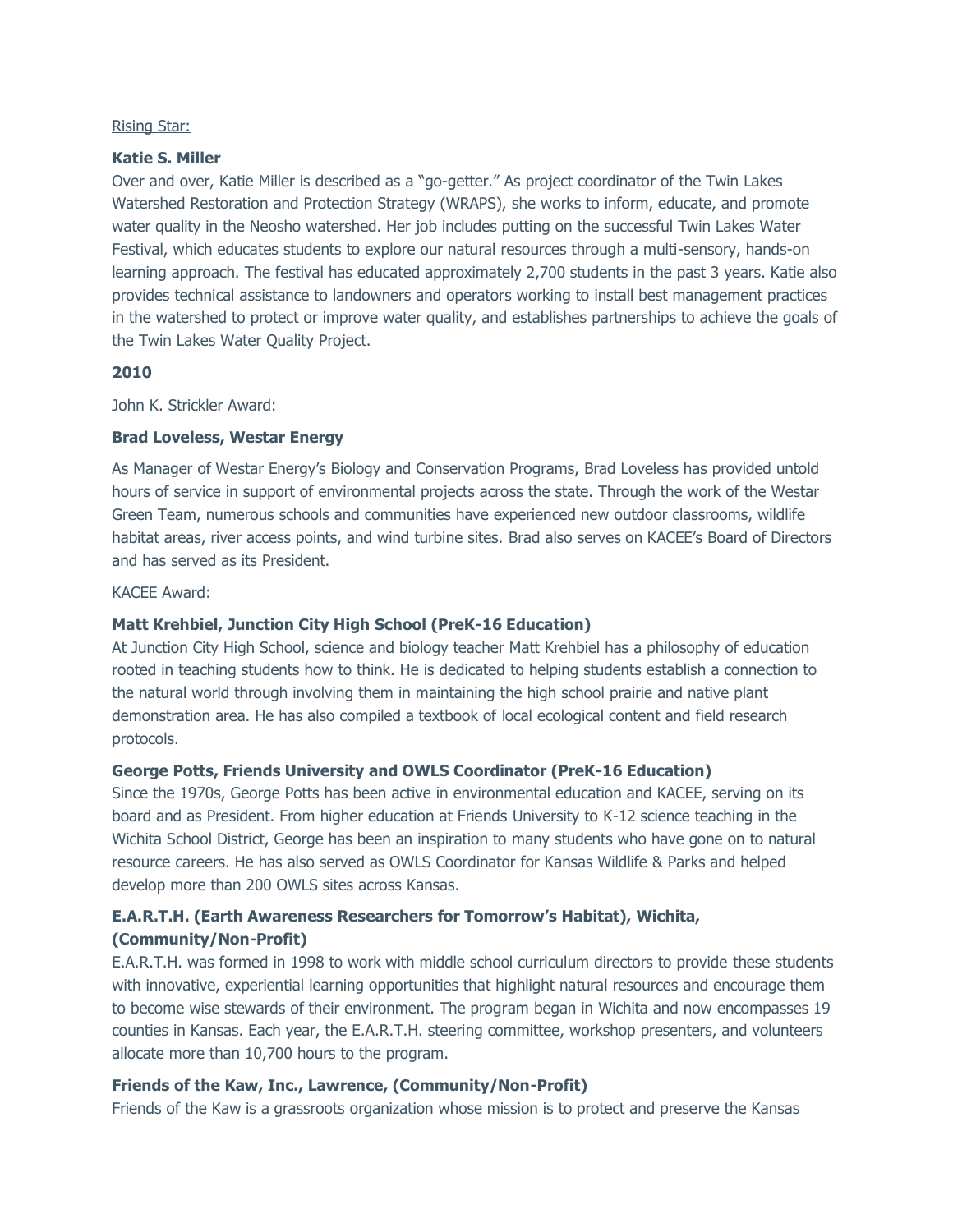River. Its website hosts the Kansas River Atlas, a watershed-based, interactive tool that delivers information about the river. The website also provides information about cultural and historic sites along the river and lesson plans for teachers. The group hosts Sandbar Schools for 4th graders that emphasize river stewardship and water safety, as well as educational float trips for teachers.

Rising Star:

## **Delia Lister, Pittsburg State University**

Delia Lister is well-known to schools in the Pittsburg area and four-state region as the director of Pittsburg State University's Nature Reach Program. This outreach program teaches about the natural history of the area, as well as local and global environmental issues. She also cares for raptors at the PSU Natural History Reserve. Delia teaches biology at PSU and serves as President of the Sperry-Galligar Audubon Society, and has made numerous presentations at KACEE conferences and workshops.

Kansas Green School of the Year:

# **Centre Elementary School, Lost Springs USD 397**

Students have led the charge toward going "green" at Centre Elementary. Four Green Teams collect the recyclables each week at the school. The Teams also present skits and assemblies to students about recycling. As a result of their efforts, more households are also recycling. The school has eliminated Styrofoam in the kitchens and planted a school garden. The produce is eaten in the lunchroom. Students tend a worm farm at the school, and have created a short video that was shared with another elementary school to help it begin worm farming.

## **Clifton-Clyde High School, USD 224**

Environmental education efforts at Clifton-Clyde High School have taken multiple directions: classroom curriculum, environmental projects, and community involvement. The school has erected a wind turbine to power halogen lights for a hydroponic watering system. Solar panels power outdoor lights and a water pump for a native flower garden. Students held a "Wind Energy Day" to educate the community about their projects, and are in the process of constructing a greenhouse and planting a community garden. A composting program is also in the works.

### **Goddard High School, USD 265**

Renewing students' relationships with Kansas ecosystems and the landscape through restoration, reconnection, and reflection is the theme of Goddard High School's "green" efforts. Students have developed a native prairie demonstration area in a renovated section of the school's OWLS site near their pond. A wind turbine powers a pond aerator, helping to keep the water clean. Environmental education is cross-curricular at the school, with arts projects ongoing throughout the year. The OWLS site supports instructional objectives and is also used by the community.

### **2011**

John K. Strickler Award

### **Schanee' Anderson, Sedgwick County Zoo, Wichita**

Through her years as a zoo educator, Schanee' has worked to incorporate environmental stewardship throughout the programming offered to children and adults. She has been actively involved with the Association of Zoos and Aquariums for many years, serving on the Conservation Education Committee.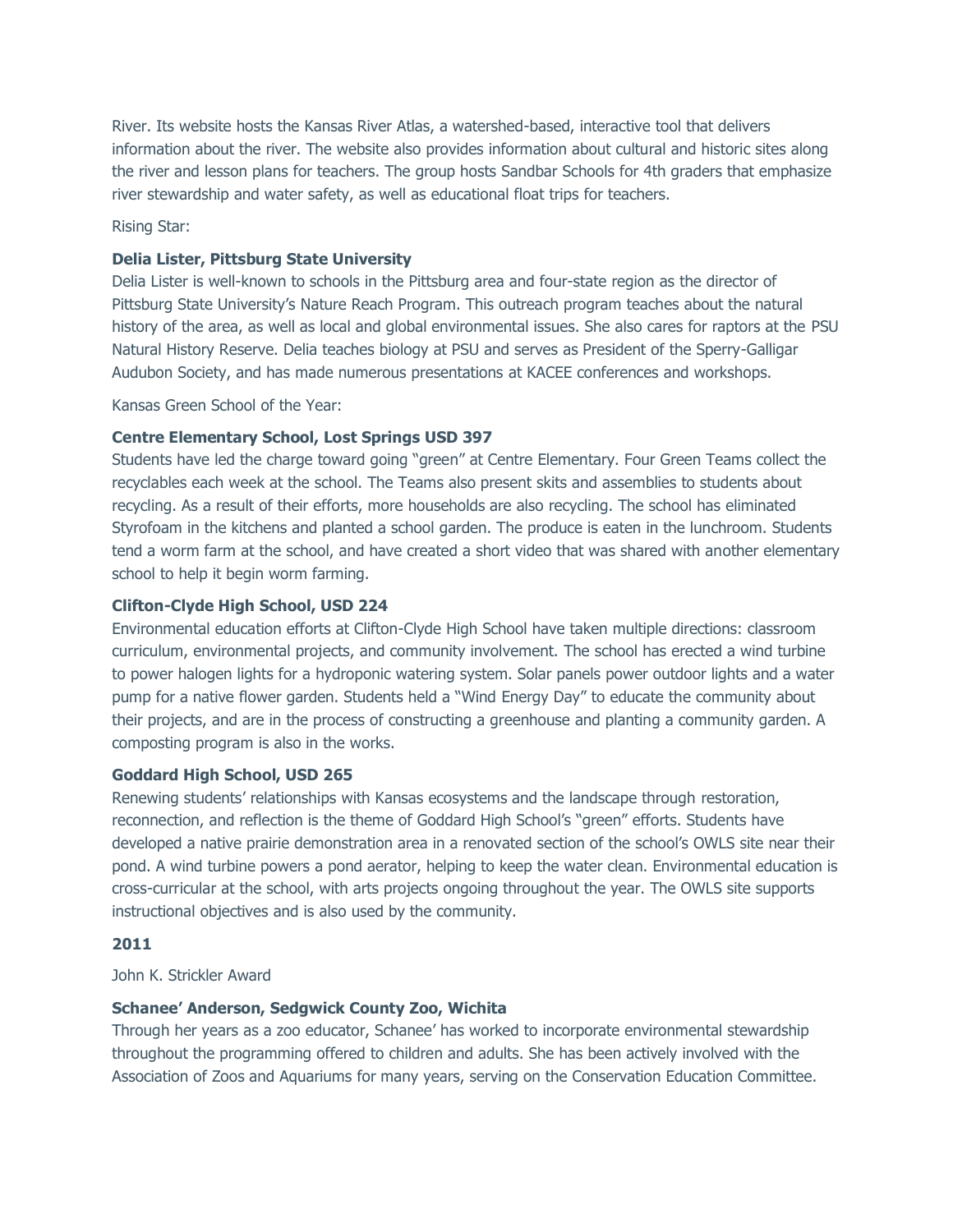Schanee' has also been involved with the Paraguay Conservation Action Partnership, and has served on KACEE's Board of Directors and as board president from 2008-2010.

## KACEE Awards

### **Dr. Cynthia Annett (PreK-16 Education)**

Dr. Cynthia Annett's dedication to her students, her work, and to Friends of the Kaw knows no bounds. She has taught at the University of Kansas, Haskell Indian Nations University, and Kansas State University, and mentored many undergraduate and graduate students. With a Ph.D. in zoology, she has taught numerous courses on environmental issues and environmental justice. Dr. Annett has also served as Science Advisor to Friends of the Kaw, taking the lead in designing its website.

# **21st Century Geosciences Program, Olathe North High School (PreK-16 Education)**

Launched in Fall 2002, this elective program is for students interested in environmental science, marine biology, meteorology, geology, and other related fields. Students complete a target curriculum, participate in field trips and workshops, and educate local elementary students and community members about what they are learning through presentations. Geoscience students also teach the community about stormwater management through rain barrel and rain garden projects.

### **Blue River Watershed Association (BRWA) (Community/Non-Profit)**

BRWA focuses its efforts in three areas: community education, environmental stewardship, and strategic partnerships. The organization educates Kansas City-area residents about watershed concerns such as flooding and water quality, and engages the community in addressing these issues. BRWA also works with school districts, and during the 2009-10 school year approximately 3,000 Kansas students participated in the T.R.U.E. Blue program (Teaching Rivers in an Urban Environment).

# **Heather Loewenstein, StoneLion Puppet Theatre (Community/Non-Profit)**

As Founder and Artistic Director for StoneLion Puppet Theatre, Heather is the guiding force behind the company's amazing performances. She has written, designed, performed, produced, and/or directed more than 75 different productions focused on environmental education. StoneLion uses multiple styles of puppetry to teach environmental concepts such as stormwater management, endangered species, and healthy habitats. Heather also teaches EE classes and creates art and sculptures with environmental themes.

# **Lattner Family Foundation, Inc. (Business/Corporate Sector)**

This Florida-based foundation has generously supported many conservation and environmental education programs in the Wichita area. It has funded Great Plains Nature Center programs such as "Linking Children to Nature," which is geared to getting Kansas kids (especially at-risk youth in urban Wichita) interested in the out-of-doors; and publication of the book "Kansas Critters: Mammals," which was written and illustrated by Kansas kids. The foundation has also funded programs at The WATER Center and Chaplin Nature Center.

Rising Star

### **Brian Pekarek, Superintendent, Clifton-Clyde USD 224**

Visitors to the Clifton-Clyde School District can't help but notice all of the environmental stewardship projects accomplished during the past two years. If they're lucky, they will learn about these projects through a presentation by students. The driving force behind the "green" changes is district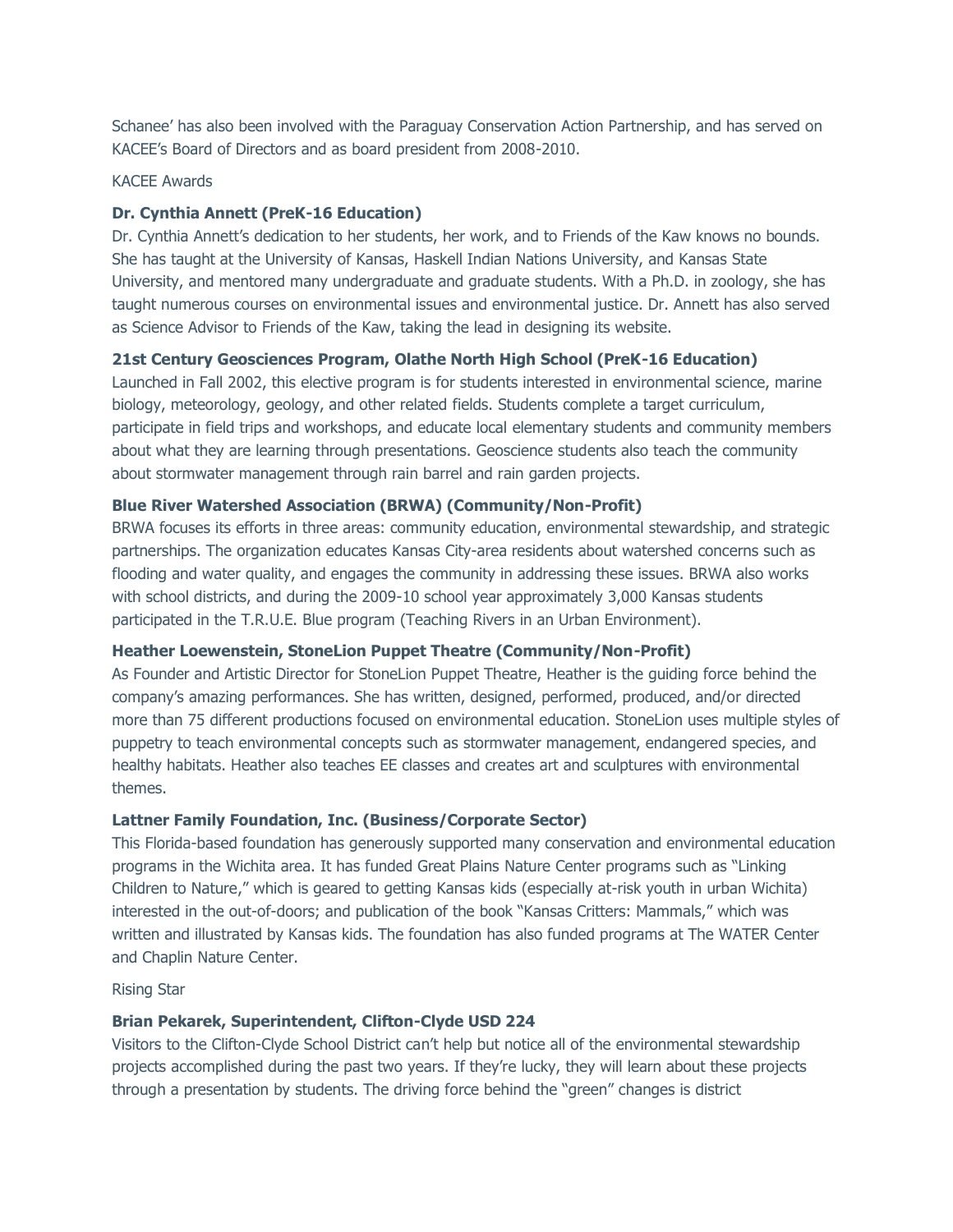superintendent Brian Pekarek. Through his leadership, teachers, staff, and students have focused on communication with the community, fundraising, and achieving academic excellence through becoming more green! Clifton-Clyde High School was one of the 2010 Kansas Green Schools of the Year.

Kansas Green School of the Year

### **Hesston Elementary School, USD 460**

Hesston Elementary School has made great strides this year in becoming a "Kansas Green School." Paper recycling takes place in classrooms, with students collecting the recyclables weekly. The "Worm Team" collects leftover food from the cafeteria to feed the worms, and the compost will be used in the school's rain/butterfly garden. Local church groups help prepare and plant the garden. During Red Ribbon Week the school hosted a recycling relay day, teaching students how to recycle at home. Students also created a "recycling rap" in music class.

### **Prairie Moon Waldorf School/Okanis Garden, Lawrence**

Prairie Moon Waldorf School incorporates the environment into everything the school teaches. Through a Green Schools Grant, the school designed a Waldorf-inspired environmental education curriculum and built a system for rainwater harvesting and storage. The system waters the Okanis Garden, an organic market garden that involves students, teachers, and volunteers in fruit, flower, herb, and vegetable production. The school works in cooperation with the adjacent new native plant medicinal garden established by the University of Kansas and the Kansas Biological Survey.

# **Tomahawk Elementary School, Shawnee Mission USD 512**

Tomahawk Elementary has been working toward a significant reduction in waste for several years. Great strides have been made during the past school year, with a 92% decrease in solid waste trash through composting of lunch waste and recycling efforts. In addition, paper usage declined by 14% and electricity usage decreased by 28% since 2008. Students receive an enriched science and energy education through these projects, and also help their school and families reduce energy costs and become smarter consumers. The after-school environmental club (the "HiP" Club) has expanded greatly this school year.

President's Award

# **KACEE Staff: Laura Downey, Melissa Arthur, Ashlyn Kite-Hartwich, Rachel Wahle, Sandy Chandler, Jolene Amtower**

### **2012**

John K. Strickler Award

#### **Dee Turner**

Involved in supporting environmental education (EE) for more than 20 years, Dee Turner has made significant

contributions to the field of EE. Dee has provided long term leadership to the Kansas Association for Conservation and Environmental Education (KACEE) as both a board member and a past president. Dee was also instrumental in working with conservation districts across the state, encouraging each county's program to include environmental education as a part of the conservation district's work. As a result, conservation districts have become key partners for EE in Kansas.

KACEE Awards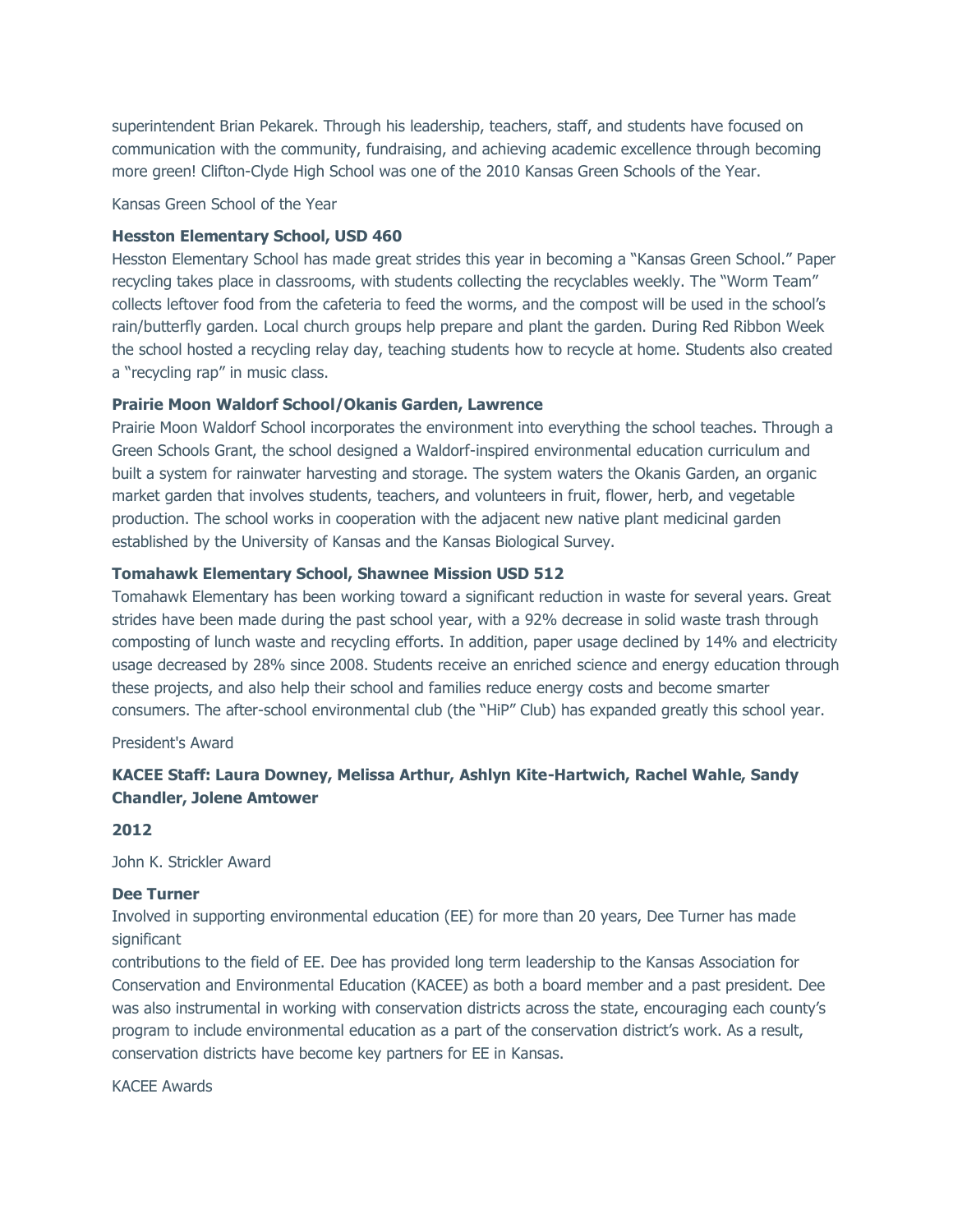# **Kansas Water Authority/Kansas Water Office**

# **(Government)** The Kansas Water Authority

(KWA) and the Kansas Water Office (KWO) have established a long tradition of supporting water education as a high priority in addressing the water issues that Kansas faces. Beginning in 1995, the support of the KWA and KWO for Project WET in Kansas has been invaluable in building partnerships with other state, local and federal agencies and non-profit organizations in providing effective environmental education throughout the state. The Project WET program has proved to be successful in training both formal and non-formal educators in the range of water issues and how to involve students and others in learning the various aspects of these complex issues.

# **Jared Bixby (Government)**

The current Curator of Education at both the Sunset Zoo and the Flinthills Discovery Center, Jared's interest for environmental education in Kansas started more than 15 years ago as a Docent at Sunset Zoo. His willingness and passion to do anything to improve his knowledge and teach others, quickly put him in a leadership role. From youth mentoring, to innovative zoo environmental education programs to stepping into leadership roles with EE organizations, Jared's commitment to EE is evidenced in every aspect of his life. One of Jared's most recent accomplishments is the creation of a nature-based early childhood program at Sunset Zoo. Jared truly embraces the life-long learning that we need to promote an environmentally literate citizenry.

# **Keri Harris (Agriculture)**

As District Manager of Franklin County Conservation District, and a long-term member of KACEE, Keri Harris has made and continues to make significant contributions to Environmental Education in Kansas. Keri is

devoted to providing hands-on education and interactive experiences to engage children and adults in understanding and conserving natural resources. From hosting teacher professional development, working directly with schools and school districts and their students, and hosting events, Keri's dedication to

environmental education is obvious. Keri is always eager to share ideas and resources and has emerged as a leader in EE in the state, including most recently, providing critical leadership for a state Environmental Literacy Plan.

# **Jenny Jasper (Agriculture)**

Jenny Jasper serves as the District Manager for the Miami County Conservation District. Through her short time with the Miami County Conservation District Jenny has demonstrated a strong leadership role in the field of conservation and environmental education. Jenny enjoys working with local teachers and students to bring various hands-on learning lessons to schools throughout Miami County to educate the youth about water quality, water conservation, habitats, soil and other natural resources within our environment. In particular, Jenny saw the critical need to educate youth and adults about the precious resource of soil and the creative concept to develop a portable, enclosed tunnel to replicate the world of soil underground was born.

# **Cheri Miller (Agriculture)**

Since 2005, Cheri Miller has served as the Wyandotte County Conservation District Manager. Environmental education is foremost on Cheri's mind. She is always creating new programs, modifying previously used programs and sharing her programs with others in the field. She is dedicated to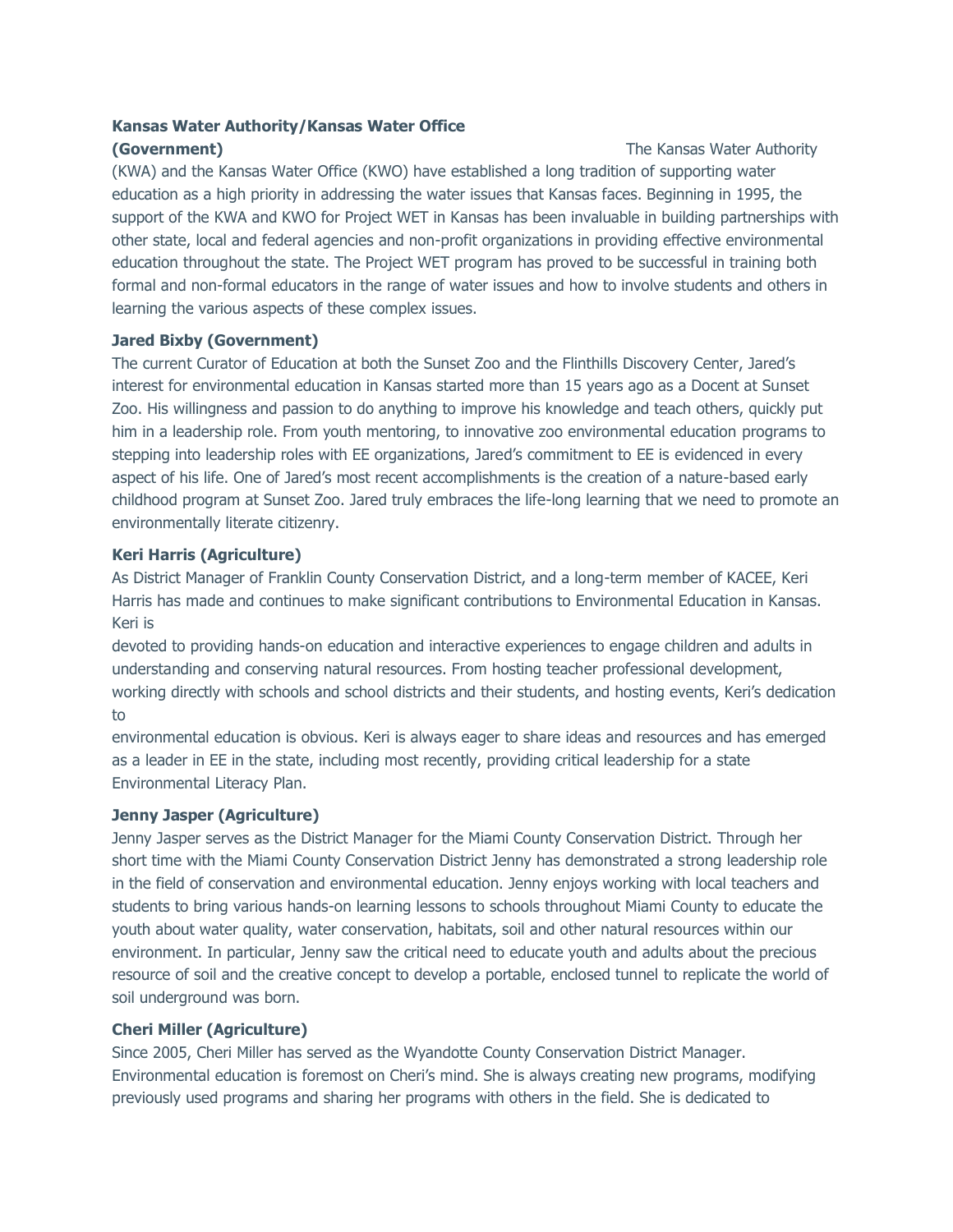educating people of all ages – from school age to senior citizens; from teachers and educators to residents. Cheri's programs include techniques for incorporating outdoor experiences into the curriculum using school grounds and field explorations. She initiated a rain barrel workshop which assists residents in conserving the much needed rainwater for their use in care for their yards and gardens. Cheri's knowledge, passion and expertise in environment and conservation education shines through in all she does.

### **Heather Teasley (PreK-16 Education)**

Heather has been a Kindergarten teacher in USD 382 for seven years. Heather's classroom is rich with environmental education including recycling, partnerships with the local Farm Bureau to do to visit a local farm and learn about farming, health and environment, trips to the local fish hatchery and 'tree walks.' It is clear to both students and parents that Heather puts a lot of energy and imagination into her teaching. Heather has also been actively involved in providing leadership for early childhood EE, volunteering her time and expertise to share her passion with other early childhood educators. As her nominator stated, "She promotes care of our earth, while showing an appreciation for nature and the wild."

### **Kansas Wildscape Foundation (Community/Non-Profit)**

Kansas Wildscape has worked to meet the needs of wildlife conservation, outdoor recreation and outdoor education in Kansas for over 20 years. Through programs such Outdoor Kansas for Kids (OK Kids) Program and the Cabins Project, Kansas Wildscape works to ensure that Kansas children and families have opportunities to learn and explore the outdoors through our state and local parks. Wildscape's new program, the WildLifer Challenge, encourages kids ages 6-16 to get outdoors and explore. Through their programs, Wildscape impacts more than 14,000 Kansas kids on an annual basis.

Rising Star

#### **Eric Giesing**

Eric was hired at the KWEC in 2010 as Educator Director and was charged with creating educational program for grades 7-12, Eric has met this challenge well, and has provided many new ideas that have helped the KWEC to "think outside the box" in how the center provides education to their patrons. In his first two years, Eric has established an impressive environmental education curriculum at the KWEC. He has created and promoted a list of 18 programs available to schools and he has worked with most of the schools in the region. The programs he offers are tied to the Kansas Science Standards. Perhaps the most impressive part of his program

development is his flexibility to provide programs to schools on just about any topic teachers throw his way. Eric has worked hard to help host events at the KWEC on migratory birds, black-footed ferrets and wild turkey hunting, making the KWEC an important player in environmental education in the state.

Kansas Green School of the Year

### **Brookwood Elementary School, Shawnee Mission Schools**

Located in the Shawnee Mission School District, Brookwood Elementary is focused on making their school more environmentally friendly and their students more environmentally knowledgeable. Taking on projects to reduce waste in the school through the HiP Team (I can make a Healthy Planet), the school now composts all their kitchen waste—more than 22.5 tons last year alone. Students also recycled more than 40 tons of paper, cans and plastic last year and through both projects, have reduced the amount of waste going from the school into a landfill by 90%. Brookwood is also involved in reducing their energy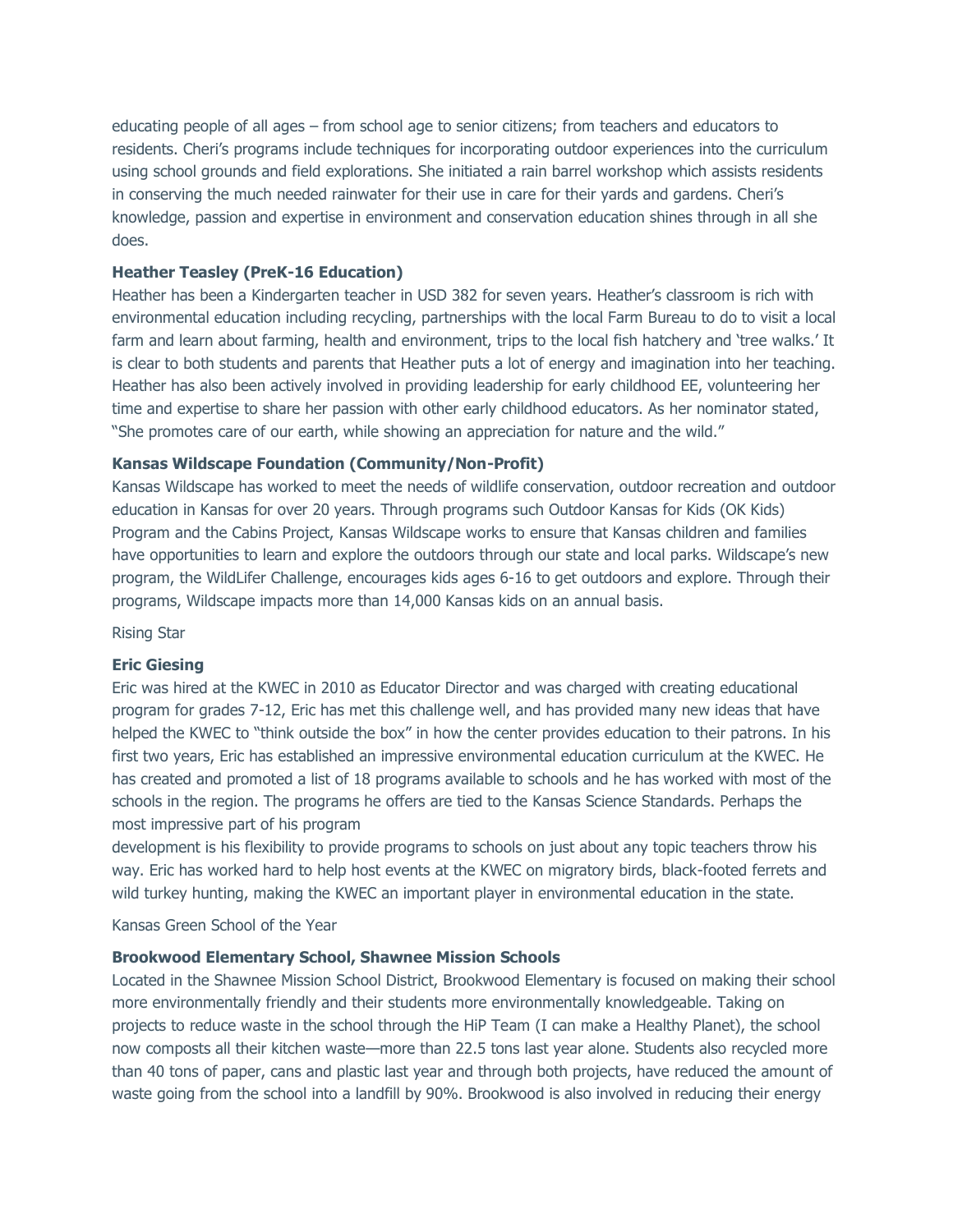use and perhaps most importantly, engaging students and parents in creative and hands on environmental education through a variety of classroom and whole school activities. This has inspired students to take on community projects such as working in the gardens (they planted over 650 bulbs!), park stream cleans, making dog toys from reused material and cleaning up liter on the school grounds.

### President's Award

### **Awards Committee: Anita Butler, Kristyn Hayden-Ortega, Kim Courtney-Decker, Laura King**

### **2013**

### John K. Strickler Award

### **Bill Riley**

Bill Riley has dedicated much of his professional and personal life to helping people understand and appreciate the Kansas environment and outdoors. As a volunteer, Bill devoted a good deal l of his time working with KACEE. At that time, KACEE was an all volunteer organization and Bill was instrumental in the creation of the Blue Ribbon Task Force, a collaborative group which developed a report outlining the goals, strategies and actions that guided environmental education in Kansas and significantly grew KACEE as an organization. KACEE owes much of its success today to the early work that Bill did in laying a strong foundation for conservation and environmental education in Kansas. Mr. Riley furthered his efforts through his work with the 4-H Foundation in Kansas by establishing and maintaining an environmental education position and building the Flint Hills Environmental Education Building at Rock Springs 4-H Center near Junction City, KS. Over the years, thousands of kids have experienced environmental education at Rock Springs because Bill made it his mission to include EE as a regular part of what the organization offered to campers and classrooms alike. Finally, anyone in Manhattan knows that Bill and his wife Erma have made a business from their passion in getting people outdoors with their store, The Pathfinder. Rex Buchanan, Director of the Kansas Geological Survey, perhaps summed it up best in saying, "Because of his efforts, generations of Kansans from across the state know more about, and appreciate, the place they call home."

### KACEE Awards

## **PreK-16 Education: Elizabeth Ablah**

Assistant Professor at the University of Kansas School of Medicine, Elizabeth's background is in health promotion and chronic disease prevention, but through her work with EPA's Community Action for Renewed Environment (CARE) grant Elizabeth has become a leader in environmental education and community improvement projects throughout Wichita. Elizabeth was the driving force behind the establishment of Wichita Initiative to Renew the Environment (WIRE). WIRE is a community-based group that identifies and "does something" about environmental concerns in the city of Wichita. WIRE's mission is to provide education and project leadership to make Wichita an environmentally healthy place to live, work and play. Elizabeth guides this grassroots initiative that collaborates with citizens, neighborhood groups, community leaders, businesses and government to work on projects including engaging Wichita high school students in improving water quality, conducting waste audits at local businesses and working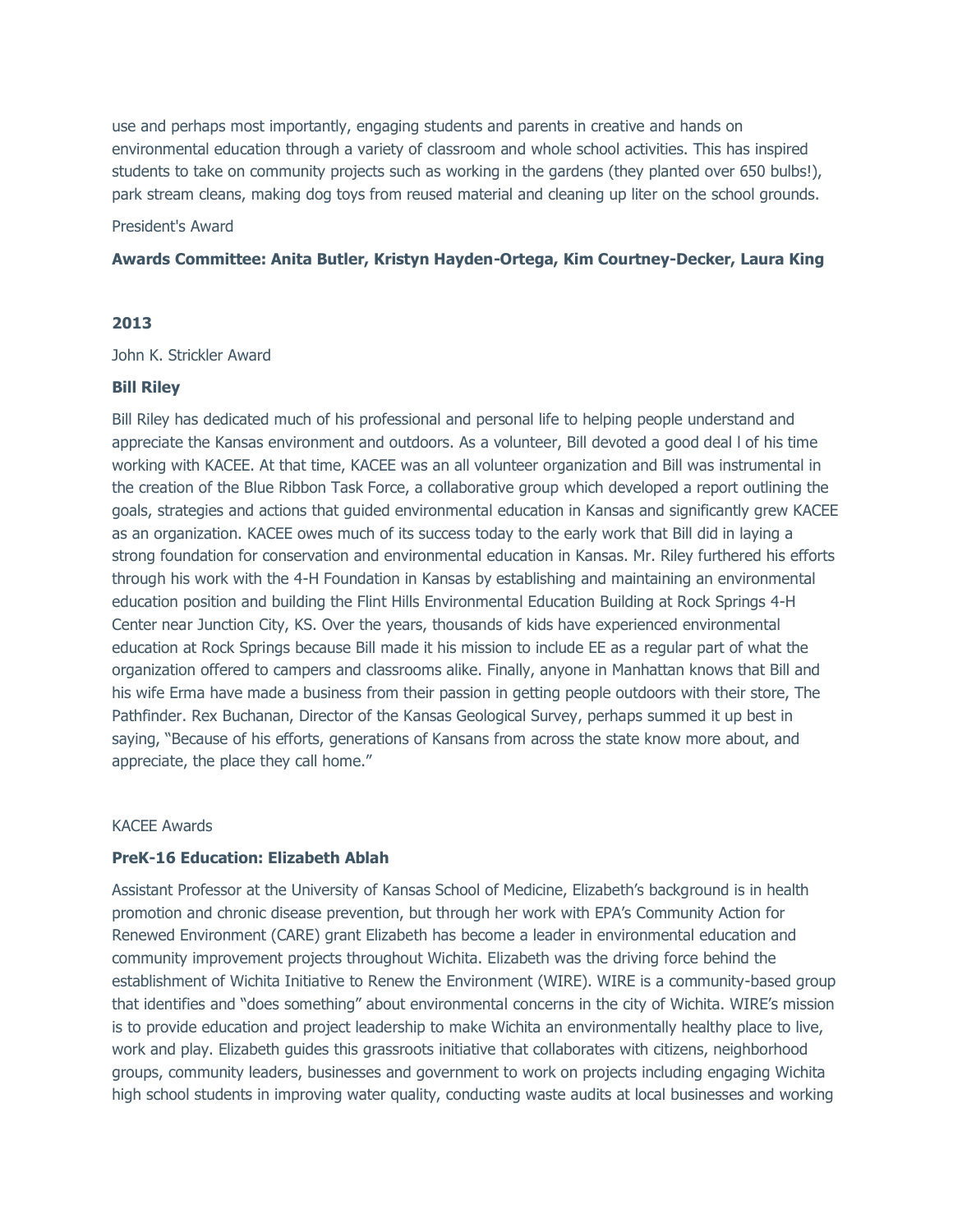with schools, students and parents to implement a "No Idylling" campaign that helps improve the quality of the air we breathe, while saving energy. As noted in her nomination, "Elizabeth Ablah is a spark of green for Wichita."

# **PreK-16 Education: Steve Woolf**

As superintendent of USD 112, Central Plains, Steve isn't afraid to get his hands dirty. In fact, he encourages the students of his school district to get their hands dirty too! Mr. Woolf's love of the outdoors, coupled with his deep connection to the communities he works within led him, with support from his wife, to identify a pressing community need that he and his students could do something about—making fresh food available. Steve found some space and started preparing the ground to plant. As Steve worked, students and neighbors stopped by to help and together, they planted enough fruits and vegetables to make the produce available to anyone who wanted them. Steve notes that there are many in the community who wouldn't otherwise have access to this fresh and nutritious produce. And what started with one garden has grown to gardens at many of the schools in his district, where high school students work to construct raised beds and students plant everything from heirloom tomatoes to cabbage. Steve sees this as an opportunity to engage students in hands on service learning and help to feed the community. Steve, with help from his wife, numerous community members and students have experimented with gardening techniques to get the best yield and sometimes those efforts have worked well, other times not as well. As Steve noted, "We want our students to understand that success lies on the other side of failure and if you want to double your chances at success, you have to double your chances at failure. And we're going to fail a lot and in the process, have some really cool things happen."

### **PreK-16 Education: Southwestern College**

With a student population just under 1500 (including distance and online learners), the faculty and students at Southwestern College make a big impact in their community and beyond. Southwestern College has established themselves as a national leader in sustainability among higher education institutions. Faculty and students have brought to life the phrase within the school's mission "to live by and teach a sustainable way of life." All Southwestern students have the opportunity get a minor in sustainability and environmental studies and students who work as a part of the Southwestern Green Team receive scholarships for school as they learn sustainability principles and put them to practice in service projects at Southwestern and the surrounding community. Projects range from working with the local school district to planting and maintain a community garden which supports the local food bank, coordinating county electronic recycling events, to hosting a serve and learn retreat with 70+ high school students who worked side by side with the college students to learn about water conservation and build rain barrels for a local church camp. The students at Southwestern do more than earn a degree, they make a difference. It is this combination of education and service that has distinguished Southwestern College as leader in environmental and conservation education at the post-secondary level.

### **Community/Non Profit: Elaine Giessel**

Honoring a marine scientist for their contributions to environmental education in Kansas? Absolutely! Elaine Giessel, now a retired naturalist from Ernie Miller Nature Center, has devoted her life to environmental education. One could find Elaine, dressed as Mother Nature or a zebra mussel at Ernie Miller Nature Center, always with the goal of educating children and their families about the environment. Ms. Giessel was instrumental in engaging hundreds of area youth in summer camp programs with the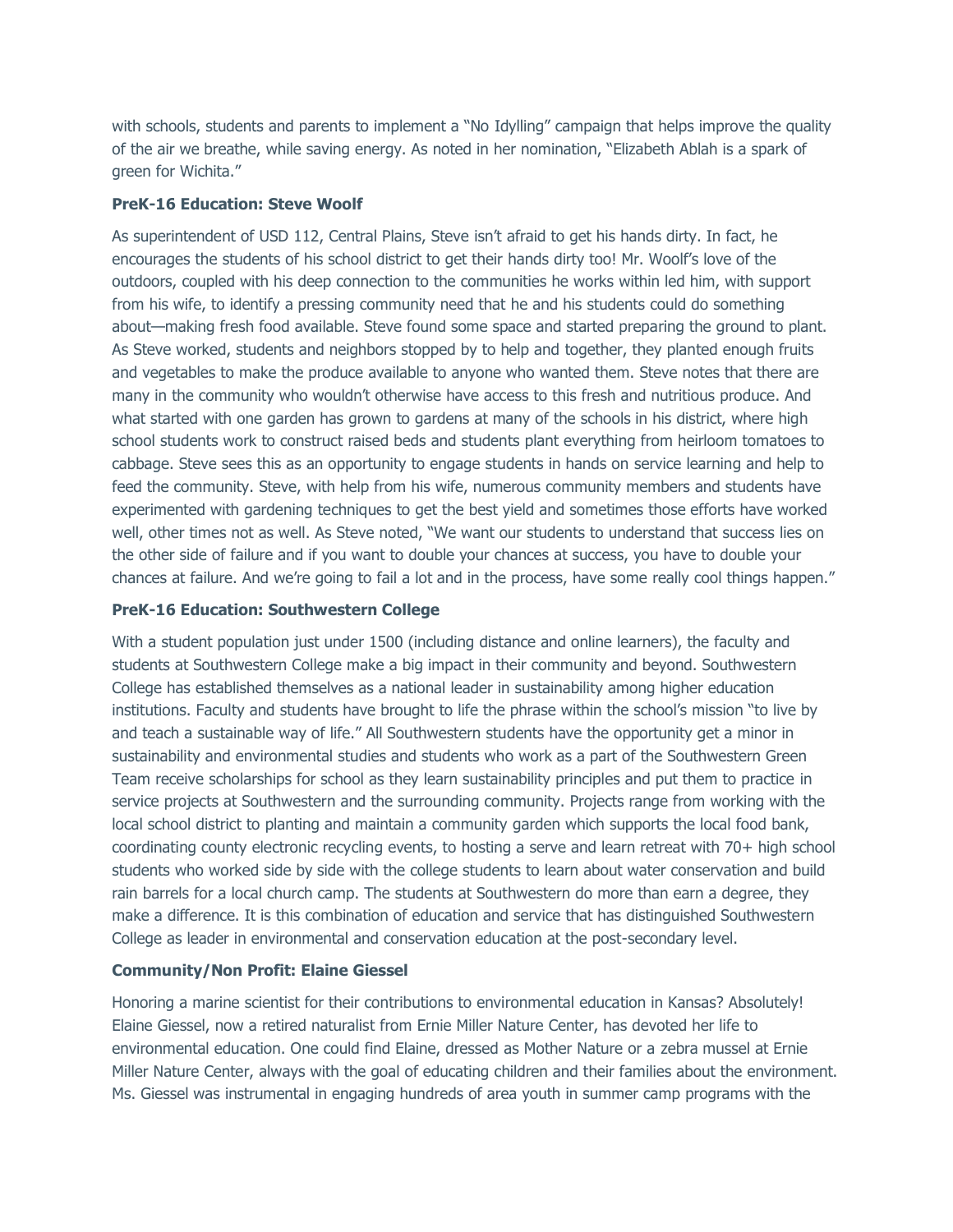goal of "getting dirty and exploring" the natural spaces around them. She extended this work to train hundreds of students as Junior Naturalists and coordinated competitions such as Eco-Meet, sponsored statewide by the Kansas Department of Wildlife, Parks and Tourism to tests students' knowledge and understanding of Kansas eco-systems. From teaching preschoolers, to engaging with adults in the community on sustainability in Johnson County parks, Elaine's long history of educating people about the environment with her unique brand of creativity and passion makes her contributions to the field of conservation and environmental education truly noteworthy.

#### **Business/Corporate Sector: The Coleman Company**

With a name so strongly associated with camping and the great outdoors, it may come as no surprise that the Coleman Company has been instrumental in environmental education and outdoor education for many years in Kansas. In fact, the Coleman Company has been key partner, providing support, partnership and sponsorship to numerous environmental education and outdoor education programs in Kansas for nearly two decades. For example, the Coleman company was instrumental in providing significant support for both the educational exhibits and educational materials of the Great Plains Nature Center, located in Wichita, KS. They have also provided support for the Federal Junior Duck Stamp program in Kansas and have made regular donations to benefit countless environmental education organizations througout the years. Because of the generousity and support of the Coleman Company, new generations are developing an appreciation for and experiencing the wonder of nature in Kansas.

# Rising Star Award **Chris Depcik**

Upon starting his career at the University of Kansas, Assistant Professor Christopher Depcik wanted to challenge his students with real world design. Christopher began the KU EcoHawks program, which builds upon his enthusiasm for cars and challenges KU students to engineer sustainably. Sustainability in engineering for KU students means applying the five E's to their designs: energy, environment, education, economics and ethics and Professor Depcik uses real world and relevant topics to engage his students. An example of this approach resulted in KU students recycling a 1974 Volkswagen Super Beetle into a model of energy efficiency by converting it to a plug-in series hybrid (PHEV) that runs on 100% biodiesel created from used campus cooking oil. Recent road tests have determined that the Beetle reaches over 100 miles per gallon equivalent. Professor Depcik also believes that engaging students early in engineering is essential. He works with K-12 teachers and students on projects such as the development of lessons to teach K-12 students about biofuels, a summer engineering camp for high school students and a battery-powered car design competitions. In this competition, the winners are judged not just on how fast the car goes, but also on how well the team used recycled materials and built the most sustainable vehicle as judged by the "5 E's." These are just a few examples of Dr. Depcik's impact in environmental education—stay tuned for what's next!

Kansas Green School of the Year Award

**Bluejacket-Flint Elementary**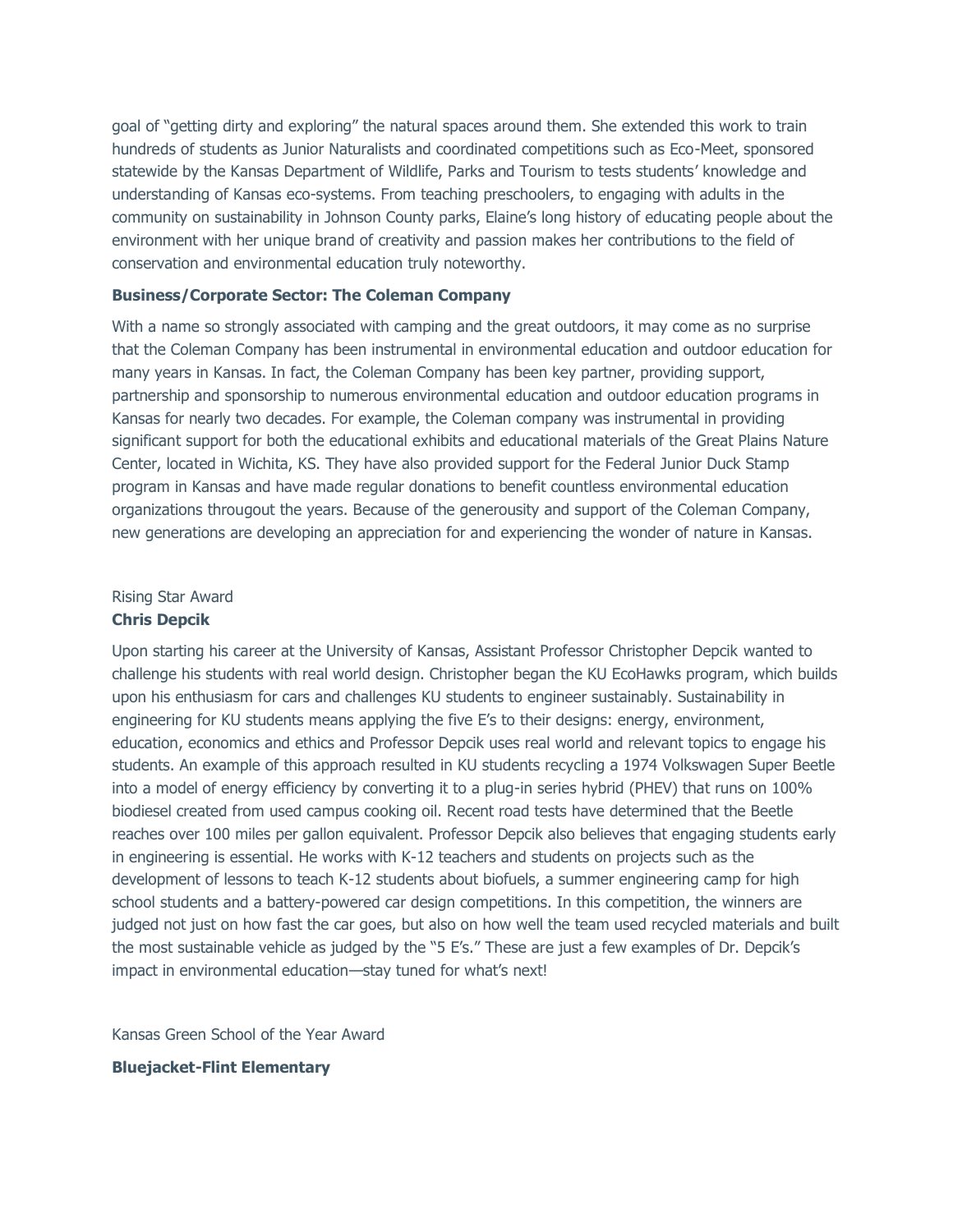Located in the Shawnee Mission School District, Bluejacket-Flint (BJF) Elementary School takes being a green school seriously. First, staff at BJF engaged in professional development to learn the best practices for engaging students and community. Armed with tools and great examples, the staff began to find ways to engage students in making improvements to their school that resulted in savings in energy and water, waste reduction and composting, using green technology, installing a rain garden to improve water quality and outdoor service learning projects within the community. Thanks to the partnerships and project-based learning, BJF teacher Lucas Shivers notes that students learned on a highly technical level about the current use of green technologies while exposing them to new career opportunities. Not only did students have relevant hands-on learning that kept them interested and motivated, the lessons paid off in test scores that jumped more than 10% based on classroom science assessments after 'green' lessons throughout the year with the averages going from 75% to 88%. Not only was there a pay-off in the classroom, "these ongoing environmental efforts resulting from our collective learning and projects with students translated into real results and economical savings where BJF saw a 29% savings from the baseline year. Thanks to the efforts of students and their work to educate the entire school community, BJF saw the largest increase in reduced energy cost in the whole district," notes Shivers.

### **St John Catholic School**

Being a green school has become part of the fabric of St. John Catholic School. Says parent Rachel Myslivy, "We encourage students, families and parishioners to sign the St. Francis Pledge to Care for Creation and connect the Catholic faith with conservation efforts." It started with food waste in the cafeteria—there was a lot of it! As staff began collecting the waste for composting, they noticed they were throwing away a lot of food and began to look for solutions. What resulted was a new way of serving food which encouraged students to make good healthy choices and which eliminated a ton of waste—literally! Actually, it was closer to 3.5 tons over a school year. As principal Pat Newton said, "the nutritional education and the ability to choose resulted in healthier lunches, far less waste, and a financial savings for the school lunch program." From this project, the school began looking for other ways to make improvements while creating great educational opportunities for students. This approach has resulted in a role for every grade at St. John—from kindergartners creating signs for recycling to middle school students conducting water investigations. These students explore overall water use and ways to reduce, such as the recent installation of aerators on the school's faucets. Between the K-8 students, they have recycling, composting, energy, water, air quality and outdoor learning spaces covered. Environmental education is not only a part of what takes place during the school day, but the school works to engage parents and parishioners alike with activities like St. John's annual Family Fun Night which was themed "Good, Green Fun" and included crafts from reused and recycled materials and a free book exchange as well as a Scavenger Hunt with environmental facts covering Waste, Water, Energy, Habitat and Air Quality. The school has set their next goal to be recognized as a U.S. Department of Education Green Ribbon School, a national recognition for schools.

## President's Award

### **Carl Cohen, Boys & Girls Clubs of Hutchinson**

## **2014**

John K Strickler Award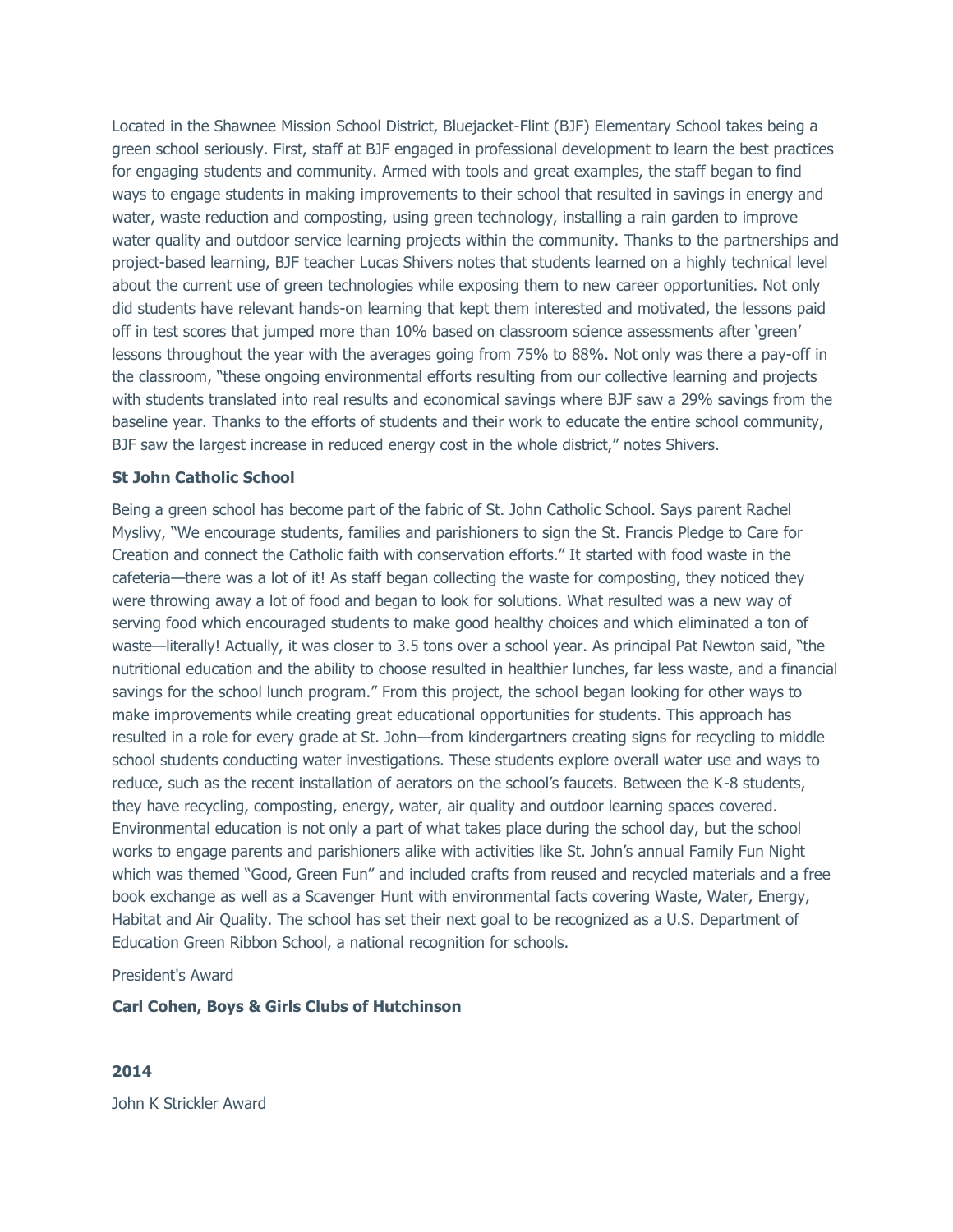#### **Paula Henderson, Starside Elementary, Desoto, KS**

Fifteen years ago, the Starside Student Council, under the direction of Mrs. Paula Henderson, held a paper drive. That was the beginning of big changes for the school. Since then, Paula has provided strong leadership in educating and raising awareness of environmental issues with the students and staff of Starside Elementary, inspiring them to do more. Paula believes that there is always another mission and there Is no point of arrival and this is reflected in Starside's ongong work to make their school and their community a better place to learn, work, live and play. Under Paula's leadership, Starside has been recognized for their great work and visited by many other school groups from the area, as well as groups from Japan and Dubai. The Kansas City Star and surrounding area newspapers have featured the great things the staff, students and parents are accomplishing in numerous articles. The national educational magazine Scholastic News featured Starside's efforts on their cover, with the title being "Having a Ball GOING GREEN." Paula is proud, that through her leadership and the hard work of staff and students at Starside, the school now has a wind turbine, solar array, school garden, certified Monarch Waystation, school pond powered by solar energy, and a new natural/native play area. Paula's theme song has always been "One Small Voice" which talks about one small voice joining another small voice and together changing the world. One does not have to look hard to see how Mrs. Henderson has brought those small voices together to have big impacts. Paula's school was the first place in the city of De Soto to have a recycling container and now the whole city has opted to recycle. Many stories have been told by parents about their child's willingness to recycle and teach their parents how to recycle and why it is so important. Starside's small voices have certainly been heard in this community. Paula sponsors a group that meets after school on Fridays and several years ago the students came to her and wanted their group name changed from Community Service to Earth Keepers. They said "after all that is what we are doing". Spearheaded by this group, for 12 straight years, Starside has been named by the Presidential Points of Light Foundation as a School of Service. This group works in the school garden, recycles, studies the hawks that live by the school and anything else that helps our surrounding environment. Students at Starside volunteer their time on evenings and weekends to pick up trash, recycle, and work in animal shelters while many times educating the adults around them. Starside's last Career Day was all Green Careers with people coming from University of Kansas, the City of De Soto, County Extension, Sprint, Hallmark, Nature Centers, etc. showing students that green careers are a growing opportunity and will continue to be. Paula Henderson has and continues to inspire staff, students, parents and community members and exemplifies the John K. Strickler Award for life time achievement in environmental education.

## KACEE Awards

### **Delia Lister, Nature Reach, Pittsburg, KS (Individual, Community/Non-Profit)**

Nature Reach is an environmental education outreach program based in the Department of Biology at Pittsburg State University. The southeast Kansas non-profit program is unusual in that it is hosted and partially supported by Pittsburg State University. A program of in existence for 20 years, the current Director, Delia Lister, has helped to significantly grow the program's reach and engage strong partners to ensure the long-term sustainability of the program. Nature Reach was designed to supplement public classroom curricula with resources that are difficult for teachers to maintain in their classrooms. Live animals, preserved skins, replicas, and especially interpretive expertise is the focus of the Nature Reach program. Delia maintains a variety of spiders, insects, fish, amphibians, reptiles (several of which are snakes), birds, and mammals. One of the most popular programs uses educational birds of prey,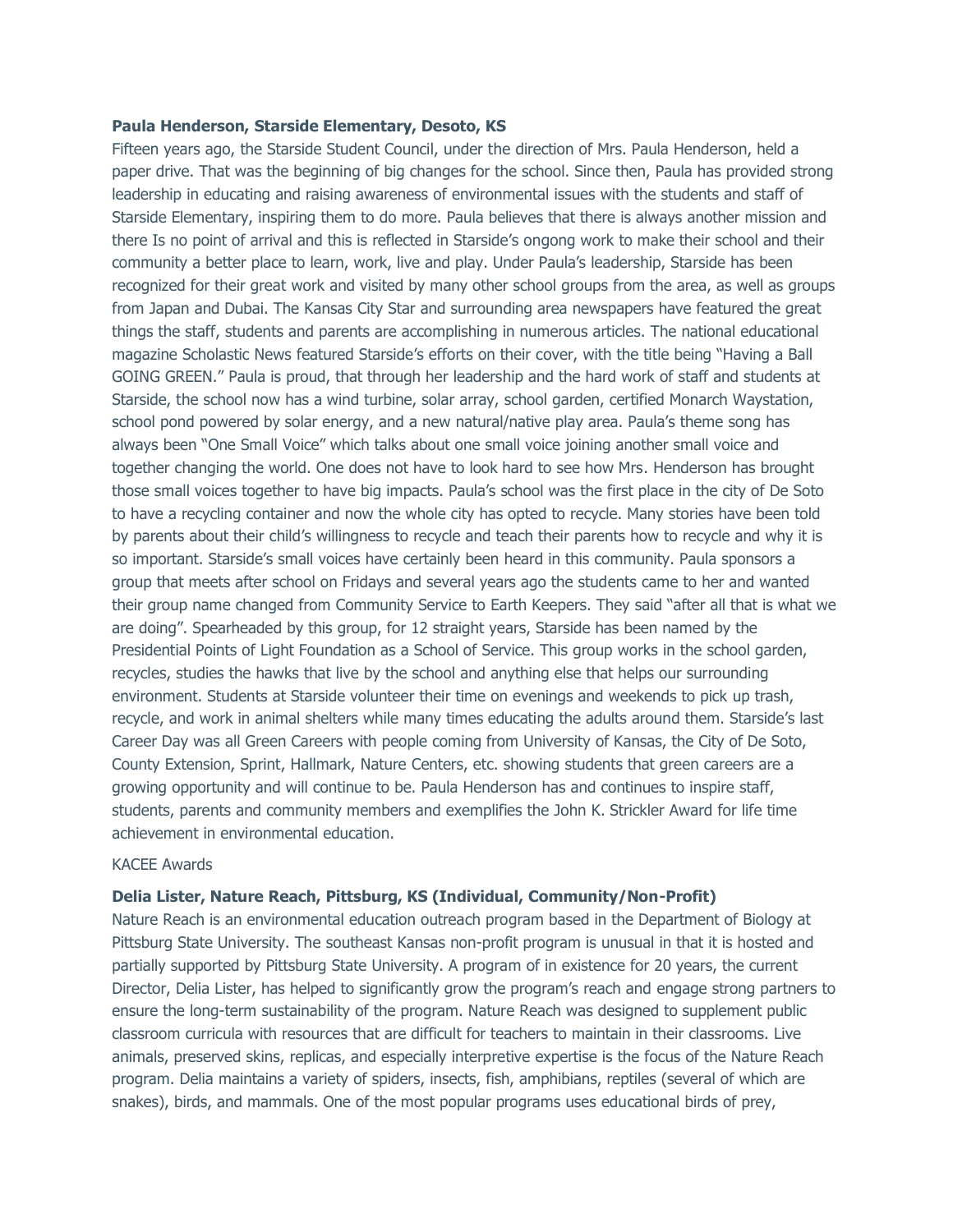including a variety of hawks and owls. All of the hands-on programs are designed to be taken to individual classrooms, so Delia presents programs to several classrooms during the visit to a school. In this way students are encouraged to touch and experience and ask questions. Many of those elementary students are now adult and still remember their Nature Reach visits. The critical work that Delia is doing to educate in the community makes Nature Reach a program Pittsburg State University is proud to support. KACEE is proud to recognize Delia Lister as one who exemplifies excellence in environmental education in the state.

# **Marlene Bosworth, Former Delaware River Watershed Restoration and Protection Strategy Coordinator (Agriculture)**

Marlene Bosworth is a long time advocate of environmental and conservation education. A former environmental science instructor, Marlene most recently served as the Delaware River Watershed Protection and Restoration Strategy (WRAPS) water quality coordinator and utilized her education background as an underpinning to her work. Recognizing the importance of education about watersheds, Marlene provided the leadership in contacting the Horton School District superintendent with hosting two different two-day classes for teachers to learn more about conservation and agriculture and ways to then incorporate lesson plans into their daily teaching of students.. Throughout her time with the program, Marlene has worked hard to educate and include many individuals, organizations and agencies about the critical importance of their local watershed and her many efforts over the years to educate and be inclusive in the delivery of her program has resulted in the Delaware River WRAPS being one of the top WRAPS programs in the state. KACEE is pleased to recognize Marlene Bosworh and her efforts to make environmental education an important part of her community.

### **Barbara Hardy, Cherryvale, KS (PreK-16 Educator)**

Barbara has been a sixth grade teacher at Lincoln-Central Elementary School in Cherryvale, KS, for 23 years and every day, her enthusiasm for science and environmental education is evident to her students. Barbara encourages her students to think about the resources they are using everyday—including how things are made, where they come from, and the importance of conservation. One of the highlights for her students each year is her two-day "spring campout" which takes place at Bill Hill Lake just outside of Cherryvale. She has been organizing this event for her students for 22 years. During this event the students have the opportunity to connect with nature and truly see and feel what they have been learning about throughout the semester. The students get to participate in hands on activities such as fishing, canoeing, owl prowls, fossil digs, fly tying, and much more. Ms. Hardy has encouraged teachers in her school district to get outside and participate and learn right alongside the kids. Barbara's principal, Steve Pefley says "She has an incredible ability to get kids to think, and her questioning techniques are superb. She is just a natural at taking her class to the next level. Barbara doesn't stand in front of a classroom and ask her kids to pull out the textbook and start reading. She says things like "Hey, look at this…" or "I promised I would teach you this today, so let's get started." She is simply wonderful." KACEE is pleased to honor Barbara for being an outstanding example of how enviornmental education can be a powerful part of our students' education.

# **Dr. Deborah Williams, Johnson County Community College (PreK-16 Educator)**

Dr. Williams' passion and dedication to teaching about the environment is evident in all she does at Johnson County Community College. From the courses she teaches, to the student committees she supports and even to the work she does with her local community and beyond. Deborah supports students in their learning and leadership, serving as a faculty advisor to the Student Environmental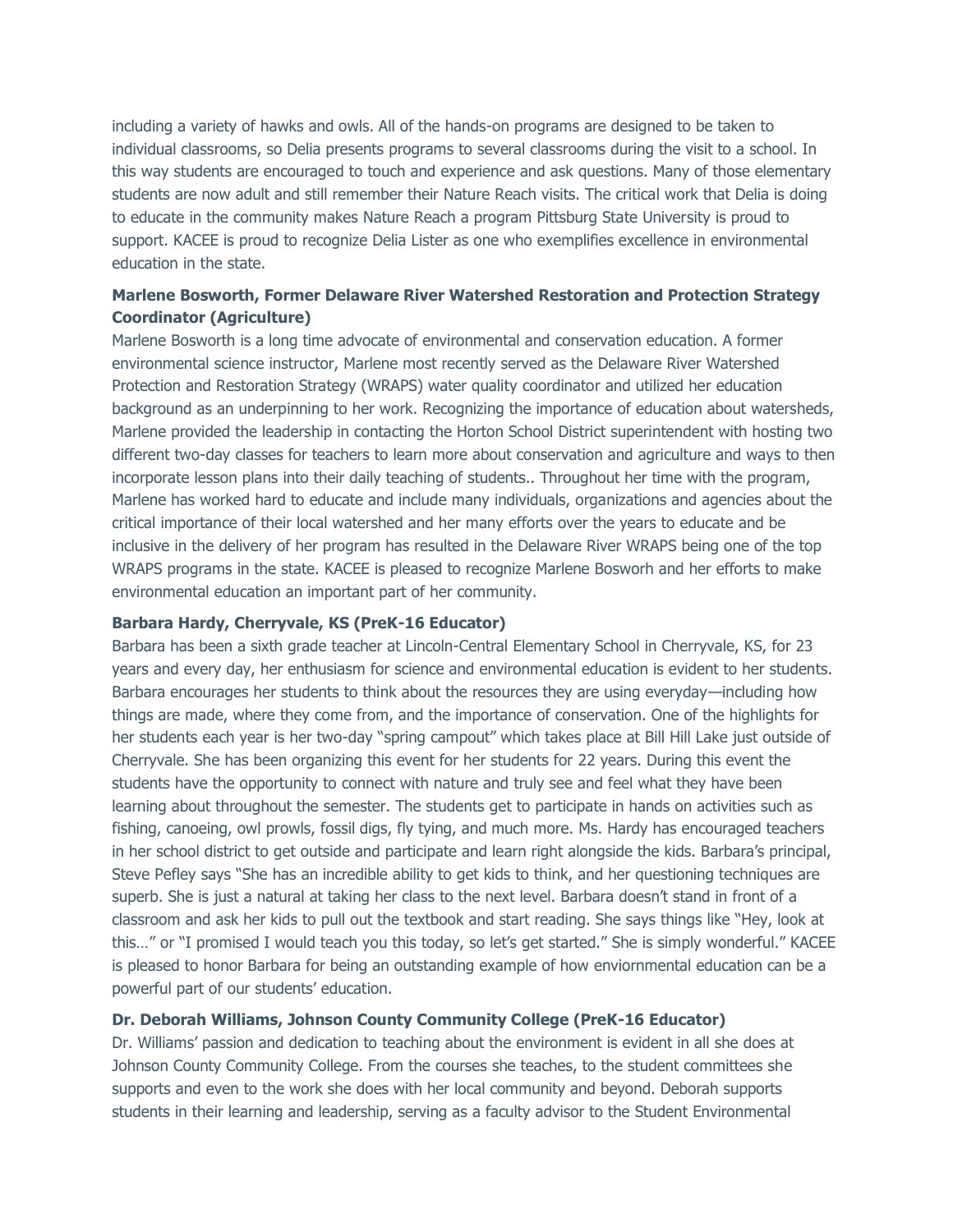Alliance and the Student Sustainability Committee on campus and teaching numerous courses including Biology, Ecology and Bioethics, to name just a few. Her passion for teaching and learning about the environment is evident to her students. When asked to describe her teaching, one JCCC student said, "Wonderful class! Professor is passionate about teaching and the subject. Highlight of the semester was a field trip to the prairie. I learned as much in this class about Kansas as I have learned living in the state for almost 50 years. I highly recommend this class." Dr. Williams is a shining example of outstanding environmental education at the post-secondary level and KACEE is honored to recognize her for her service, leadership and exemplary environmental education.

## **Dennis Dinwiddie, Curator of Education, Topeka Zoological Park (Government)**

Dennis Dinwiddie has served as both director of conservation and director of education at the Topeka Zoo for the last three years. In the short three years of his tenure at the Topeka Zoo, Dennis has transformed both the education and the conservation programs. Dennis' accomplishments include the creation of a living classroom that is used for education at the zoo, design and implementation of an interactive insect zoo complete with hands on activities to teach the importance of insects in our lives and a free to the public Conservation Education lecture series. These are just a few of the many accomplishments Dennis has made to enhance, improve and expand the important environmental education that the Topeka Zoo provides in the community. Dennis is a shining example of how community partners play a vital role in educating our students and our community. KACEE is pleased to honor Dennis for his many contributions to environmental education. He is indeed a very special environmental educator who has impacted the field in a direct and very real way.

#### Rising Star Award

### **Pam Martin, Kansas Wetland Education Center, Great Bend, KS**

It is hard to label Pam as an "up-and-coming" Environmental Educator as she has already done so much in the field; she seems much more like a seasoned veteran. In her 5 years of environmental education, Pam Martin has established an incredible program at the Kansas Wetlands Education Center (KWEC) that rivals any EE program in the region. Pam has worked at the KWEC as an Educator for KS Department of Wildlife, Parks, and Tourism since the Center opened in 2009. For the first year and a half, Pam was the only Educator on staff and was responsible for establishing the core foundations of the KWEC's educational programs. Pam's passion and commitment to education is evidenced in sheer volume of programs she does for the KWEC--in 2013 Pam conducted 264 environmental education programs. Pam provides education programming to area elementary students as well as family programs, programs through the Great Bend Recreation Commission, Scouts programs, and festivals. One of the most impressive accomplishments that Pam has achieved is the relationship she has established with the USD 428-Great Bend school district. As a result of her efforts in working with the District Administrators and the various Science Committees, Pam has been able to schedule programs with every Grade K-6 classroom in the district throughout the school year. Pam's work is helping to inspire and educate our next generation about the important role of wetlands in our state and KACEE is extremely proud to honor Pam with the Rising Star Award for Excellence in Conservation and Environmental Education.

# Kansas Green School of the Year Award

### **Eisenhower High School, Goddard, KS**

Eisenhower High School (EHS) takes going green seriously. A newly constructed school, the district made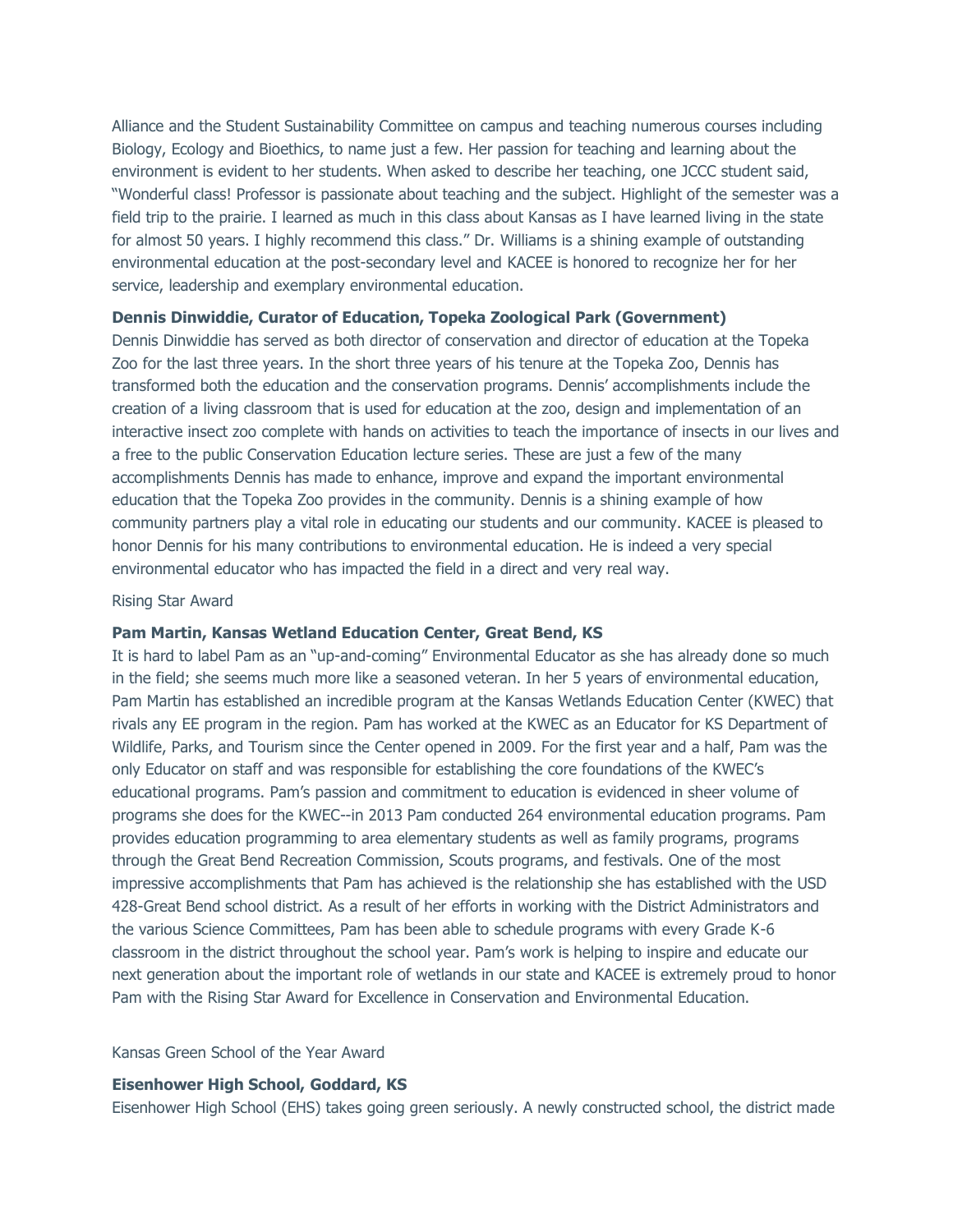sure Eisenhower was equipped with the latest technology to be energy and water efficient. But going green at EHS goes well beyond the school building. Led by teacher Denise Scribner, Ecology and biology classes regularly participate in eco-field labs and classroom work which emphasize critical thinking and problem-solving skills central to "good science." Examples of this approach are easy to find at EHS. For instance, Ecology students manage the recycling project--annually the school has redeems over 700 pounds of aluminum cans, 500 pounds of plastic bottles and 1,500 pounds of cardboard/paper. Having students administer the district recycling project engages them in ongoing investigations of waste stream and waste rededuction in the district. This provides a great real world opportunity for EHS students to study decomposition rates and leachate pollution potentials to groundwater helping them to truly understand the lifecycle of items used every day. Further, Biology and Ecology classes complete the Kansas Green Schools Water, Waste and Recycling, and Energy Audit Investigations annually. In addition, EHS has established a native prairie space of 4,000 square feet to help offset the carbon footprint of the school. This legacy for learning site has a recently developed nature trail that uses repurposed plastics for the sign posts and QR codes to inform the students and the public about various environmental facts and concerns rather than printing out paper trail map brochures. EHS is also working to connect students to the environment research outside of their school grounds. The ecology classes are collecting climate data as citizen scientists to provide important data regarding the growth of the trees planted on the campus to the Smithsonian. EHS also brings in consultants from local community, county and state who work in enviromentally related careers, such as raptor rehabilitation, hazardous waste, energy conservation, land management and conservation efforts to enhance environmental curricula and connect students to career opportunities for the future. EHS exemplifies the real world, relevant, meaningful and engaging environmental education of a Kansas Green School of the Year and KACEE is proud to honor EHS for their outstanding work.

### **Chase County Elementary School, Strong City, KS**

When new principal David Warner took over as the leader of Chase Elementary School in Strong City, the school was facing a ten year trend of declining enrollment and it was clear there needed to be some changes to reverse this trend. So Principal Warner began working with staff to re-envision their school to meet the state standards for learning in a new and different way. The school began designing and constructing an outdoor learning center which is built upon the area's strong farming and ranching traditions. For instance, a chicken coop was constructed and students are engaged in caring for the chickens, collecting eggs, preparing the eggs for sale, and working with a budget to make sure they have the necessary food and equipment to raise the chickens and integrating these lessons into their reading, writing, math, science and social studies. A greenhouse was also constructed to provide a great hands on opportunity for students to plant, grow and harvest produce, while learning biology and ecology concepts in engaging and relevant ways. This produce also helps to promote healthy eating habits and connect students to farming and agriculture. Students practice good land stewardship by recycling, composting and using rain barrels to capture rainwater for gardens and livestock. This project-based learning approach is not only connecting students to the land, but connecting students to their learning in ways that traditional approaches might not. While the program at Chase County Elementary is relatively new, students, teachers, parents and community members are getting engaged and projects continue to expand at the school. The school now has sheep, cattle and raised beds for gardening. And perhaps most telling, for the first time in ten years, enrollment at the school has increased. KACEE is pleased to honor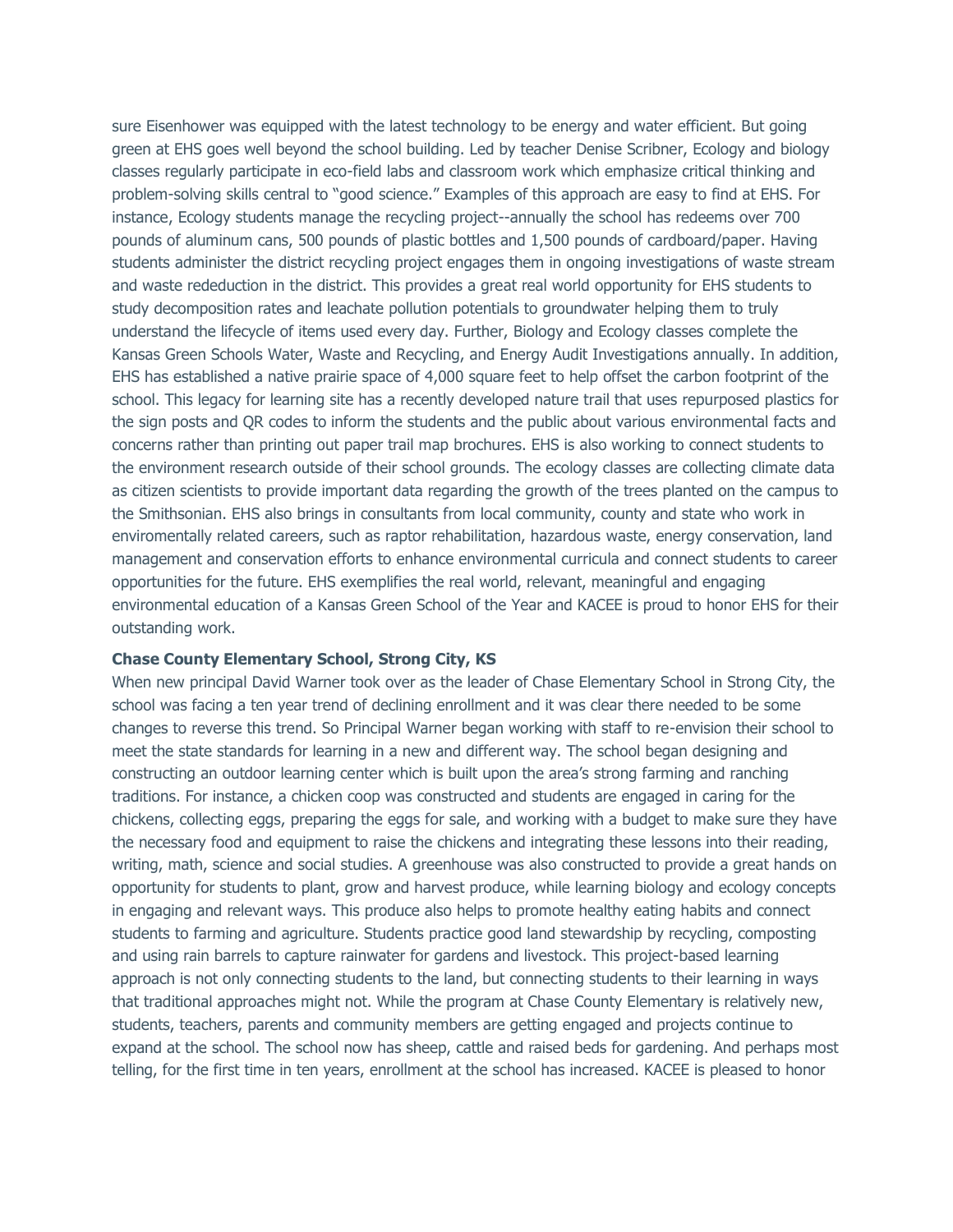Chase County Elementary as a 2014 Kansas Green School of the Year for their efforts to get kids outside learning about their environment.

President's Award

### **Peg Livingood, University of Kansas**

# **2015**

John K Strickler Award

#### **Kate Delehunt**

KACEE is pleased to announce this year's recipient of our lifetime achievement award for excellence in environmental education, Kate Delehunt. Ms. Delehunt has over 26 years of classroom experience in public and private schools in the KC metro area, working in a variety of settings with a variety of audiences, but always with environmental education as focal point for her work. Kate has worked with K-12 and post-secondary students in both traditional classroom and summer programs with a special passion for teaching students about water. In fact, many of her former students still refer to Kate as the "Water Lady." Her passion for teaching young people about the importance of and their connection to water is a life-long endeavor for Kate - she has spent the last ten years of her life doing nothing but that, in fact. In 2005, Kate began working with the Blue River Watershed Association as their Education Director. Ms Delehunt has engaged thousands of Kansas City area students in hands-on exploration of their watershed by getting them into the river, collecting and analyzing water samples and developing a deeper connection to and understanding of our water resources. In 2014, Kate joined the staff at Friends of the Kaw, which focuses water education and outreach for the Kansas River. Kate is currently working with local schools engaging them in exploring ways they can prevent pollutants from running off their school grounds, understanding how water moves in their watershed, calculating stream flow and velocity and testing water for water quality characteristics. Her accomplishments over the course of her nearly 30 years are extensive and impressive. So much so that Kate was recognized by the Prairie Fire Museum (Overland Park, KS) in 2014 as a "Local Water Hero." Kate embodies the life-long dedication and commitment to high quality environmental education that the Strickler Award recognizes. KACEE is pleased to honor Kate Delehunt as our 2015 Strickler Awardee for life-time excellence in conservation and environmental education.

#### KACEE Awards

### **Gary Kannenberg (Business/Corporate Sector)**

Gary Kannenberg has enthusiastically become involved in environmental education as an individual, parent, educator and a professional over the last several years. His efforts include doing outreach to schools, working with teachers, volunteering at events, promoting opportunities and supporting Kansas Green Schools with technical advice and resources. As a member of the US Green Building Council, Central Plains Chapter, Gary has worked with groups in the Kansas City area to help make schools more resource efficient and

healthier places to work and learn. For example, Gary frequently meets with school administrators and board members to promote Green and Healthy schools, has worked with local community partners on a grant to get kids engaged in understanding their role in preserving water resources, established an award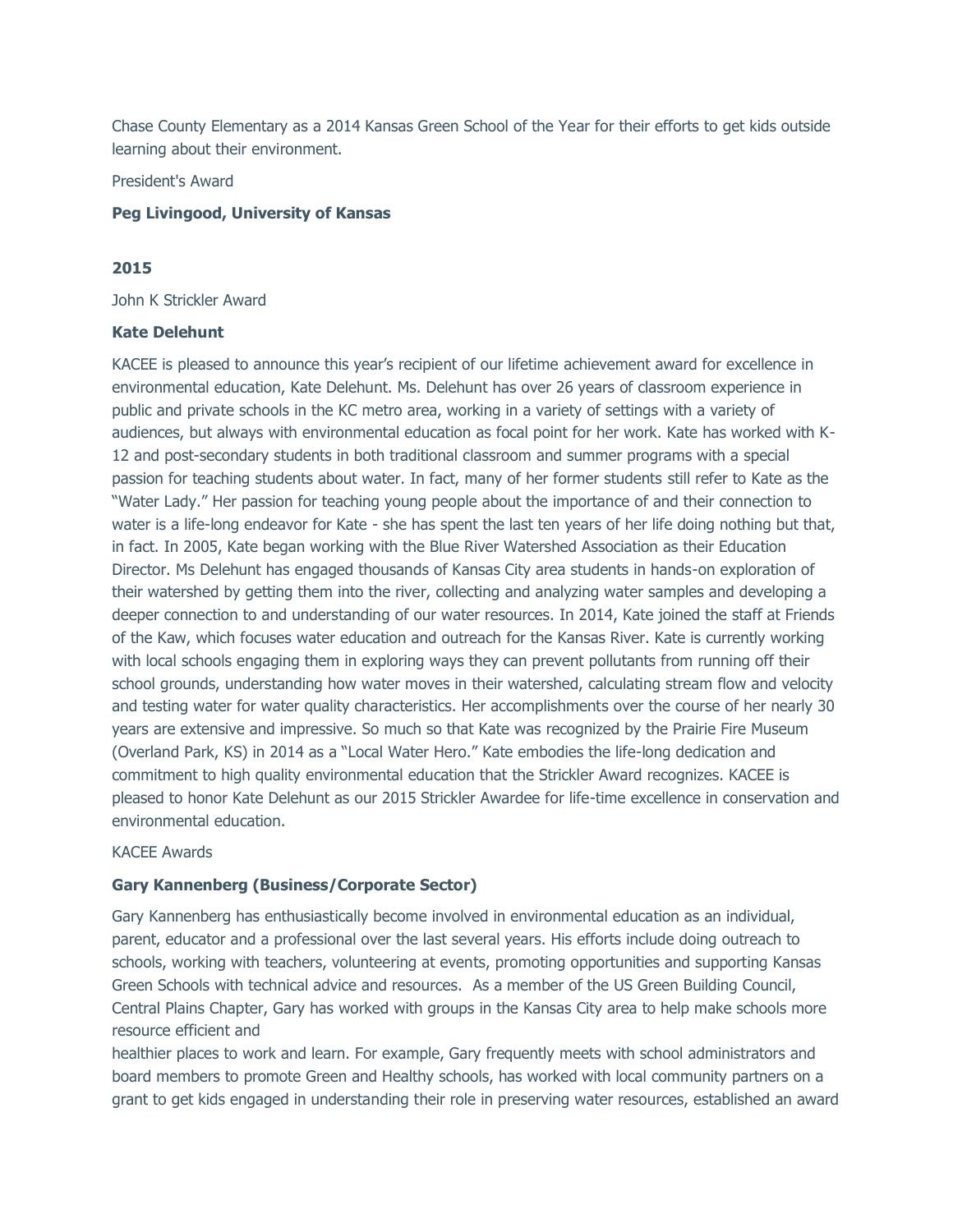at the Greater Kansas City Science and Engineering Fair for projects that promote sustainability and worked with Kansas City

Community Gardens to get raised-bed gardens installed at local schools. Through the Kansas Green Schools program, Gary even helped his daughter's school get a grant to begin a lunchroom composting project that reduces trash going into the landfill, a project which he has now helped to get started in other schools in the district. Gary makes himself available to visit classrooms in the Kansas City area and teaches at Johnson County Community College as well. Teaching, learning and action are hallmarks of Mr. Kannenberg's work in environmental education and KACEE is pleased to recognized Gary for his outstanding efforts.

### **Rachel Myslivy (Community/Non-Profit)**

KACEE is pleased to recognize Ms. Rachel Myslivy for her outstanding environmental education work through both her professional and volunteer efforts. As a program director for the Climate and Energy Project (CEP), Rachel jumped in within her first month on the job to set in motion an innovative educational process, engaging local farmers and ranchers in understanding their water and energy usage and identifying what it meant to be innovative in saving water and energy on Kansas farms and ranches. From there, she worked with ranchers and farmers to identify those who were innovating and has develop a series of case studies that other farmers and ranchers can explore to learn about ways to improve their practices, financial resources for assisting them and opportunities to do site visits to learn more. In addition to the work Rachel has done with CEP, she is very active at her daughter's school in Lawrence, St. John Elementary. Pat Newton, principal at St. John's has this to say about Rachel: "For the past six years, Rachel has raised our awareness of the environment and environmental education. Our school now actively works to make an environmental difference. A few of the changes that she promoted are: composting in the school cafeteria, elimination of the use of Styrofoam cups and plates, minimum use of paper plates and cups, rain barrels to water our gardens, bird feeders, flower beds to attract butterflies, energy audits to gather information about efficient lighting, window replacement to minimize drafts, electric meters for students to take home, school-wide recycling, establishment of middle school green school elective, and the formation of parent green school committee. Rachel is a "doer" and a motivator. Her passion has motivated parents and teachers to participate in wonderful opportunities to integrate environmental education in our school and make an environmental difference." Both in her work and her community engagement, environmental education is an integral part of Rachel's life and KACEE is pleased to honor Ms. Myslivy for her outstanding contributions to environmental education Kansas.

### **Angela Beavers (Government)**

Angela is the District Manager of the Geary County Conservation District, the co-owner of a farming and ranching operation in southern Geary County, the wife of an Environmental Services Technician on Ft. Riley, and the mother of three young men who have learned that environmental stewardship completely intertwines with the agricultural life that their family has loved for generations. In addition to the work that Ms. Beavers does with local landowners to educate and provide resources for improved watershed health, Angela is the first to volunteer to go out to classrooms, local water festivals or competitions like Envirothon, sharing her passion for learning and teaching about the environment. Her passion and dedication means Angela often gives up her evenings and weekends for environmental education activities and she inspires that same ethic in others. Katie Miller, who nominated Beavers noted, "During her oversight of the streambank stabilization projects along the Smokey Hill River, Angela led volunteers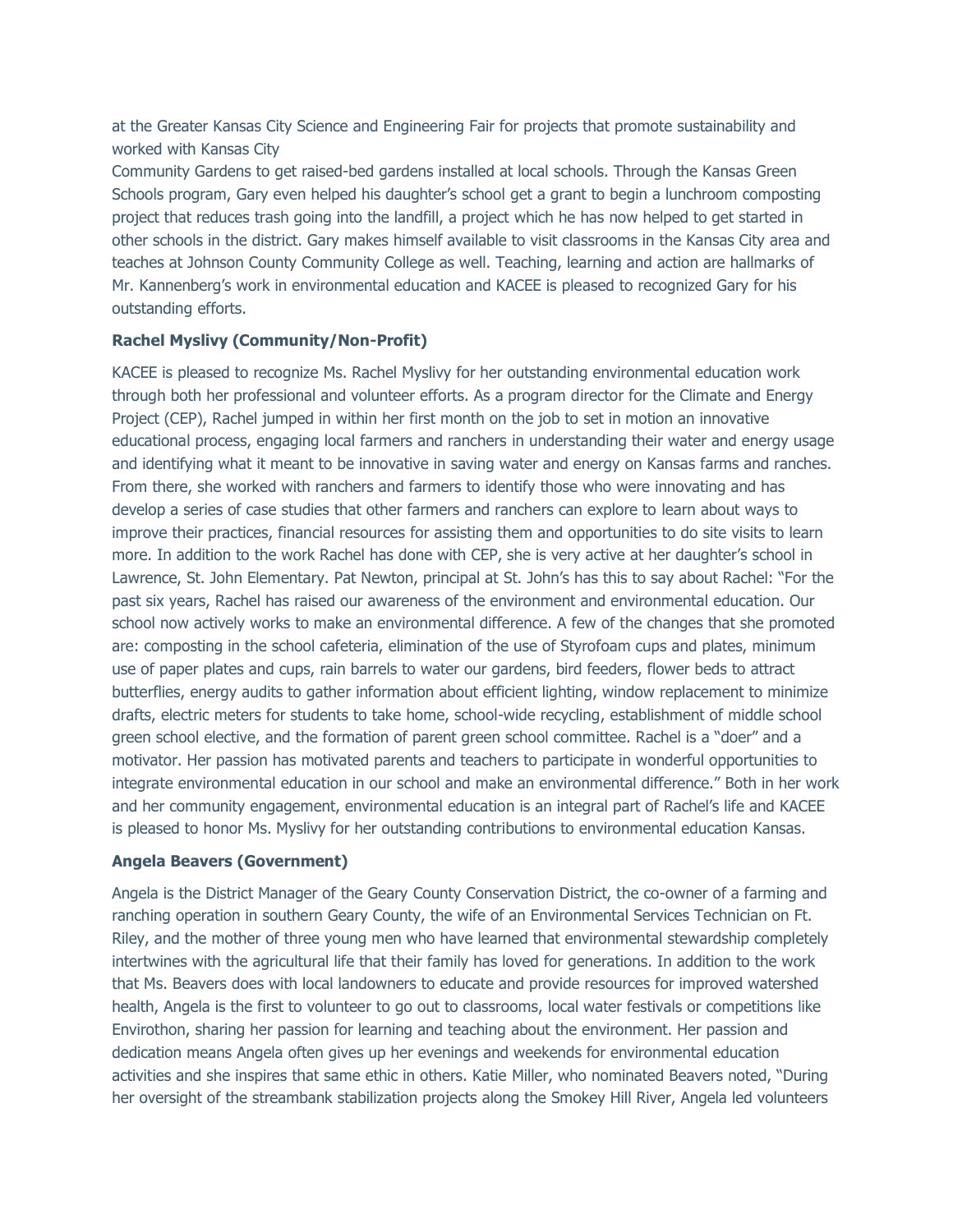of baseball teams, after prom committees, 4-Hers, Envirothon teams, local high schoolers and contractors to plant over 19,000 trees along the streambank restoration site – over 500 treeplanting hours were provided to these projects from high school students alone. And not because these kids were paid, not because they were all dying to give up their Saturdays – but because Angela is the type of person that inspires you through her passion and her beautiful, fun personality to do more, to be more, and to give back. And because her un-matched work ethic to be knee-deep in the mud with a shovel right next to you!" KACEE is pleased and honored to celebrate Angela and her work with the children and adults in her county and beyond to understand and take care of our natural resources.

# **Sylvia Davis (Government)**

Sylvia's primary duties at the Office of Utilities and Infrastructure, Water Pollution Control for the City of Topeka Public Works include long-term planning, conducting storm water plan reviews, and assisting in national permitting work for storm water. Sylvia often partners with other local agencies, like the Shawnee County Conservation District, to host workshops for local businesses and citizens, such as a recent sediment and erosion control workshop to train contractors, developers, and engineers in practices that promote cleaner water. Environmental education is a part of what Ms. Davis does on a day to day basis for her work. Yet Sylvia does so much more. For several years, Sylvia has taken on the task of ensuring the participation of the City of Topeka in the annual Topeka Water Festival, a day-long event for area fourth graders that attracts over 1000 students each year. She begins by meeting with city officials so they are aware of the event and understand the role of

educating youth about their local water resources in the long-term health of the city. She also recruits her colleagues in the Office of Utilities and Infrastructure to come and present hands-on activities for children during the festival and makes sure they get training to be well-prepared to teach children. She also presents activities and makes time to observe her co-workers to provide support and assistance so that each activity is the best learning experience it can be for the fourth graders. Judy Boltman, Topeka Water Festival organizer, had this to say of Sylvia, "Sylvia's goal is a quality program and she promotes high standards to help achieve it. There is no doubt that with the Topeka Water Festival alone, Sylvia Davis makes a significant contribution to

environmental education in Kansas." KACEE wishes to extend our congratulations to Ms. Davis for her excellence in conservation and environmental education and our gratitude for this important role she plays.

# **Stephanie Stark (PreK-16 Education)**

It doesn't take long to recognize that Ms. Stark's high school science classroom isn't typical —but then, neither is Stephanie. Stephanie recognizes the connections between the environment that students learn within and the high quality of learning that transpires. It is why Stephanie stepped up to be the driving force behind Erie High School becoming the first Leadership in Energy and Environmental Design (LEED®) certified high school and the first LEED Gold K-12 educational building in the state of Kansas. But Stephanie's leadership doesn't end there. Ms. Stark leads an environmental science course at the high school and weaves environmental education into biology and chemistry classrooms, turning the school and the grounds into the students' learning laboratory. Stephanie has engaged students and teachers in installing community gardens where students explore growing food and sharing with the community, restoring prairie on school grounds and developing a walking path that will allow students to use a pond on school property as another learning opportunity. Steve Woolf, Superintendent of Erie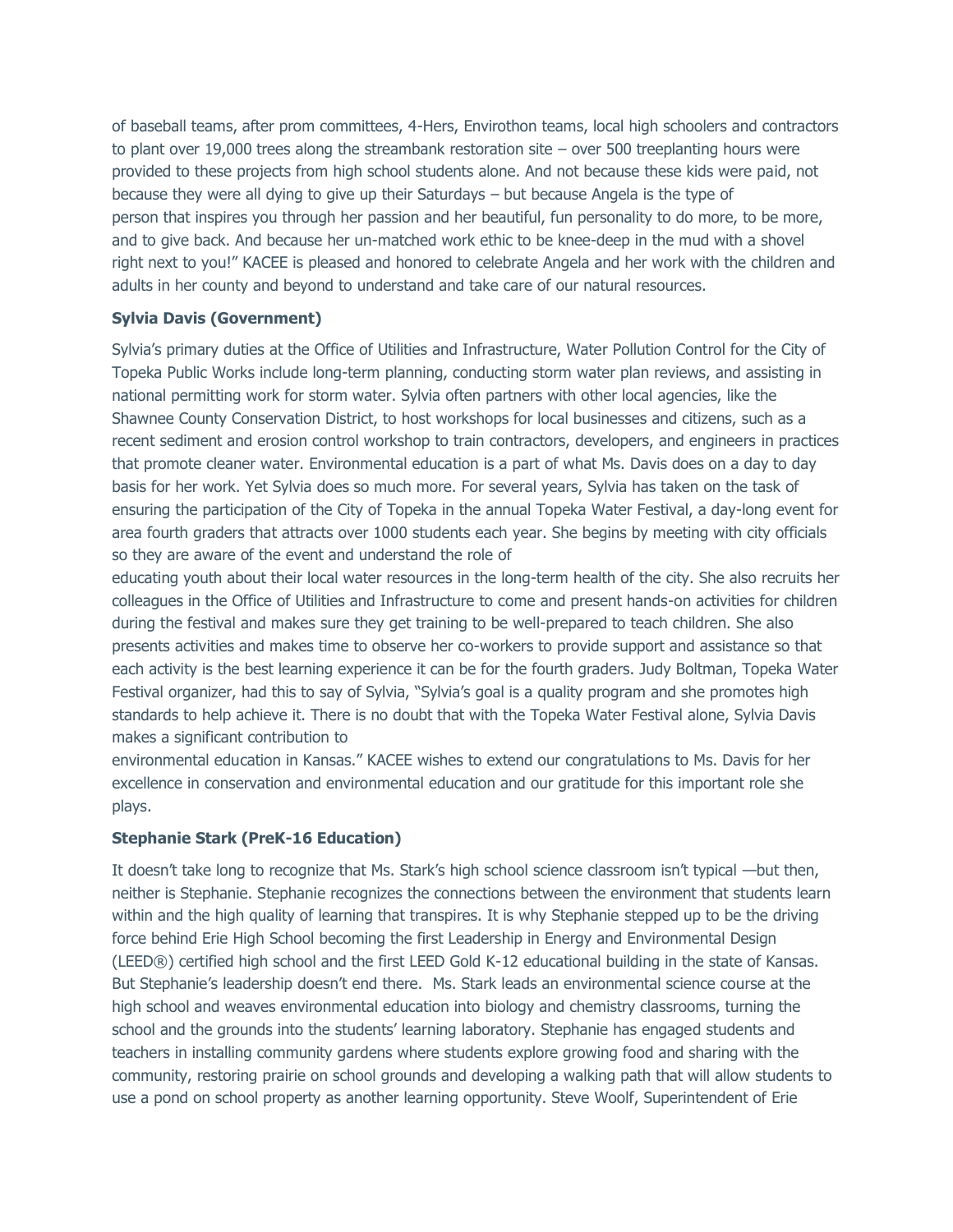Schools noted, "Stephanie's students can be found outside working in the environment, in the real world and we know that helps to boost learning. Her goal is to provide an outdoor learning environment for our students and a place for the community to walk through to enjoy the natural environment." And more recently, Stephanie has become a leader for other teachers, sharing her projects and teaching, what she has learned and the resources she has found with other teachers in her district and from around the state. KACEE is pleased to honor Ms. Stephanie Stark for her leadership and dedication to high quality, non-biased environmental education.

### Rising Star Award

### **Jennifer Rader**

When Jennifer Rader became the Director of the Southeast Kansas Nature Center in 2013, she was just five years out of college. But what one quickly recognizes about Jennifer is that her preparation to do her job has been years in the making. As a young person, her parents instilled in her a love of nature and the outdoors and that love led Jennifer to volunteer and participate at outdoor and nature events such as Eco-Meets and Wilson State Park's OK Kids Events as a high school and college student. Upon graduating from Fort Hays State University in 2008, Ms. Rader began working with environmental education organizations and took leadership in developing innovative and engaging environmental education programming, including a program through Kansas Wildscape which encourages kids to earn "badges" and win prizes for doing outdoor activities through a program called "Wildlifers." Today, she uses that passion and creativity to develop outdoor programs for people of all ages. Jenn hosts preschoolers for story time, class visits from local schools, community groups and more, reaching literally thousands each year with her environmental education. Linda Phipps, the founder of the nature center notes about Jennifer, "I have seen seasoned nature lovers listen to every word she has to share. Every time I am around Jenn, I learn something new. She has a genuine love for and curiosity about nature and conservation and she shares that with everyone she meets." KACEE is proud to recognize Jennifer with the Rising Star Award for excellence in environmental education and look forward to her leadership for many years to come.

### Kansas Green School of the Year Award

### **Rose Hill High School**

The Rocket Green Club was chartered and sponsored by Roger Grier, a science teacher at Rose Hill High School, in 2009. Over the last 6 years, their impact has sky-rocketed and KACEE is pleased and proud to honor them as the Kansas Green School of the Year for 2015. Environmental education is integrated into the curriculum for middle and high school students and students at the high school have even taken leadership for educating local community members, parents and elementary students though special events and activities. For example, the club sponsors the annual "No Waste Christmas Crafts Festival" where elementary students with help from high school students, make gifts by reusing and recycling materials into items like ornaments or bird feeders. The Rocket Green Club is also active in learning by doing and that is exemplified in their recycling efforts. Together, they have implemented strategies at the high school which have resulted in a diversion of 87% of the schools waste from the landfill. That means that just 13 out of 100 pounds of school waste goes to the landfill, the remaining 87 pounds is recycled, composted or re-used. A big boost to the their efforts came in 2013, when the club launched the "No Trash Can Left Behind" project, placing more than 80 recycling bins at locations throughout the district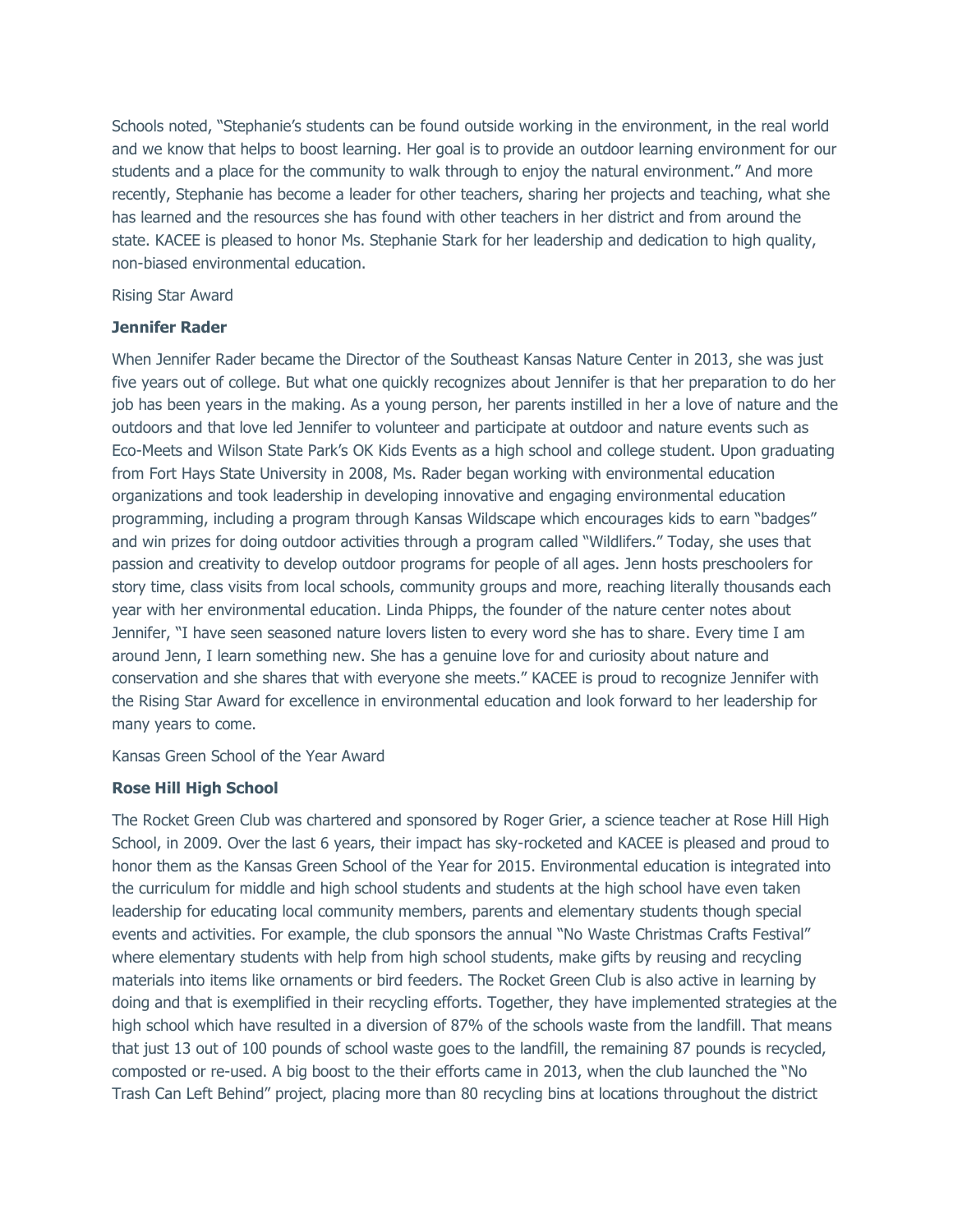and educating students and staff through lunch hour educational campaigns. According to teacher Roger Grier, "Starting from a point of basically having no recycling, we are now collecting over 13,000 pounds of recycled material annually. We have diverted over 50,000 pounds of school district solid waste from the landfill stream to the recycling stream over the past 6 years." The club also has raised more than \$10,000 and uses some of that funding to support field trips that bring students' environmental education to life. These include field trips to see the full waste stream, from landfills and recycling centers to companies that use these resources. Students also use a nine acre pond located on the campus to do water studies. Rose Hill High School students are leaders in their school and their community and KACEE is pleased to honor the school with this recognition.

President's Award

#### **Sedgwick County Zoo Staff**

## **2016**

### **Joyce Wolf**

KACEE is pleased to announce this year's recipient of our lifetime achievement award for excellence in environmental education, Joyce Wolf. Joyce has been involved in environmental education for more than 30 years and is a familiar, respected and trusted among those who work in the field of environmental education. With early beginnings in leading educational efforts on the Clean Air Act, to her leadership for the Jayhawk Audubon Society, the consistent pattern in Joyce's career and volunteer work is a dedication to the important role that good environmental education plays in understanding and caring for the places we live. For instance, in her volunteer work with Jayhawk Audubon, Joyce and her husband Ron frequently lead a project called the Wetlands Learners Program, (now the Learning About Nature Project.) which was eventually replaced with the Learning About Nature Project. Both projects involved taking students to sites where they could have hands-on experience in nature and develop an awareness, appreciation and understanding of complex environmental issues. This hands on, up close and interactive form of environmental education epitomizes excellence. From 1995 –2001, Joyce served as the Executive Director for the Kaw Valley Heritage Alliance (KVHA). The mission of the KVHA was to form a broad coalition of organizations cooperating to promote greater awareness, appreciation and stewardship of the cultural and natural resources of the Kansas River (Kaw) Valley. Joyce successfully wrote a significant grant from the EPA, which permitted the KVHA to hire two coordinators to plan and carry out the "Rollin' Down the River" festival in 1997. This successful grant also led to the first Kaw Valley Eagles Day event, a highly successful event that showcases many organizations and approaches to environmental education. 2016 is the 20th Kaw Valley Eagle Days Celebration and it seems fitting that Joyce be honored for her leadership this year. Her involvement in environmental education in Kansas is extensive and long term. These are a few of the many examples of ways which Joyce Wolf embodies the essence of the Strickler Award, lifelong dedication and commitment to high quality environmental education. (These are but a few of so many examples that Joyce Wolf embodies the life-long dedication and commitment to high quality environmental education that the Strickler Award recognizes.) KACEE is pleased to honor Joyce Wolf as our 2016 Strickler Award recipient for life-time excellence in conservation and environmental education.

### **Kim Bellemere (Community/Non-Profit)**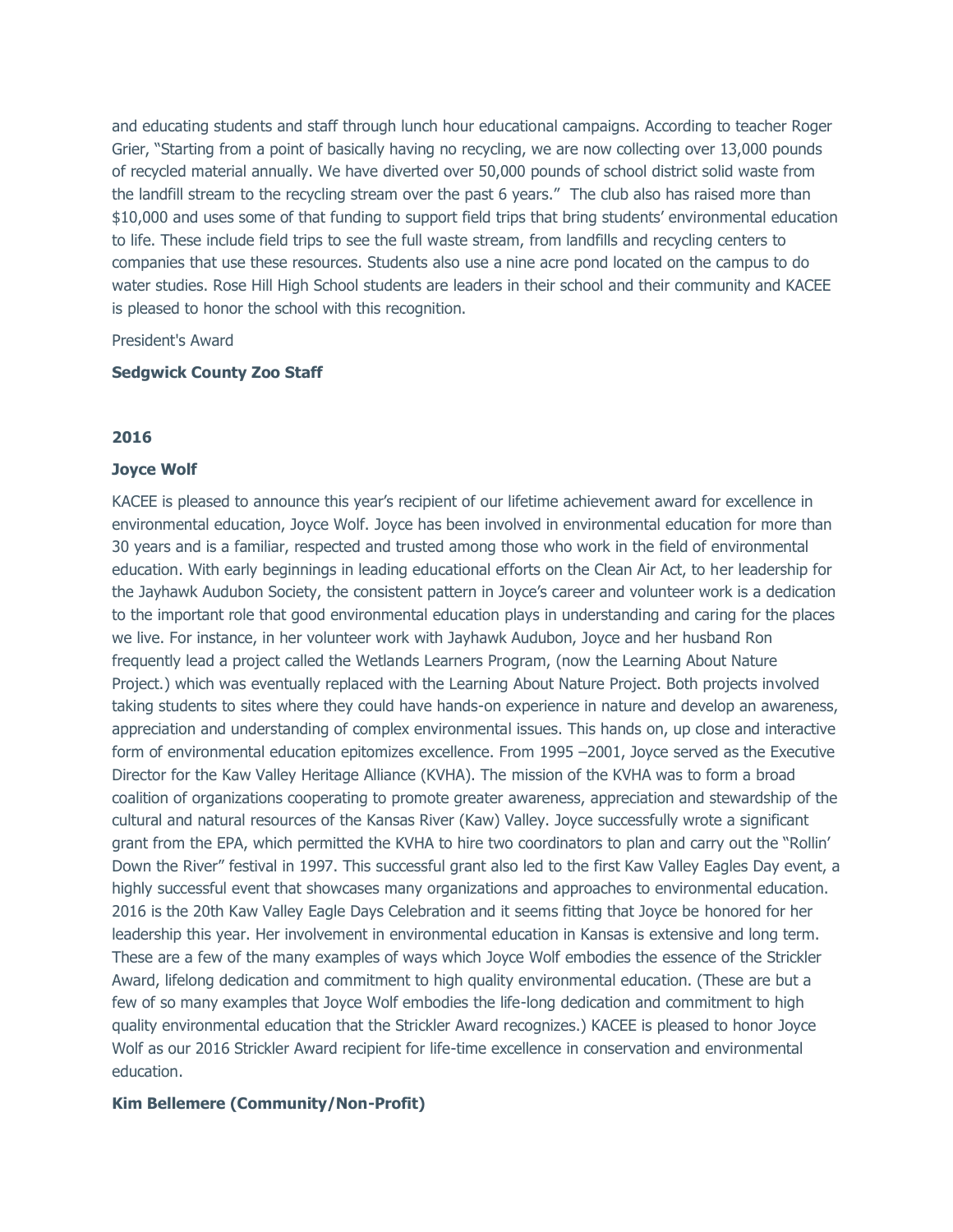Kim Bellemere has a contagious passion for conservation and community. Her leadership in several nonprofit organizations, including the Grassland Heritage Foundation, the Kansas Women's Environmental Network and the Kaw Valley Native Plant Coalition demonstrate her passion for both environmental education and gathering people together to make a difference. Ms Bellemere exemplifies the importance of civic engagement in environmental education. Over the last several years, Kim has worked extensively in environmental education with youth and parents in northeast Kansas. She was a member of the Lawrence Sustainability Network Leadership Council from 2009-2011 and a co-founder and coordinator of the Raintree Montessori School Monarch Waystation Program from 2009 to 2013. The projects she founded at schools in Kansas continue to thrive and encourage our students to appreciate native plants and animals, every day. At her current position with the Grassland Heritage Foundation (GHF), Kim serves as the Membership and Education Coordinator and is responsible for organizing and planning their educational activities, reaching thousands each year. Kim works within and between communities to identify volunteers, target projects appropriate for GHF, and educate the public on the importance of conservation work. Most recently, Kim was instrumental in founding the Kansas Women's Environmental Network, a network of more than 200 women from around the state who share ideas, information, job opportunities, host a book club and more, ultimately encouraging the kind of collaboration and cooperation among and between organizations that makes a difference. KACEE is pleased to honor Kim Bellemere for her leadership in environmental education.

# **Stephanie Carlson (Community/Non-Profit)**

KACEE is pleased to recognize Ms. Stephanie Carlson for her outstanding environmental education work through both her professional and volunteer efforts. Upon returning to Kansas in 1998, Stephanie began volunteering with the Dillon Nature Center. With a degree in Forestry, running educational programs as a volunteer might seem a bit daunting, but as her colleague, Mary Clark, Director of the Dillon Nature Center noted, "Stephanie was one of those dream volunteers who was never satisfied with 'just the basics.' Before each nature hike she would read and reread the training material and then research more information on her own. She was always willing to dive in and try anything we put before her." It is no wonder that when funding at the Dillon Nature Center became available in 2009, Stephanie was hired as a half-time employee and has since moved to a full-time employee in 2012. Most recently, Ms. Carlson has been responsible for aligning programs with the Next Generation Science Standards, implementing STEM programming in schools, and training volunteers to lead programs. In the 2015-2016 school year, Stephanie presented STEM programs to more than 700 sixth, seventh, and eighth grade students on Green Energy, Invasive Species, and Energy Transfer. Each year she meets with curriculum directors from our contract schools to make sure we are providing the services that meet their needs at each grade level. Besides providing programs for more than 20,000 school age children, Stephanie leads public programs for preschoolers, adults and families, and prepares lesson plans for our summer camp staff. In honor of the enormous contributions Stephanie has made in the Hutchinson community, KACEE is pleased to honor her with this award for excellence in environmental education.

### **Kerri Ebert (Agriculture)**

For the past fourteen years, Kerri Ebert has shown exceptional leadership and dedication to educating Kansans about sustainable agriculture and farm safety through her work as Project Coordinator of the Kansas AgrAbility Project, Extension Farm Safety Program, and Kansas Center for Sustainable Agriculture and Alternative Crops (KCSAAC). In this capacity, she provides consultation and review of proposals for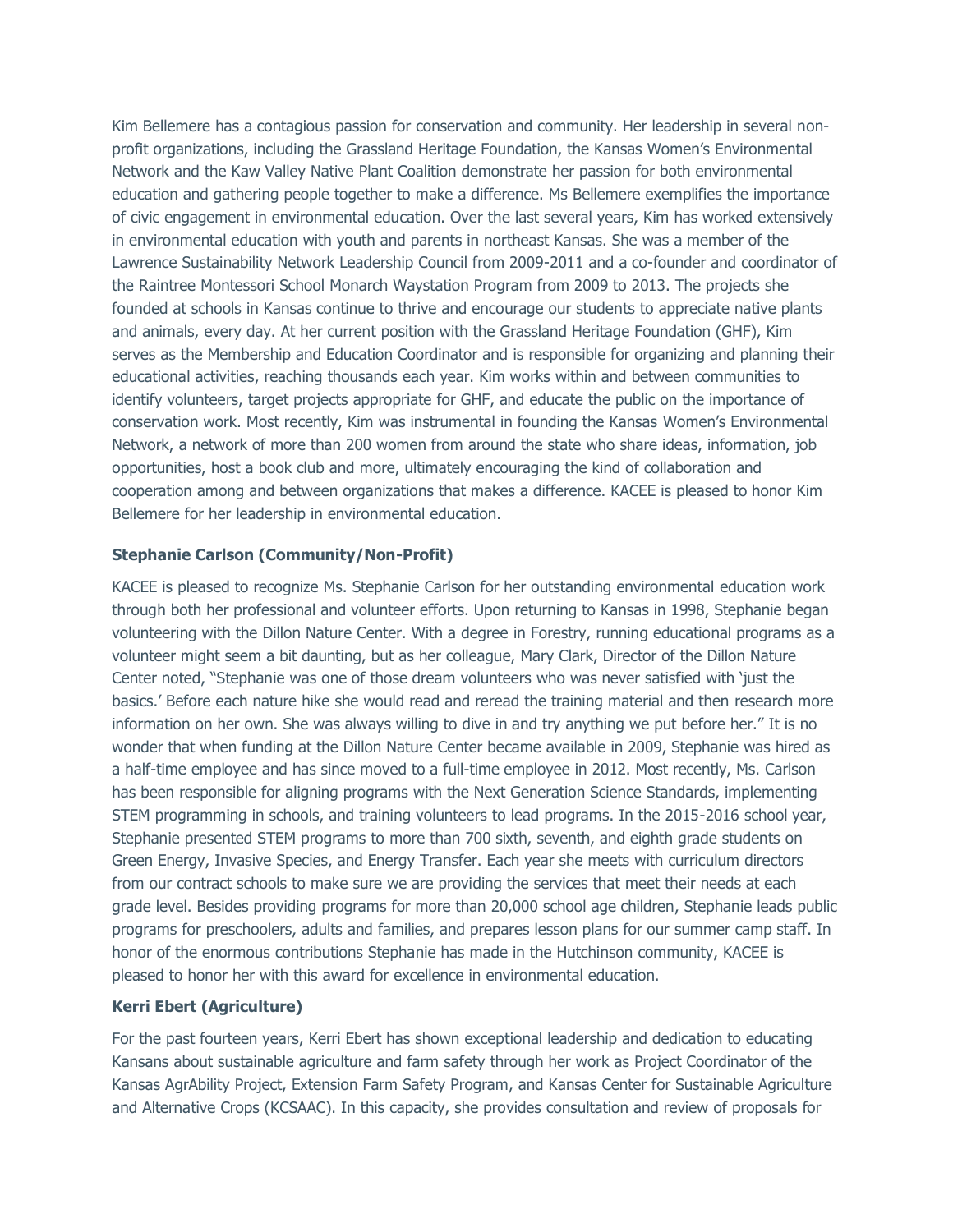Sustainable Agriculture, Research, and Education (SARE) for the North Central Region. She has written several grants and publications to further the cause of sustainable agriculture in Kansas. In addition to the formal nature of her work, Kerri is an incredibly intuitive leader and supportive colleague. She has a keen understanding of the complexities involved in the Kansas agriculture and natural resources scene, along with a dedication to helping others make the connections required to make environmental education a reality across the state. During her time with Kansas AgrAbility and SARE, Kerri has secured almost three million dollars of funding for professional development for natural resources, agricultural professionals, and extension specialists and programs that provide education for youth and adults on farm safety and health. From local farm tours to regional and national conferences, Kerri actively and thoroughly educates herself on the importance of sustainable agriculture and farm safety. The most important piece of Kerri's work is she makes sure that the knowledge is disseminated across the state. Her collaborative spirit, determination, and genuine good will towards others make her a true leader in the Kansas environmental world. Rachel Myslivy, who nominated Ms. Ebert for this award summed up Kerri's contributions to environmental education in the following, "A true collaborator, Kerri constantly strives to find what works and make it happen. Her fingerprints can be seem in many outstanding sustainable agriculture projects through the KSAAC logo. She leverages her position to secure funding that expands educational opportunities through various organizations with diverse perspectives across the state." KACEE is pleased to honor Ms. Ebert with this award.

# **Erinn Stiles (Community/Non-Profit)**

KACEE is excited to honor Erinn Stiles for her excellence in environmental education. Ms. Stiles began her pathway toward environmental education while attending Kansas State and as a docent and part-time seasonal educator for the Sunset Zoo in Manhattan, KS. Upon graduation, Erinn moved to the Wichita area and took a position with the Tanganyika Wildlife Park as a volunteer coordinator. Though Erinn greatly enjoyed the challenge of starting a volunteer program, she also wanted to add an environmental education component to her position. In 2009, Erinn began to develop education programs for Tanganyika and in early 2010, she took the official title of Education Coordinator. In a short period of time, Erinn was able to develop assembly shows, classroom programs, overnight programs, and scout workshops, all with an environmental-education focus. Now, Erinn facilitates over 200 education programs and shows per year. Her environmental-education based programs and tours impacted over 30,000 students and adults in 2015. As if developing and delivering school, scout, and community programs wasn't enough, in 2014, Erinn developed a Safari Summer Camp for Tanganyika. Recognizing the need for students to experience, explore, and engage with the natural world during the summer, Erinn developed a series of week-long camp curricula for elementary-aged students. Over 80 individual campers attended the six weeks of programming offered in 2015, a huge success for a first-year camp. Though she has only been working full-time in the field of environmental education for 6.5 years, Erinn Stiles has already made a tremendous impact on both Tanganyika and the Wichita Metro Area. Her dedication to conservation-based environmental education has grown by leaps and bounds since her start in college, and it is only poised to grow exponentially in the future. KACEE is pleased to honor Ms. Stiles with this award.

# **Daryl Finch (PreK-16 Education)**

It doesn't take long to recognize that Mr. Finch's high school science classroom isn't typical—but then, neither is Daryl. As a biology teacher at Council Grove High School, Mr. Finch has extended his classroom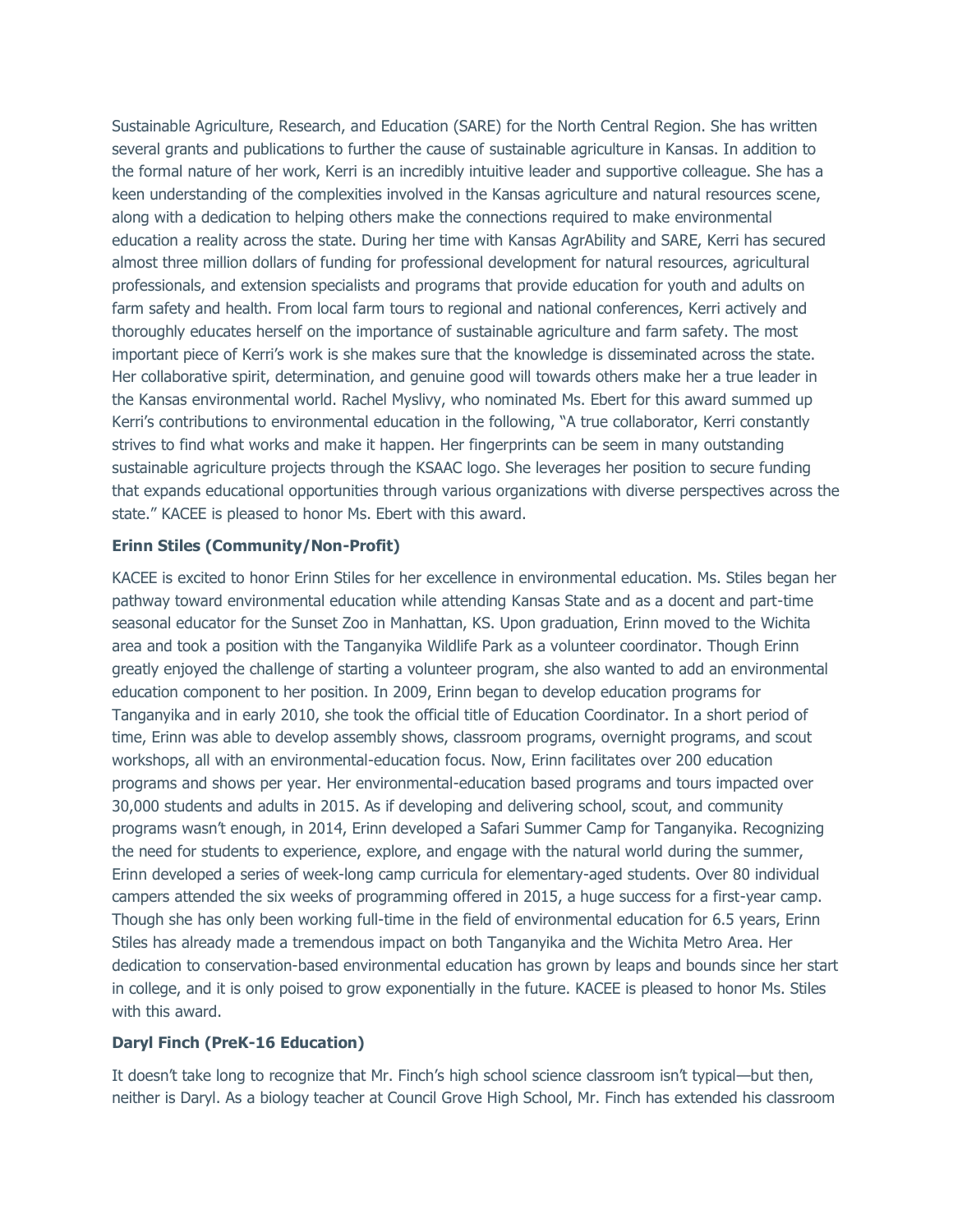well beyond the four walls of his classroom. Teaching in the heart of the Flinthills, Daryl has spent significant time studying the native grasses of his area by creating learning opportunities with the Konza Biological Field Station (managed by KSU). He has even worked to create his own native grass studies using White Memorial Camp - located near the local federal reservoir. Recently, when Council Grove approved a bond to build additions on to Council Grove High School, Daryl created a plan to develop planting areas of native vegetation in the newly created landscaped areas. Using this area as a classroom, Daryl and his students implemented the plan. This is a hallmark of Mr. Finch's approach to education—his students are leaders. Daryl and his students have started a school garden as well. During the fall and spring our students study vegetation, watering, composting, and conservation of resources in the real-life classroom of a garden. Not only do the students learn, but Council Grove's food service program utilizes some of the school-grown garden produce. Currently, Daryl and his students have taken a deeper focus on their study of water. Daryl and his students are organizing a "Water Event", to be held in March, at their facility and open to the public, again with students leading the charge. Most recently Daryl has expanded his expertise beyond Council Grove to serving and learning with "Solutioneers." A program funded through the Pisces Foundation, "Solutioneers" are dared to think big and bold to develop more opportunities for students to learn about conservation and environmental education in Kansas. Daryl is co-leading an effort to create a statewide group for students in their schools called WILD. WILD's mission is to make a positive difference in the lives of students and the land in which they live by developing their potential for leadership, personal growth, and connection to their environment. Daryl is helping to lead toward a vision of developing students whose lives are impacted by WILD and environmental education. Students achieve academic and personal growth, participate in outdoor activities and provide leadership to build healthy local communities, a strong land ethic, and a sustainable world. KACEE is pleased to honor Mr. Daryl Finch for his outstanding leadership and dedication to high quality, non-biased environmental education.

#### **Complete High School Maize**

Complete High School Maize (CHSM) is an alternative school located in Maize, KS. CHSM is an experiential, project-based, service learning school that serves between 60-70 students at a time. Eight people make up the entire staff including the principal, science teacher, teacher/assistant principal, english teacher, social studies teacher, business teacher, secretary, and paraprofessional. And while CHSM is small, their accomplishments are mighty. A high school where students lead the way, CHSM began their green school efforts in 2008 when students noticed how much trash the school created. They investigated, researched school recycling programs across the country and developed their own plan to begin recycling at the high school. As the CHSM principal, Kristy Custer noted, "The students soon found that once they began recycling, it was difficult NOT to recycle, and they found themselves going out of their way to prevent throwing things in the trash. For instance, they would carry a separate bag for cans when participating in the Adopt-a-Highway program." The recycling project has been so successful that CHSM is now coordinating recycling at four elementary schools, the Educational Support Center, as well as the Copy Center. Community members are also invited to drop off recycling in the school's recycle bins. CHSM students pride themselves on customer service and even arrange pick-up for one elderly resident who is homebound. In 2011-12, CHSM recycled 13.30 tons of paper, which ranked 3rd among schools in the surrounding communities; in 2013-2014, CHSM recycled almost 15 tons of paper, which ranked 2nd. Beginning with the 2014-2015 school year, the project became large enough that each of the elementary schools had their own recycle bins placed at the individual schools. CHSM students still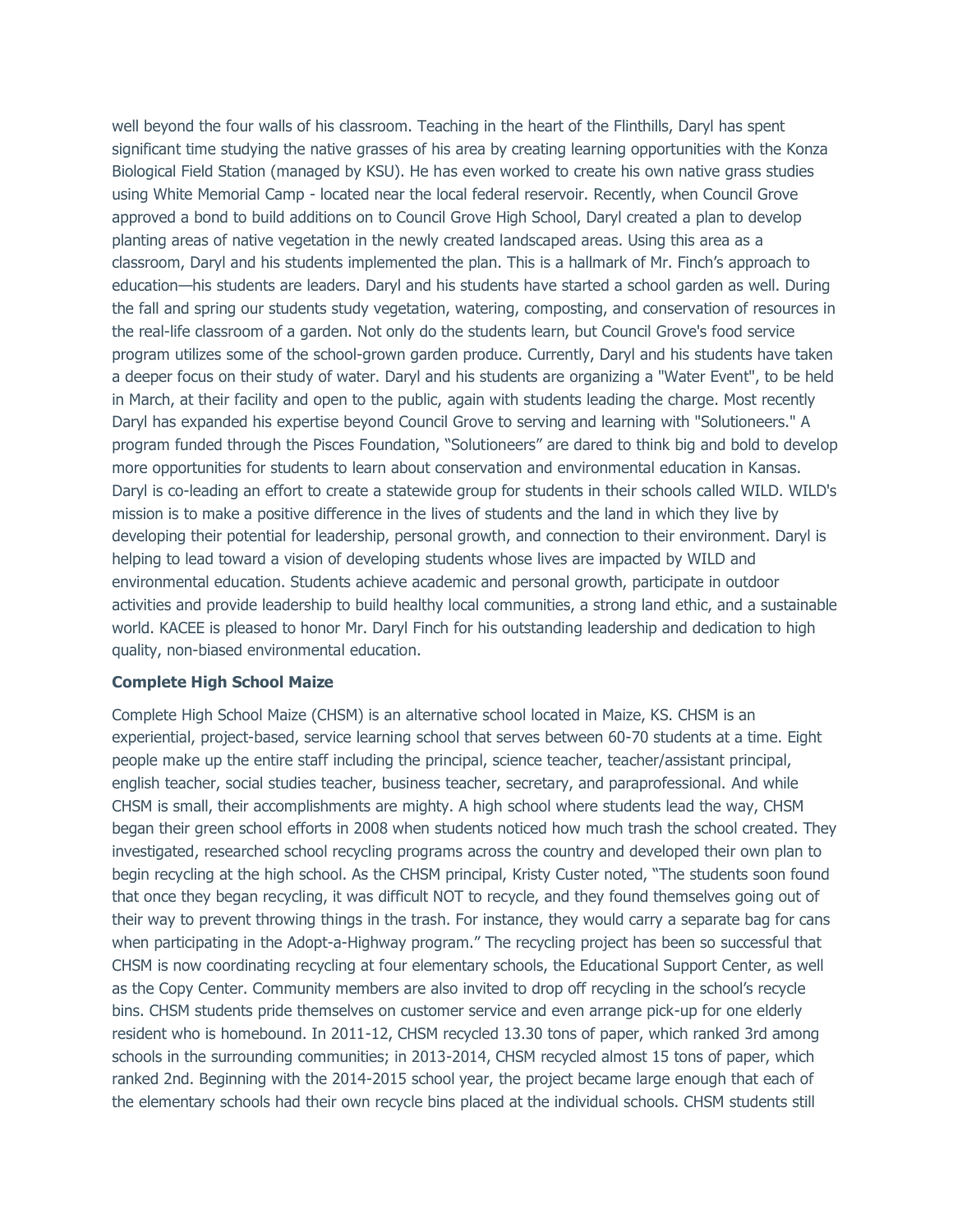assist elementary students or do the pick-up at these buildings. This has led to students exploring ways to compost and experiment with composting larvae and needing a great place to use compost, branching into gardening. Instead of conducting a conventional fundraiser this Spring, students will be starting vegetable and flower seeds to sell. Students will conduct soil testing and research which plants can be transplanted well and when to start the seeds indoors. Plans are in place for the students to sell plants for donations at CHSM and at a local farmer's market. A Kansas Green School since 2012, Complete High School Maize has progressed from implementing an environmental education program into its school, to teaching and assisting other schools how to implement an environmental education program in their schools. The students and staff are leading the way for environmental education in their community and KACEE is proud to honor Complete High School Maize as a Kansas Green School of Excellence.

President's Award

### **Ann Root**

## **Pat Silovsky, Milford Nature Center, Junction City, KS**

KACEE is pleased to present the 2017 John K. Strickler Award to Pat Silovsky, Director of the Milford Nature Center in Junction City, KS. Pat has had a nearly 30 year career and impact in the field of conservation and environmental education. She began working at the Milford Nature Center in December 1988, as the first and only Director. She was a staff of one with literally a blank slate and transformed the Milford Nature Center into a space that welcomes visitors from throughout the country with hands on exhibits, live animal exhibits of Kansas wildlife, informative exhibits and a nature playground. What visitors see now, nearly 30 years later, is the direct result of her creativity, dedication, hard work, and ability to encourage and lead staff.

Pat also develops and leads learning experiences for audiences from Kindergarten to seniors as well as special events Eagle Days, Fishing Clinics for kids, Mother's Day plant sale, and even a Monster Myths program at Halloween. Pat has also had a key role in the Kansas ECO-Meet, which is a wildlife/ecology competition that began in 1991 and is sponsored by Kansas Department of Wildlife, Parks and Tourism. This program gives middle and high school students the opportunity to show off their wildlife knowledge by competing in written exams, an interpretive skit, and plant scavenger hunt. What started out as a program offered to students in the Milford Lake area has grown to a statewide competition with ten regional meets, touching 500+ students in Kansas each year.

Pat has been a leader not only at Milford Nature Center, but also throughout the state and nationally. Pat has been active in several leadership positions within the National Association for Interpretation and has helped to host conferences in Kansas for regional members. Pat's leadership is especially evident in her mentorship of others, in the field of wildlife rehabilitation programs, in surveying populations of federally endangered black footed ferrets in Western Kansas and most importantly, mentoring young professionals in her field. Lisa Cole, a former naturalist at the Milford Nature Center describes Pat's influence in this way, "Pat taught by example and it is due to her guidance that I embarked on a career that provides so much of the meaning in my life." Lisa is just one of many who went on to work in the conservation and environmental education field who Pat helped get started. For Pat's many contributions to the field of environmental education and her long time commitment and dedication, KACEE is pleased to honor her with the 2017 John K. Strickler Award.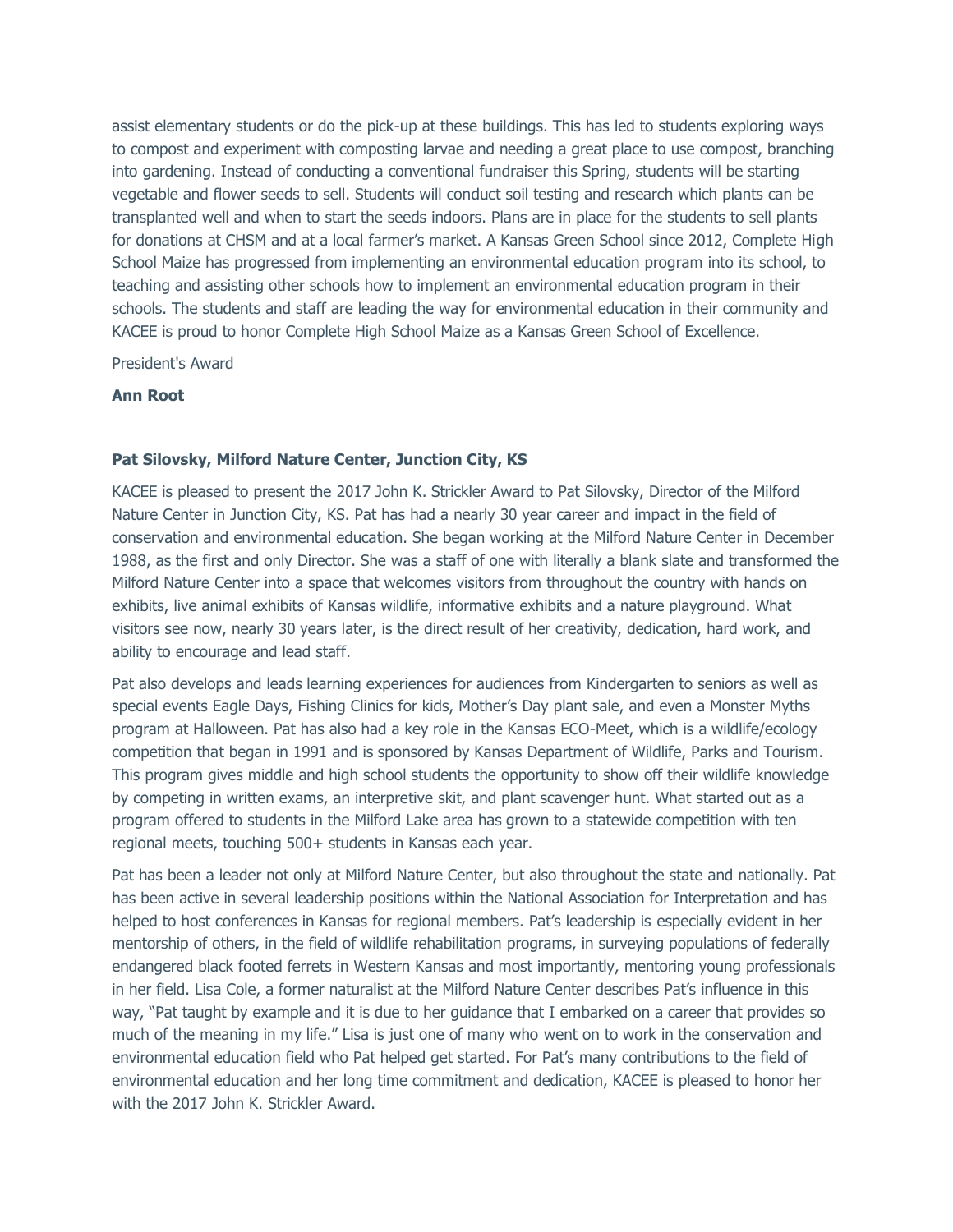### **Noah Busch, Manhattan, KS (PreK-16 Education)**

KACEE is pleased to honor Mr. Noah Busch with an award for excellence in environmental education. Mr. Busch has been teaching high school for only 10 years, but he's already made an indelible impression on students and his fellow teachers alike. Noah believes that the best way to learn biology is by collecting data in schoolyards, fields, streams, the Konza Prairie and other local natural sites. Noah's students have tagged monarch butterflies and studied their migration habits and patterns. His students have waded in streams to collect data on water quality and survey macroinvertabrates. Noah's students go on nature walks and hone their observational skills, identifying birds, trees and other wildlife along the way. In short, his students use the world around them as their learning laboratory and that is the kind of learning that sticks with students.

Noah's current passion is to bring the prairie to his students. With budget challenges in schools, Noah realized that in order to make sure that his students have opportunities to study the prairie ecosystem, it would be beneficial to have a prairie patch on the school grounds. This will help facilitate learning about pollinators, biodiversity, native species and more. And Noah's passion for environmental education is one he shares with others. Noah has engaged students from his own class and the district in EcoMeet and Envirothon, two statewide competitions on the environment, and he's working with other teachers across the district to bring more environmental education into classrooms through Green Gatherings. Green Gatherings bring teachers from different grade levels and schools together to talk about teaching, collaboration and community resources for everything from recycling and composting to gardening and more. Noah was also a lead team member on a program to assess student's environmental literacy. For his work in and out of his classroom, with students and other educators, KACEE is honored to recognize Mr. Noah Busch, Biology Teacher at Manhattan High School.

#### **Melissa Peak, Lincoln Elementary, Parsons, KS (PreK-16 Education)**

Learning to be good stewards of our resources begins at an early age at Lincoln Elementary. Preschool teacher Melissa Peak knows that even very young children can and will make a difference. Melissa's students both learn about and make a difference each and every day. For 6 years at Lincoln Elementary, the preschool students recycle all sorts of items through a program called TerraCycle, turning those recyclables into money that helps fund school projects like the Walking Viking Program and creating a more beautiful space to learn and play by planting a variety of plants around the school. Melissa's students can literally see the differences they're making for their school each and every day. Melissa's impact doesn't stop at the doors of her preschool classroom, she leads the entire school in making a difference as well. Melissa coordinates a recycling contest twice a year to engage 300+ students at Lincoln Elementary and then personally makes sure that every recycled item, every can, and every plastic bottle is collected, counted and kept track of for the 14 classrooms that recycles during the contests. Melissa even hauls the many bags of recycling to the local center.

Melissa's impact on the Lincoln Elementary students extends beyond the school walls. Using funding from the school's recycling program, Melissa purchased milkweed and other great pollinator plants and created a butterfly garden to especially attract monarch butterflies—which students at Lincoln learn the monarch caterpillars only eat from milkweed plants. Teachers at Lincoln Elementary use the butterfly garden to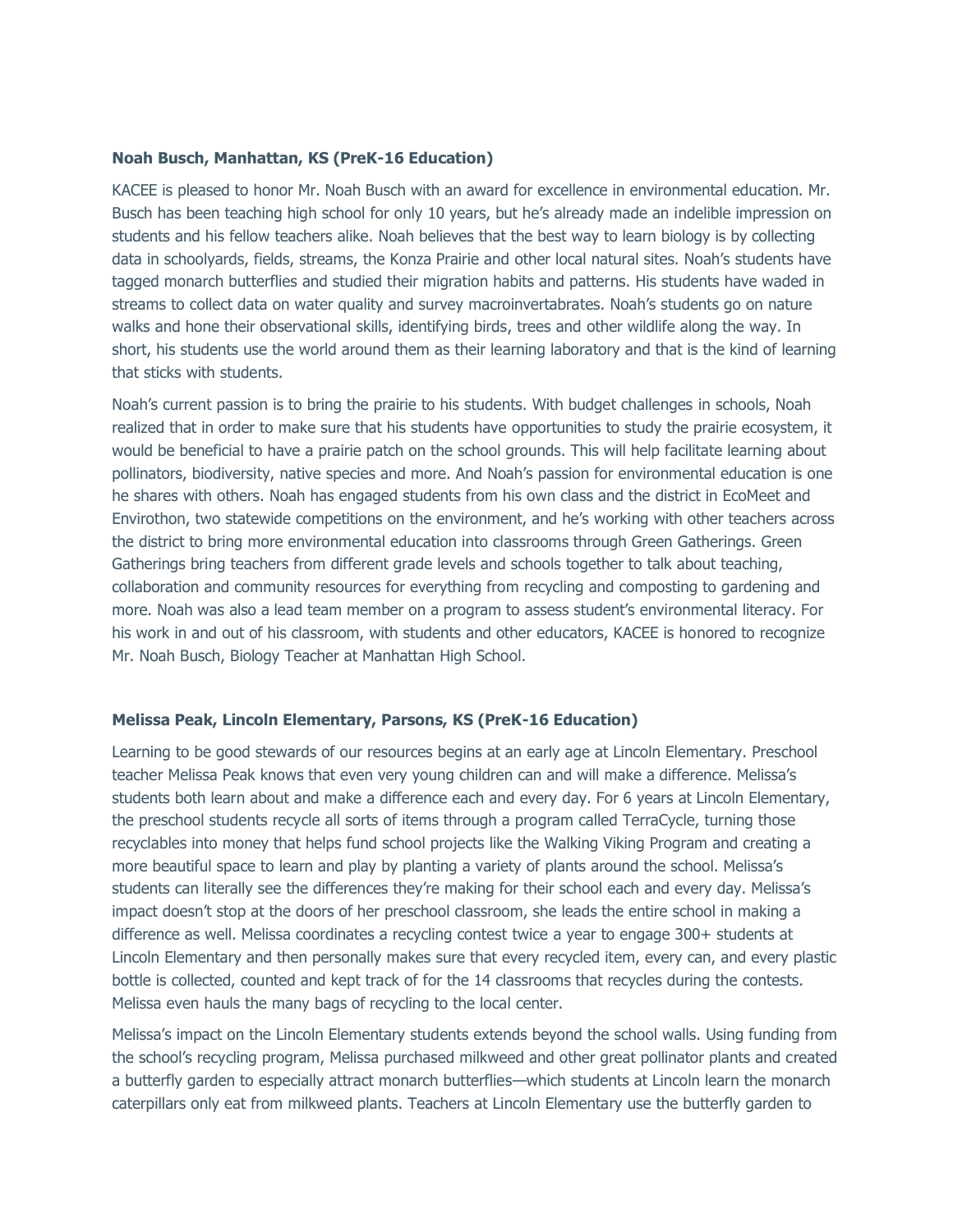observe different species, life cycles, and more. This outdoor classroom was so successful, additional plants have been planted around the school and she enlisted her own children to help get the work done. Mrs. Peak's first class of preschool students are now school leaders at another grade level building for making their school, their community and their environment better. For her dedication, creativity and passion for environmental education, KACEE is pleased to honor Mrs. Melissa Peak as a 2017 Outstanding Environmental Educator.

### **Rochelle Butler, Madison Elementary, Madison, KS (PreK-16 Education)**

Mrs. Rochelle Butler has been the 3rd grade teacher at Madison Elementary School in Madison, Kansas, for 11 years and was engaging her students in being responsible stewards or our resources long before there was such a thing as a "green school." Rochelle began with teaching her students about recycling. She did so recognizing that today's responsible students mean tomorrow's responsible citizens. What is perhaps most inspiring about Rochelle is that she continuously strives to build on her student's understanding and responsibility for the world around them. Last year, Mrs. Butler co-authored a grant that built a recycling shed for the Madison school district, and subsequently designed and coordinated a district-wide recycling program that recycles classroom waste, as well as materials from the cafeteria. Due to her efforts, thousands of industrial sized cans and cardboard containers from the cafeteria that would otherwise be destined for a landfill are instead recycled. In Mrs. Butler's grant, she also allocated funds for vermiculture composting systems that she, as well as other classrooms, utilize in their curriculum. This compost material is later used in the Madison Outdoor Learning Center vegetable gardens. Rochelle's wholehearted approach to reducing, reusing, and recycling, and the ways she integrates student learning has a powerful impact.

For Mrs. Butler, being a responsible student extends outside the school walls and into the community. For instance, Mrs. Butler's classroom participates in a city-wide cleanup day each spring. Her students regularly engage in community service and learning through projects such as collecting trash from the Madison city lake, cleaning debris from parks and yards of the homebound and weeding the flowerbeds of the city library. As parent volunteer Anna Curry noted, "She truly has a servant's heart and works willingly and diligently to see a job is properly carried through." For Rochelle's ongoing work to engage her students to make her school, her community and the world a better place, KACEE is pleased to honor Mrs. Butler with this award for excellence in environmental education.

# **Nicole Wade, Sunset Zoo, Manhattan, KS (Community/Non-Profit)**

Nicole Wade is an incredible asset to the Manhattan community and has made a big impact on environmental education in just a short period of time. Nicole joined Sunset Zoo as a Program Assistant in October of 2013 and less than a year later, was promoted to the Education Specialist position. One of Nicole's first contributions to the environmental education programs of Sunset Zoo was to shift their summer camp programs from games and activities to robust week-long investigations of animals and the environment. Nicole finds ways for hands on learning to take place in creative ways that have benefits to both student learning and the zoo. For instance, Ms. Wade worked with zoo keepers to provide crawfish to local schools to raise and observe in the classroom and then returned to the zoo to be used as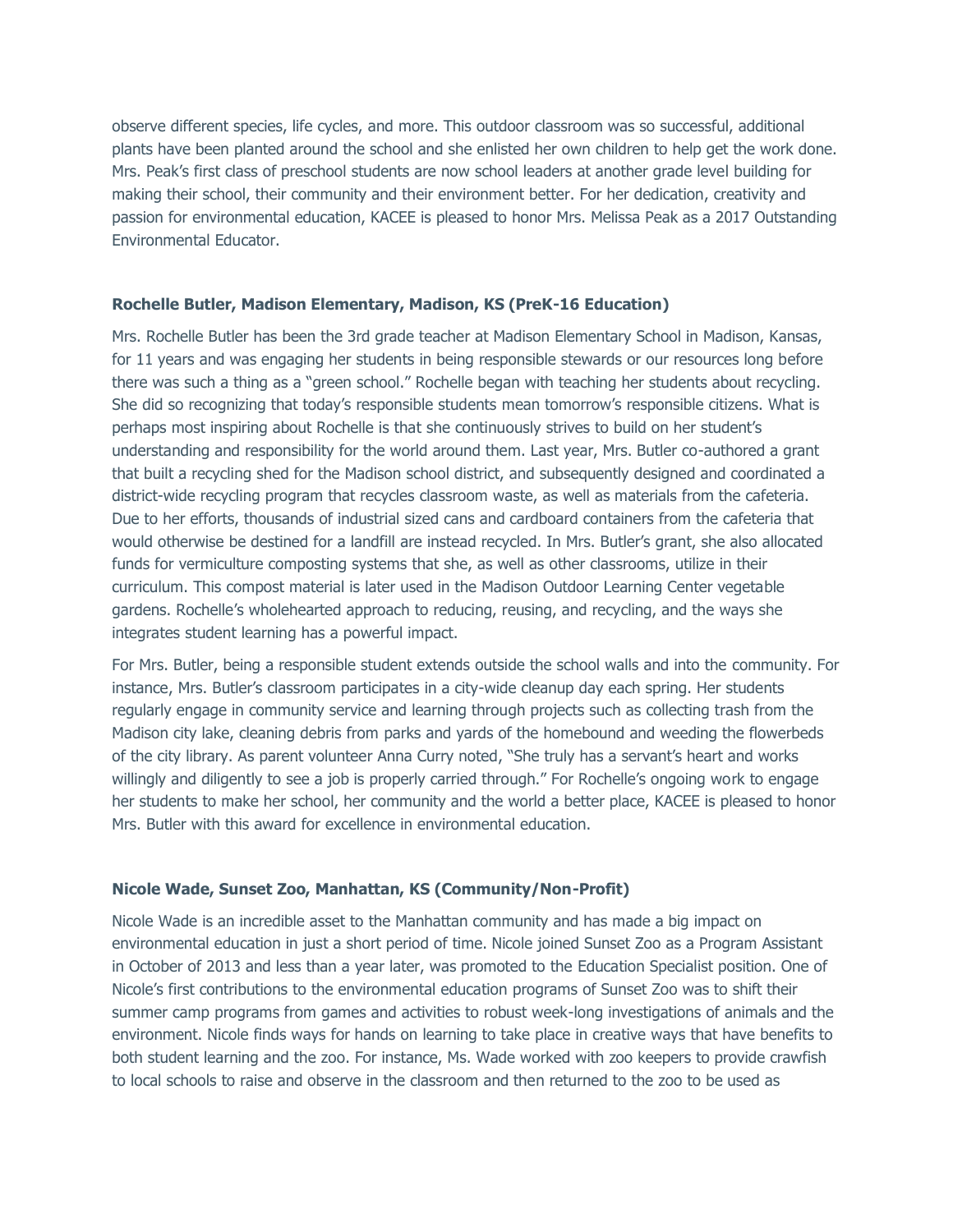enrichment for otters. This classroom connection to the zoo has increased interest and participation in summer programs at the zoo.

Recognizing the opportunity to expand learning opportunities through volunteers, Nicole has also been instrumental in strengthening the training and outreach opportunities for volunteers, using zoo ambassador animals at events and in classrooms. Nicole is also active in engaging students and the broader Manhattan community in vital citizen science efforts to provide training to Manhattan students and residents in assisting scientists with toad and frog tracking, a part of a larger effort across the US. Ms. Wade has also been integral in Sunset Zoo's Behind the Science initiative to train scientists on public engagement strategies and create opportunities for public audiences to engage directly with scientists. Several of these events have been held in Manhattan and effort are underway to expand these opportunities to other cities in Kansas. In the words of Jared Bixby, Curator of Education at the Sunset Zoo, "Nicole Wade has created a big impact at Sunset Zoo through environmental education and the use of associated best practices. Her reach spans generations from preschool groups to senior centers, and her focus continues to be hands-on interaction with animals and the outdoors." KACEE is pleased to honor Nicole Wade for excellence in environmental education.

### **Angela Anderson, Twin Lakes WRAPS, Allen, KS (Government)**

Angela Anderson began her career in environmental education as the Special Activities and Outreach Coordinator at the David Traylor Zoo of Emporia in 2002. One might have expected that when Angela took a position coordinating the Twin Lakes Watershed Restoration and Protection Strategy (WRAPS) group in 2011 that she might not continue to work in environmental education. But that couldn't be any further from the truth. One of the first things Angela did when starting as the Twin Lakes WRAPS Coordinator was to resurrect the Twin Lakes Water Festival that Katie Miller started. In 2016, three hundred thirty two fourth graders were able to experience "hands on" water quality education with numerous presenters sharing their knowledge of conservation for our natural resources. This involved three counties, nine schools, fifteen presenters and lots of volunteers. Angela also presents at numerous activities sharing her expertise and passion for conservation of our natural resources. She presents at Dickinson County's Water Festivals and assists youth activities at both zoos in Manhattan and Emporia.

Angela not only continues her role in environmental education, she is a leader in her region, chairing the Neosho Regional Advisory Committee (RAC) that stemmed from the Governor's Water Vision in 2013. With her unique background of living and working in the Neosho Region, and interacting with, and educating local residents, Angela's perspective was key in creating regional plans that benefitted everyone. In addition, for the last seven years Angela has been the chairperson for the Debbe' Schopper Information and Education (I & E) Committee. This is where agencies all come together to brainstorm shared ideas on upcoming workshops and educational activities for both youth and adults. Angela has also been a big inspiration by being the Wildlife presenter at Council Grove's Regional Envirothons. The Kansas Envirothon is an outdoor, environmental high school competition where high school students learn and are tested on soils, forestry, wildlife, aquatics, range, a current issue and an oral presentation. Her knowledge and expertise on wildlife excels with her presenting awesome exhibits of wildlife and lessons handed down from her father, Roger Wells, a certified wildlife biologist. She even hosts individuals to come to a Flint Hills lek to view and photograph prairie chickens in action when they are booming. Angela is also president of the Kansas Wildlife Federation, a school board member and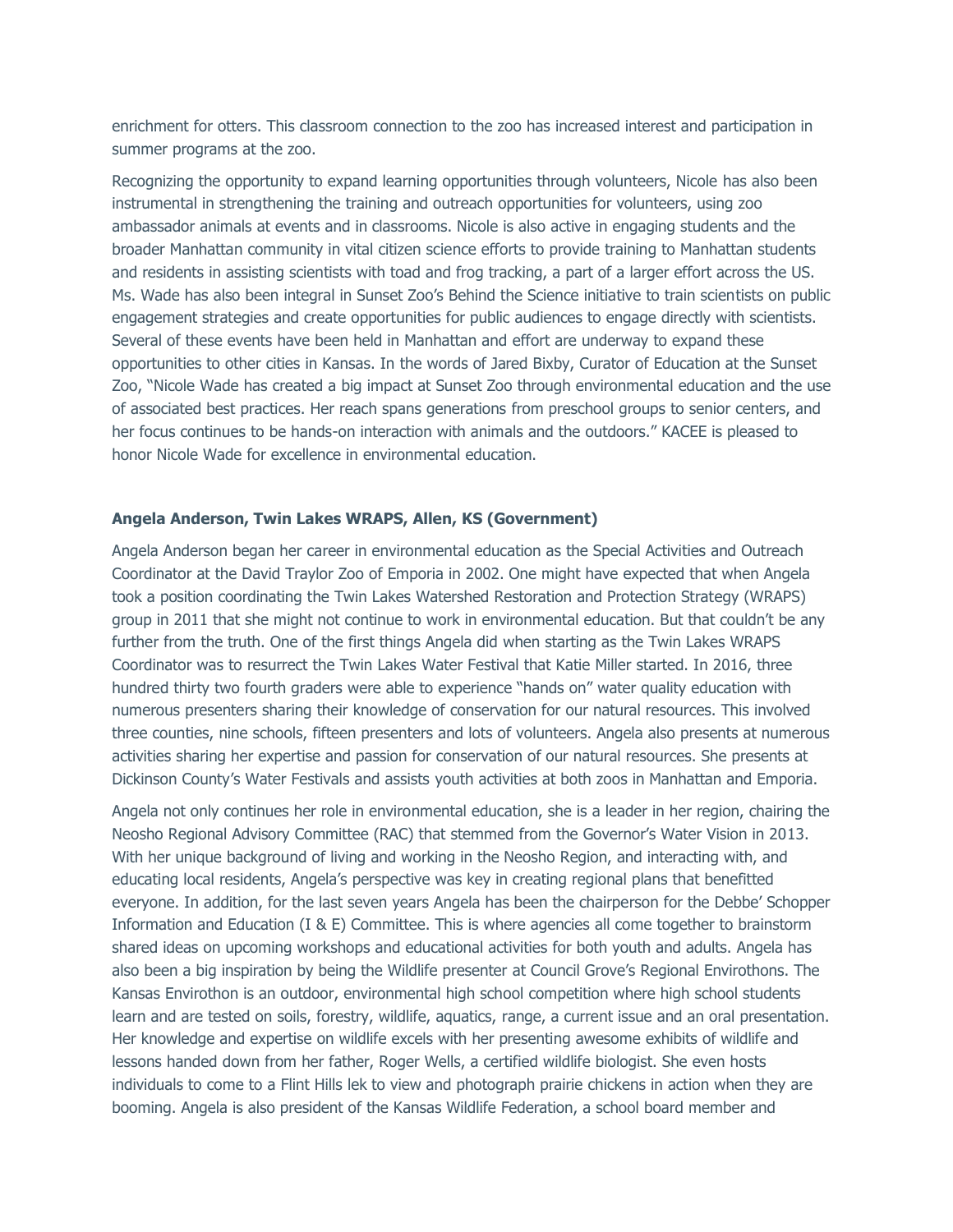collaborator with Council Grove High School, where she works with last year's awardee, high school teacher Daryl Finch to engage students in community based environmental education. For her leadership and ongoing commitment to environmental education, KACEE is pleased to honor Angela Anderson for her excellence in conservation and environmental education.

#### **Courtney Masterson, Kaw Valley Native Plant Coalition, Lawrence, KS**

KACEE is pleased to recognize Ms. Courtney Masterson with this year's Rising Star Award. Courtney was nominated by three different people for this award and her list of accomplishments in the few short years she's been working professionally are already too numerous to mention. Courtney's passion for environmental education and native plants began early. While attending Johnson County Community College, Courtney served on the first Student Sustainability Committee and utilized her passion for native plants and green solutions to help with a key stormwater project. Courtney went on to the University of Missouri – Kansas City, earning a degree a Biological Sciences, and later studied at the University of Kansas, where she earned her Master's degree in Ecology and Evolutionary Biology. It was at KU that her passion for native plants truly blossomed and that is evident in her numerous volunteer efforts including co-founding and leading The Kaw Valley Native Plant Coalition, serving on the planning committee for the Kaw Valley Seed Fair, serving as a field guide and student mentor for the Blue Valley and Lawrence Public School Districts for student research to name just a few. The thread that runs through all of Ms. Masterson's volunteer and leadership efforts is a passion for teaching people, whether they be students, other volunteers, colleagues, or community members, about native plants and ecosystems.

Ms. Masterson is now working at the Kansas Biological Survey where she assists with research on native plant/soil fungi relationships. She also teaches Environmental Science at Johnson County Community College and Field Botany at KU. Courtney, however, continues to be an active volunteer and leader for native plants and education in the Lawrence area. What is perhaps most impressive about Courtney is what her colleague Kim Bellemere noted might sometimes go unnoticed, "the small, informal things she does like mentoring fellow volunteers at the community orchard while they're weeding or mulching; spending her evenings filling envelopes for a local seed swap; or taking an afternoon to create a garden for the city with leftover and donated plants. Even just simple conversations with Courtney are opportunities to learn and share her enthusiasm for our native habitat and the environment." From the big things, to the little things, in just a few short years, Courtney's contributions to environmental education in have made a difference in so many people's lives. KACEE is pleased to honor Ms. Masterson and we know she's just getting started.

## **The Independent School, High School, Wichita, KS**

The first recipient of the 2017 Kansas Green School of the Year is awarded to the Environmental Action Club at The Independent School. In 2012, the Independent School Environmental Action Club was established and in just five years, the club has grown and tackles everything from campus-wide green project activities, to student led research projects, to tailoring leadership roles to future career goals and talents, to providing environmental education projects for students in grades K-12. The Environmental Action Club has been responsible for engaging K-12 students in going green, implementing an all school campus recycling program, eliminating Styrofoam from the cafeteria and encouraging participation in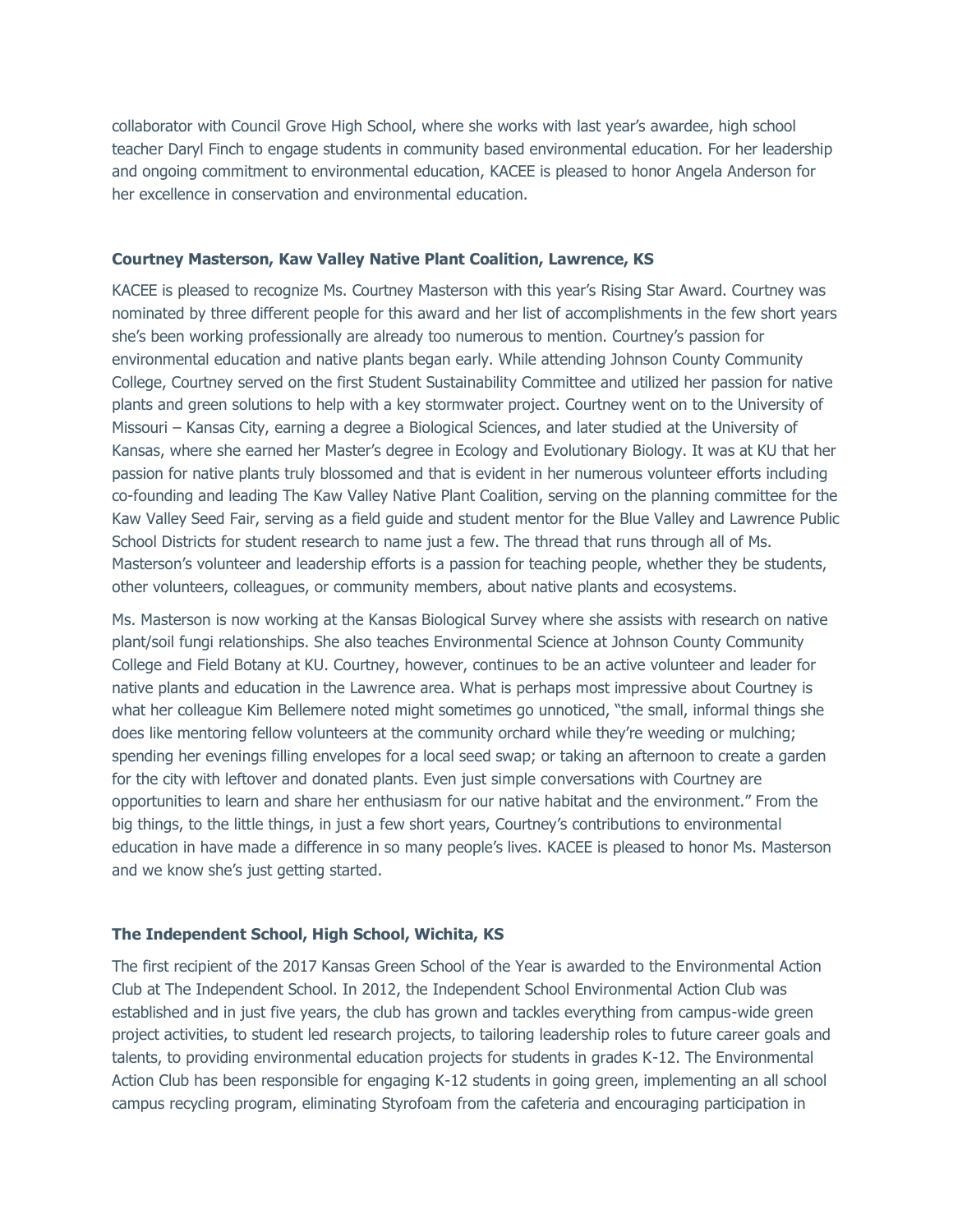"Lights Out" campaigns. Student learning and research happens through a registered Monarch Waystation and service learning through annually starting seeds and planting milkweed and other bee and butterfly friendly, attractive plants around campus. The Independent School Environmental Action Club is constantly seeking new ways to engage students in conservation and greening their schools through environmental education and service learning. They are currently developing plans to build bat and bird houses, researching water bottle filling stations to decrease plastic bottle waste, and working on developing a personal food computer; a project where students create a small computer controlled and monitored environment for growing food, a project of the Open Agriculture Initiative. Students also continue to have service days where they maintain the campus nature site, a place where students can learn, study, research and just appreciate nature while at school. Classes pre-kindergarten through twelfth grade use the area for nature walks, creative writing projects, photography, filming, science experiments and more. The Independent School Environmental Action Team also built a boardwalk trail so that that everyone would have safe access to the natural habitat and can observe some of the many species that use the space for habitat.

The Environmental Action Club also prepares, facilitates and guides elementary age students in a Winter Fun Day, one the club's main fundraisers. The Environmental Action Club students teach others how to be a better environmental stewards through guided educational nature tours, making crafts from recycled materials for environmental educational activities. What is perhaps most unique about this club is the way students are engaged in leadership roles that fit their career interests and passions. For example, one club member who is interested in becoming an elementary education teacher serves as the Educational Coordinator and plans the Winter Fun Day and Earth Day activities. The Project Manager is the student who has interest in construction and access to equipment. He has completed building and construction projects for function and beauty around campus. The work of the Environmental Action Club has had a huge impact on the school and even the community. This is what one student had to say about Independent School, "People seem inquisitive about not only the things we do on a micro level, but things that are happening on a macro level. There are students questioning how our school can help around our city to better our environment…" KACEE is pleased and proud to honor the Independent School as our 2017 Kansas Green School of the Year.

### **Earhart Environmental Magnet School, Elementary, Wichita, KS**

KACEE is pleased and proud to award Earhart Environmental Magnet School with the Kansas Green School of the Year Award. This award is long overdue. Earhart has integrated environmental education into its core curriculum since its inception in the late 1970s. Throughout its existence, the staff at Earhart have modified and adapted their curriculum to meet local, state, and national science standards, but using the environment as a context for learning has remained a constant. Teachers and students put the curriculum into action through their Outdoor Wildlife Learning Site (OWLS) and outdoor education activities which include a camping program. The staff, students and parents at Earhart recognize that getting students outside to learn supports academic achievement, health and helps develop critical thinking, problem-solving and leadership skills.

The staff, students and parents at Earhart recognize the value of their OWLS as an outdoor learning laboratory for students and have invested significant time and resources to maintain and enhance the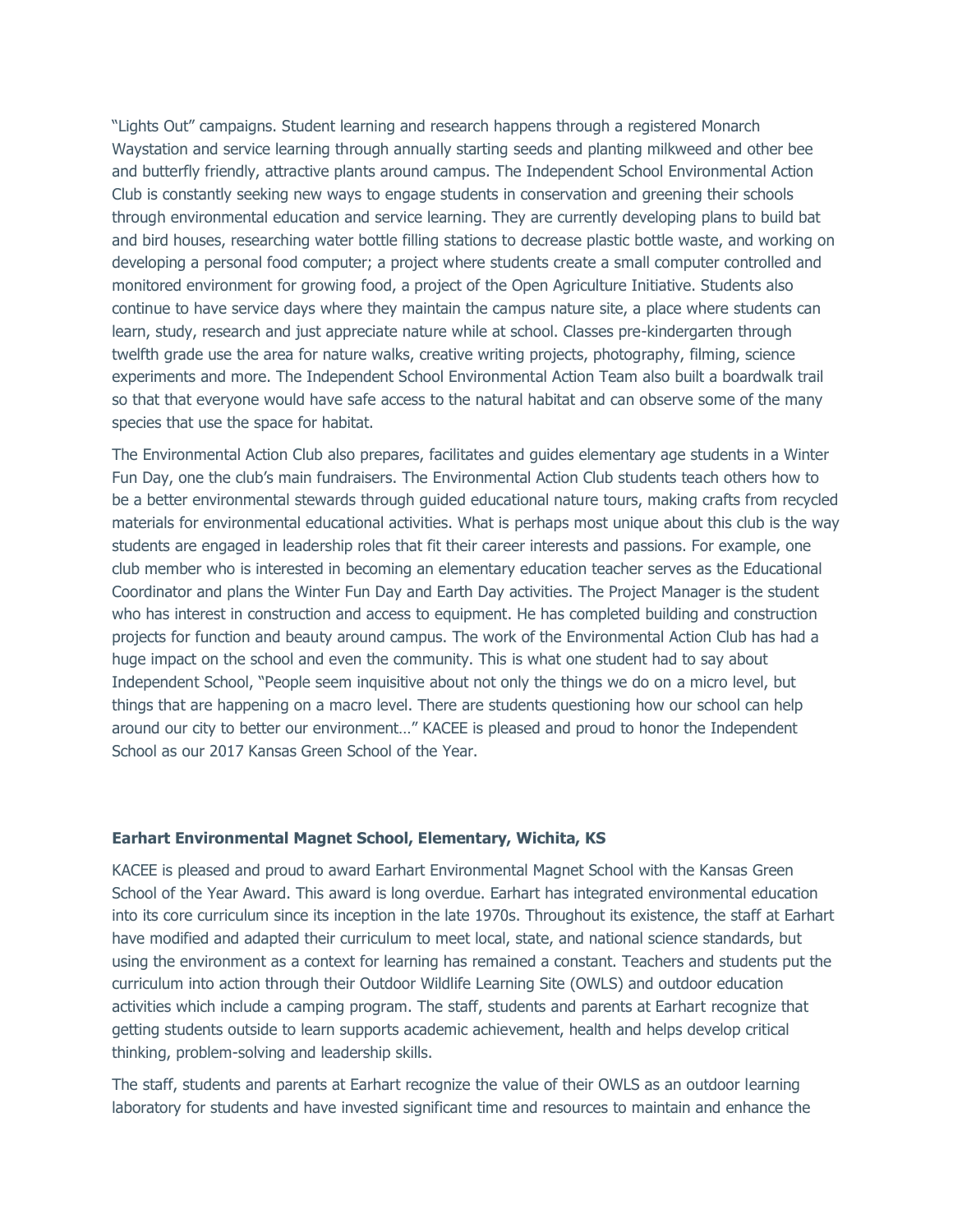outdoor learning space and improve habitat. Projects have included restoration of Earhart's pond and prairie habitats, adding additional native flowers to support a Monarch Waystation, planting native trees around the perimeter of the building to save on energy costs and provide habitat, and building a raised food garden. Each project has been supported by local community advocates along with the Earhart school community. For instance, Westar's Green Team worked along with students and teachers to complete pond and prairie restoration as well as tree planting. The American Heart Association and Via Christi sponsored their AHA Teaching Garden, which is the first one in Kansas. This project has allowed students to follow the seasons of the garden from planning and planting to harvest and eating! Students are continuously involved in the maintenance of these habitats where they also spend time collecting data, making observations and using the outdoor space as a learning laboratory. Being involved in citizen science programs like Journey North's Monarch Watch and Project Bud Burst shows students the importance of collecting data and that what happens in their small part of the Earth matters. KACEE is pleased to recognize Earhart Environmental Magnet School with the 2017 Kansas Green School of the Year award for their many years of engaging students in high quality environmental education and hands-on learning and commitment to green their school and schoolyard.

### **Jeff Severin, University of Kansas, Center for Sustainability**

### **Mike Rader**

KACEE is pleased to present the 2018 John K. Strickler Award for lifetime achievement in conservation and environmental education to Mike Rader, Wildlife Education Supervisor for the Kansas Department of Wildlife, Parks and Tourism in Pratt, KS. Mike has demonstrated a career long commitment to environmental education, from his earlier years as a conservation worker at Wilson State Park to the work he does today, educating people of all ages about wildlife and the environment. His long term engagement and contributions have had impacts throughout the state and he's become a strong leader in the field.

As a conservation worker at Wilson Park for 18 years, Mike provided educational programs to visitors from all over our state and beyond about the unique wildlife in the park and shared his love and wonder for this special place in Kansas with thousands of visitors each year. In 2007, Mike was promoted to Wildlife Education Supervisor and was able to take his passion for teaching about the environment to a statewide level. He is currently responsible for overseeing the staff and programming at Milford Nature Center, the Prairie Center in Olathe, Pratt Education Center & Museum, Southeast Kansas Nature Center in Galena and the Kansas Wetlands Education Center at Cheyenne Bottoms. These facilities provide outreach and education for tens of thousands of people each year. Mike also oversees the Outdoor Wildlife Learning Sites or OWLS, where he helps promote, establish, and fund outdoor classrooms in schools. These outdoor classrooms are found in 167 schools across the state, providing an onsite handson outdoor learning lab for thousands of students across the state.

Underlying Mike's work is a connection to youth. In addition to the environmental education through nature centers and creation of outdoor wildlife learning labs on schools across the state, Mike also spearheads a statewide scholarship competition for high school students called ECO-Meet. Mike tirelessly fund raises and recruits schools and students to participate in this program which challenges and inspires interest, appreciation and understanding of the natural sciences and the Kansas environment. Hundreds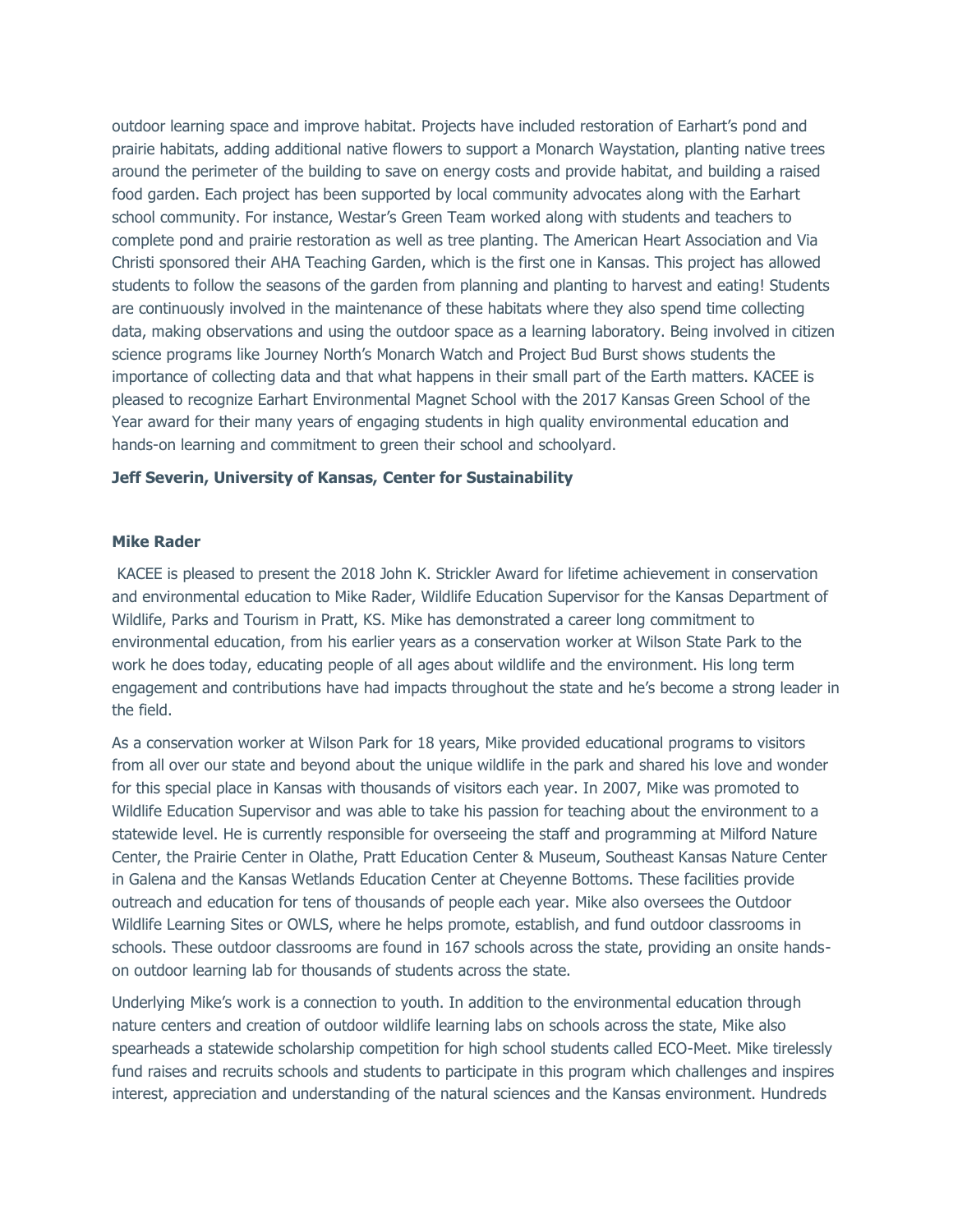of high school students from around the state participate each year and many of these students go on to pursue careers in the natural sciences as a result of their experience with this program. Mike's work has truly created a legacy for wildlife and wildlife education in the state.

Mike is especially passionate about birding and can often be found leading groups for bird watching events, coordinating bird counts and tracking bird migrations. He is one of our state's most knowledgeable birders and shares his knowledge and expertise with others through a number of events. Finally, Mike is a leader and a tireless advocate for environmental education in our state and serves in a leadership position as an ex-officio board member for KACEE. He constantly works to support KACEE's work and has been instrumental in advancing wildlife education in our state throughout his career. For Mike's many contributions to the field of environmental education and his long time commitment and dedication, KACEE is pleased to honor him with the 2018 John K. Strickler Award.

### **Flint Hills Map and Education Program (Community/Non-Profit)**

Many may not realize that Kansas is home to a national treasure. That many Kansans aren't aware sparked a project that educates students and adults so that we might preserve this Kansas treasure. KACEE is pleased to recognize the Flint Hills Map and Education Program for their outstanding contributions to the field of conservation and environmental education. In 2012, a team was formed by project founder, Director Emily Hunter Connell including local ranchers, area teachers and staff from the Flint Hills Discovery Center as well as numerous advisors met to begin working on efforts to develop a sense of pride, awareness, commitment and knowledge about one of the world's most rare and endangered eco-systems, the tallgrass prairie. The tallgrass prairie, which once spanned an estimated 167 million acres across central North America, represents a unique ecosystem known for prairie grasses that can grow as high as 9 feet. As western states were settled and land was converted to farm ground, a large majority of this ecosystem was lost. By today's estimates, less than 4% of the tallgrass prairie remains, with 2/3 of that remainder found in the flint hills of Kansas. Together, the team began designing a comprehensive education effort which highlights this unique and valuable remaining tallgrass prairie to area students. Together they designed a comprehensive map exhibit, accompanying lessons for students and teacher professional development to support learning about the Flint Hills in classrooms across the region. Leadership for this project was provided by Annie Wilson, a local rancher, teacher and song writer.

To date, the map and exhibit have been provided free of charge to 173 K-12 schools, 10 colleges, and 9 public locations in 24 Flint Hills counties. The exhibits provide students with a map pin pointing to their school's location within the broader tallgrass prairie, information about the plant species native to the area as well as some key facts about the tallgrass prairie. Lesson plans expand learning to include prairie related reading, writing, math, social studies, science and art. The impact of these educational efforts reaches over 114,000 students and faculty annually. The ability to share these invaluable resources with students and schools was made possible through generous private contributions from business and industry, area ranches and committed individuals. For their outstanding efforts in educating students about the prairie, KACEE is honored to award the Flint Hills Map and Education Program with a 2018 Community and Non-Profit Excellence in Conservation and Environmental Education award.

# **Sperry-Galligar Audubon Society**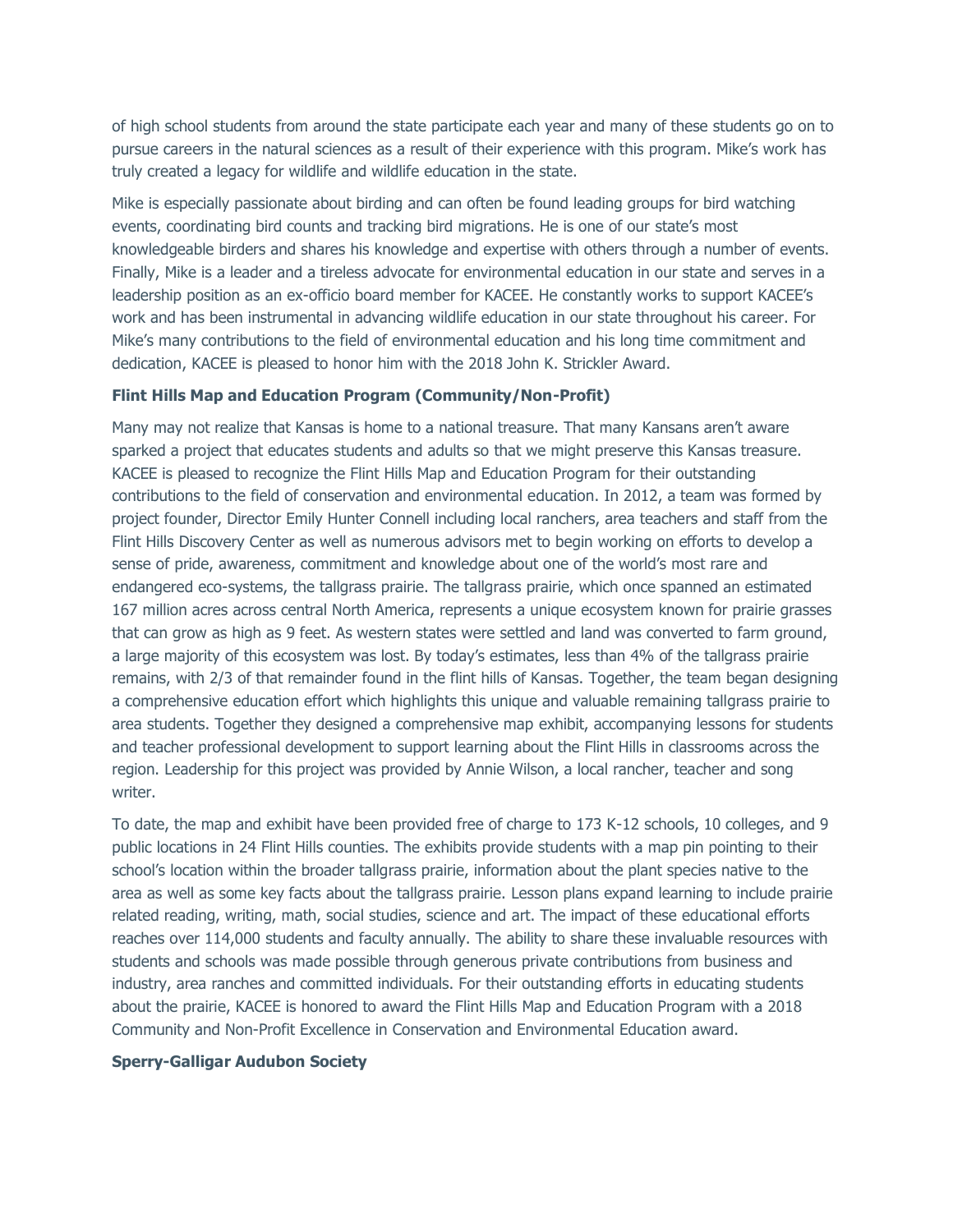Sperry-Galligar Audubon was formed in 1999 for the purpose of conservation education in Pittsburg, KS and the surrounding areas. The organization was named for married professors in the Pittsburg State University Biology Department, Dr. Gladys Galligar and Dr. Ted Sperry. Dr. Sperry was a student of Aldo Leopold, author The Sand County Almanac and considered by many to be the father of wildlife biology. It was under Leopold's direction that Dr. Sperry created the Curtis Prairie in Wisconsin, now the world's oldest ecologically restored prairie. In Kansas, Ted and Gladys' commitment to conservation and education was apparent through their work at the University and at their home in Pittsburg. As an Audubon Chapter, members of Sperry-Galligar fundraise for conservation projects in the area as well as volunteering for a variety of conservation and education efforts in the community. Examples of these volunteer efforts include: monitoring bluebird boxes, counting chimney swifts, building benches for local trails, and helping on work days for the Pittsburg State University's Nature Reach program.

While one might think that a local Audubon Chapter would be focused solely on birds, one of the most valuable services the Sperry-Galligar Audubon Society provides to the community is offering free monthly programs, including programs on birds, but also covering a multitude of topics from salamanders to solar panels and bees to bears. This effort fills a vital community need for environmental education. In addition to their own education efforts, Sperry-Galligar also supports other local conservation and environmental education efforts, including volunteering and providing funding to programs that serve area youth, such as donating supplies to local day camps and providing scholarships to high school students who participate in Kansas Eco-Meet, a statewide competition testing knowledge and understanding of wildlife issues and conservation. For their outstanding efforts and leadership in both supporting and providing environmental education for more than 20 years in the Pittsburg area, KACEE is pleased to recognize the Sperry-Galligar Audubon Society for their excellence.

#### **Judy Boltman (Government)**

If one didn't play close attention, you might overlook the powerful and profound impact that Judy Boltman has had on conservation and environmental education. Judy currently serves as the District Manager of the Shawnee County Conservation District and also serves as the lead organizer for the Topeka Water Festival, an annual educational event for 4th graders in the Topeka area. In the words of her colleague from the City of Topeka Public Works, Office of Utilities and Public Transportation, Sylvia Davis, "Judy is truly one of environmental education's unsung heroes."

In her role as the Conservation District Manager, Judy serves the people of Shawnee County with voluntary programs of education, planning, and application of conservation practices to sustain the long term quality of our natural resources. One of her strengths lies in her ability to engage a long list of partners she has worked with over many years to help bring education and resources together to assist farmers and ranchers, contractors, developers, homeowners and members of the public at large. In addition to her work with local land owners and developers, Judy stepped up in 1999 to host an event for Topeka 4th graders designed to be a day of hands on learning that increases awareness and appreciation of local water resources and issues surrounding the community, as well encouraging students to be good stewards for our water resources. What started out as a small event for just 300 students has blossomed into an annual event requiring more than 100 volunteers to present 36 activities to almost 1,200 area fourth graders each year. Coordinating this event is no small task--Judy begins planning for the event immediately following the last year's festival and according to event partner Sylvia Davis, "Judy is the cog that keeps the entire wheel turning. She schedules every individual volunteer, works with a running list of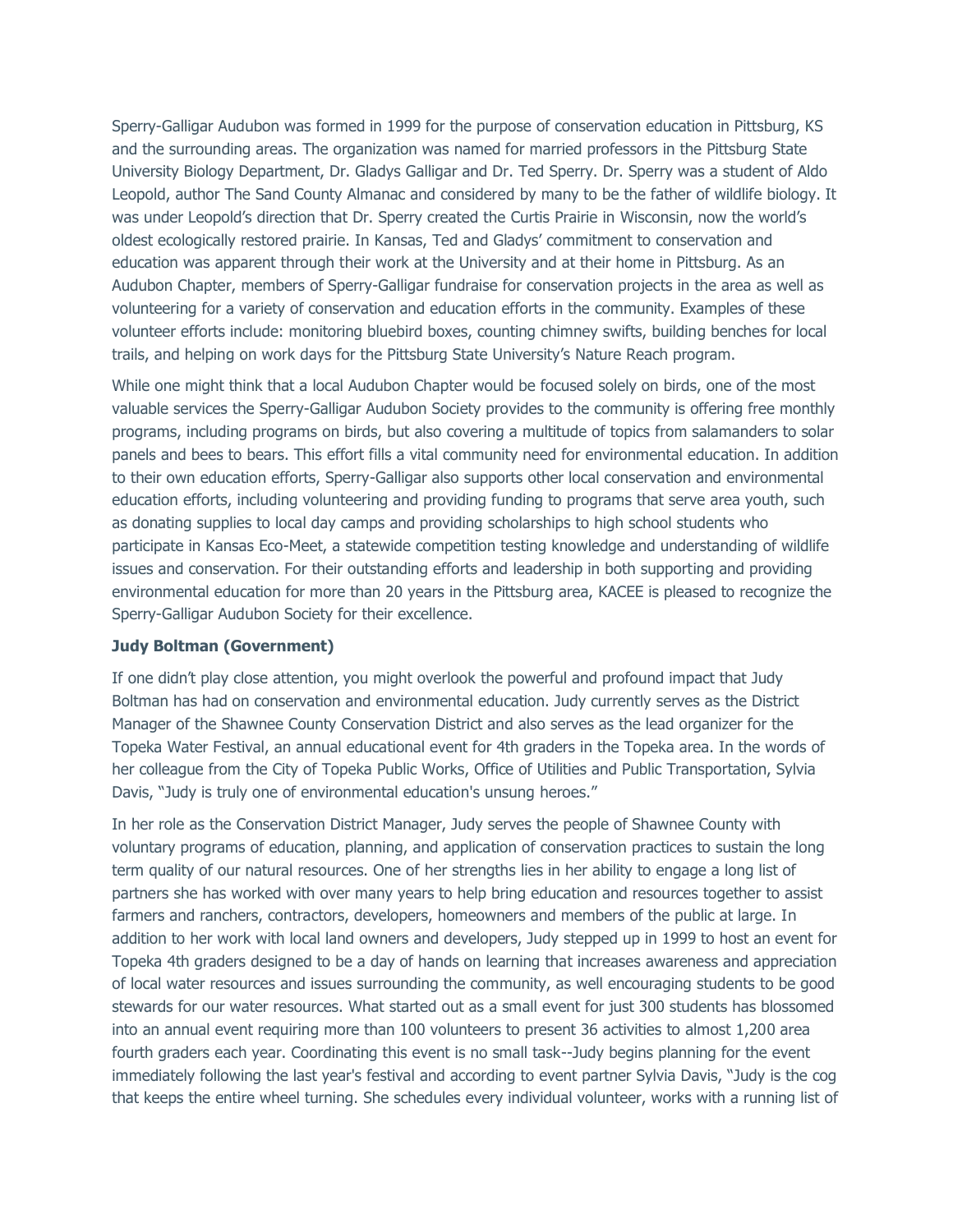schools that want to participate and their respective schedules, lines out logistics in terms of bus schedules, food arrangements, and finances and works with the fabulous staff at KACEE to ensure that everyone's needs are met." What is perhaps most remarkable is that Judy manages all this with a smile and always credits everyone else with the event's success. For her quiet and unassuming leadership, KACEE is pleased and proud to award Judy Boltman with the 2018 Excellence in Conservation and Environmental Education Award.

## **Melanie Falcon (PreK-16 Education)**

KACEE is pleased and proud to recognize teacher Melanie Falcon for her excellence in conservation and environmental education in the classroom. Melanie began her teaching career at Wilson High School in Wilson, KS in 2007 and jumped right in with teaching environmental education and leading the school's efforts to create enthusiasm and engagement with students in their environmental learning. Melanie provided critical leadership for the school in working with students to prepare for and compete in a statewide competition called ECO-Meet. This competition brings students from around the state together to test their knowledge and understanding of Kansas plants and animals. Students who do well at their region advance to a state competition and Melanie's students always do well. She has had ECO-Meet teams that finished in the top three positions every year she's worked with them including sweeping the top three team positions in 2014 and 2015, with one of her teams winning the entire competition 9 of the 10 years that they've competed. She's coached her ECO-Meet teams to top honors in a field of more than 25 of the best teams from across the state, with her team winning 1st place in 2016. As ECO-Meet Coordinator, Mike Rader stated, "This is attributed to having really strong students in the competition, but also due in large part to the time and effort she took to help her students prepare. As a coordinator for the event, it was fun for me to see her excitement and emotion as she broke down when we announced the winner. It was the culmination of a long, hard-fought season of regional events and against much larger schools, and her tenacity and competitive spirit was rewarded."

Melanie's passion for learning and teaching about the environment is not only evident in her classroom, but in the many hours she spends outside of the classroom learning and teaching. Melanie advances her own knowledge of Kansas plants and animals through active participation in herpetology field trips, looking for, learning about and sharing her knowledge of amphibians and reptiles in our state. She has volunteered during the summer for the Sternberg Museum of Natural History in Hays to educate visitors from far and wide during her time off from the classroom. Countless students and visitors have benefitted from Melanie's passion for teaching and learning and her love of the out-of-doors. She routinely participates in a program sponsored by the Kansas Department of Wildlife, Parks and Tourism called Becoming an Outdoors Woman (BOW) which provides women with skills, knowledge and experiences to become more active in outdoor recreation opportunities in our state. Melanie is always ready to try new things and share her love of nature and the outdoors with others. Melanie has recently taken on a new teaching position as a middle school science teacher in Lindsborg where she is already continuing in the tradition of her work at Wilson High with a whole new group of students. While it was challenging to leave the school she loved, Melanie can be proud that some of her former Wilson students have now taken over leading the ECO-Meet program, which is a testament to her leadership and inspiration. KACEE is pleased to honor Melanie for her work both in and out of the classroom in inspiring learning about world around us.

## **Park Management and Conservation Program, Kansas State University (PreK-16 Education)**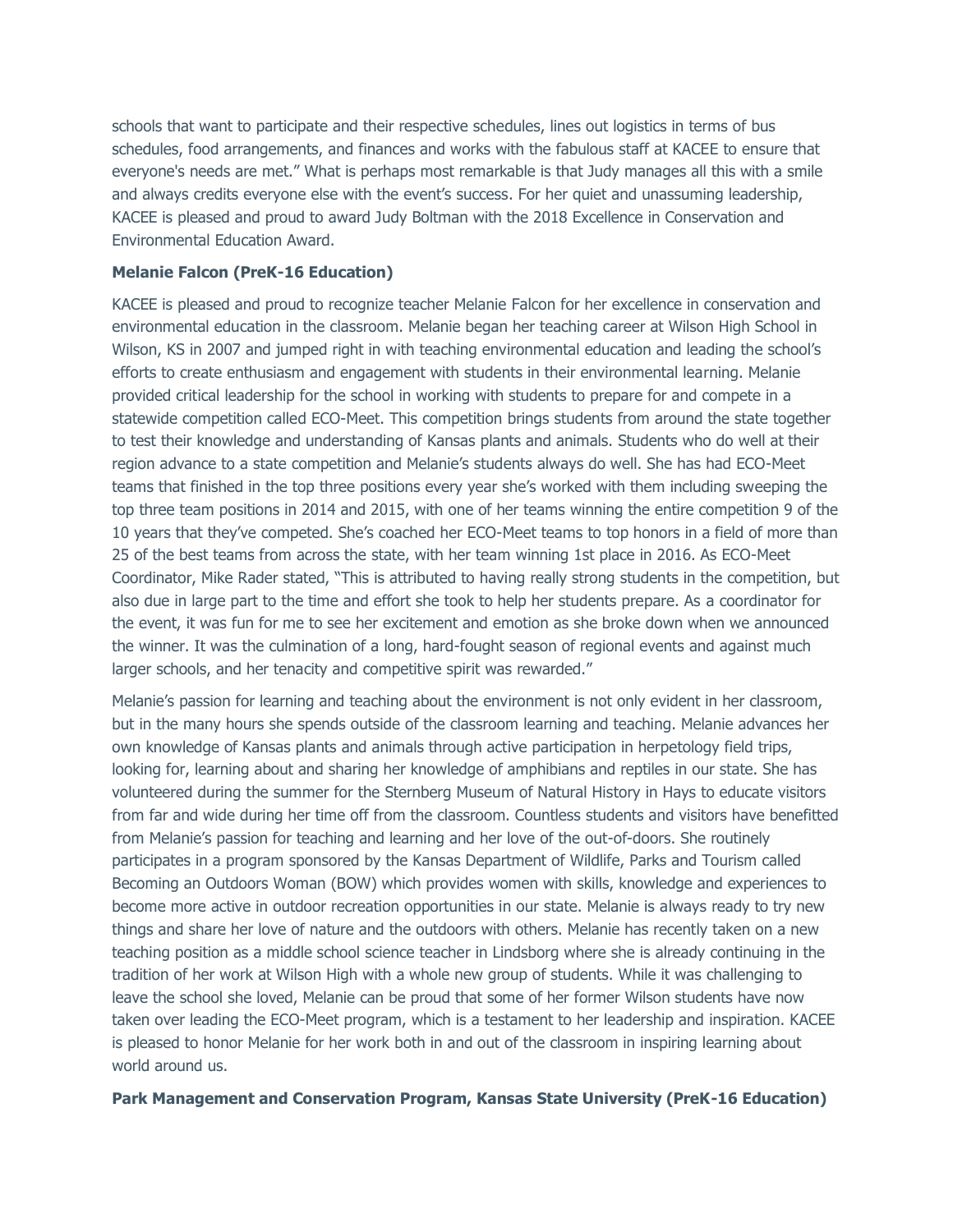It's no coincidence that many of our state leaders in conservation and environmental education have one thing in common—they all graduated from the Park Management and Conservation (PMC) Program at Kansas State University. The PMC Program in the College of Agriculture, Department of Horticulture and Natural Resources prepares students for careers in a wide variety of natural resource management agencies and organizations. This program prepares students for jobs including: park managers and rangers, conservation officers, planners, nature center directors and naturalists and other positions responsible for environmental education efforts. The PMC program has played a significant role in contributing to environmental education, specifically in Kansas, for over a half century. From the beginning, faculty with the PMC program recognized the importance of including environmental education as a part of the preparation of their students, providing the training for thousands of students over the years to include environmental education as a critical component of the work they do. For this long standing effort, KACEE is pleased to honor the PMC Program at Kansas State University with an award for excellence in conservation and environmental education.

Throughout the long history of the PMC Program, several key faculty have made significant contributions toward the enduring impact this program has had in our state and beyond. Early influencers and former faculty included John Strickler, then state forester, Ed Udd, Tom Warner, Keith Lynch and Mark Morgan. Dr. Ted Cable and Dr. Sid Stevenson built on their efforts, both for the last 30 years. Together, the two have developed a program accredited by the Council on Accreditation of Parks, Recreation, Tourism and Related Professions (COAPRT) which graduates hundreds of students each year. Courses like Introduction to Natural Resource Management, developed by and for many years taught by Ted Cable, offered as a general education course, attracts both major and non-major students to study the natural resources of Kansas and connections to natural resource issues in other parts of the world, embodying the phrase, "Think Globally, Act Locally." This course often sparks the interest of students who hadn't previously considered a degree in Park Management and Conservation. Dr. Sid Stevenson has worked to include courses that connect students to experiences in conservation and environmental education, often through partnerships with agencies and organizations across the state, including KACEE. By providing students with opportunities to teach environmental education at local events, learn boat safety and education while on an actual boat he acquired, and experience outdoor education at sites like Rock Springs 4-H camp, it is no wonder that the students who graduate from the PMC program rise to become leaders in their professions. As the program grows, new faculty, Jeff Skibins and Ryan Sharp have continued this strong leadership for preparing our next generation of environmental educators and leaders.

### **Amber Myers**

It isn't often that someone is called "one of the hardest working and most dedicated stewards of our environment that I've ever met," let alone someone who has only been working in the field for five years. Yet that's just how Stephen Bridenstine, the Curator of Education at the Flint Hills Discovery Center described 2018 Rising Star award recipient, Amber Myers. Stephen goes on to say, "Her love of the natural world marks everything she does and has impacted not only the staff and guests here at the Flint Hills Discovery Center (FHDC) but everyone she meets in her life." KACEE is pleased to recognize Amber's achievements as a rising star in conservation and environmental education.

Amber's passion and dedication to sharing the environment with others drives both her personal and professional life. She recently returned to Kansas State University as an older non-traditional student to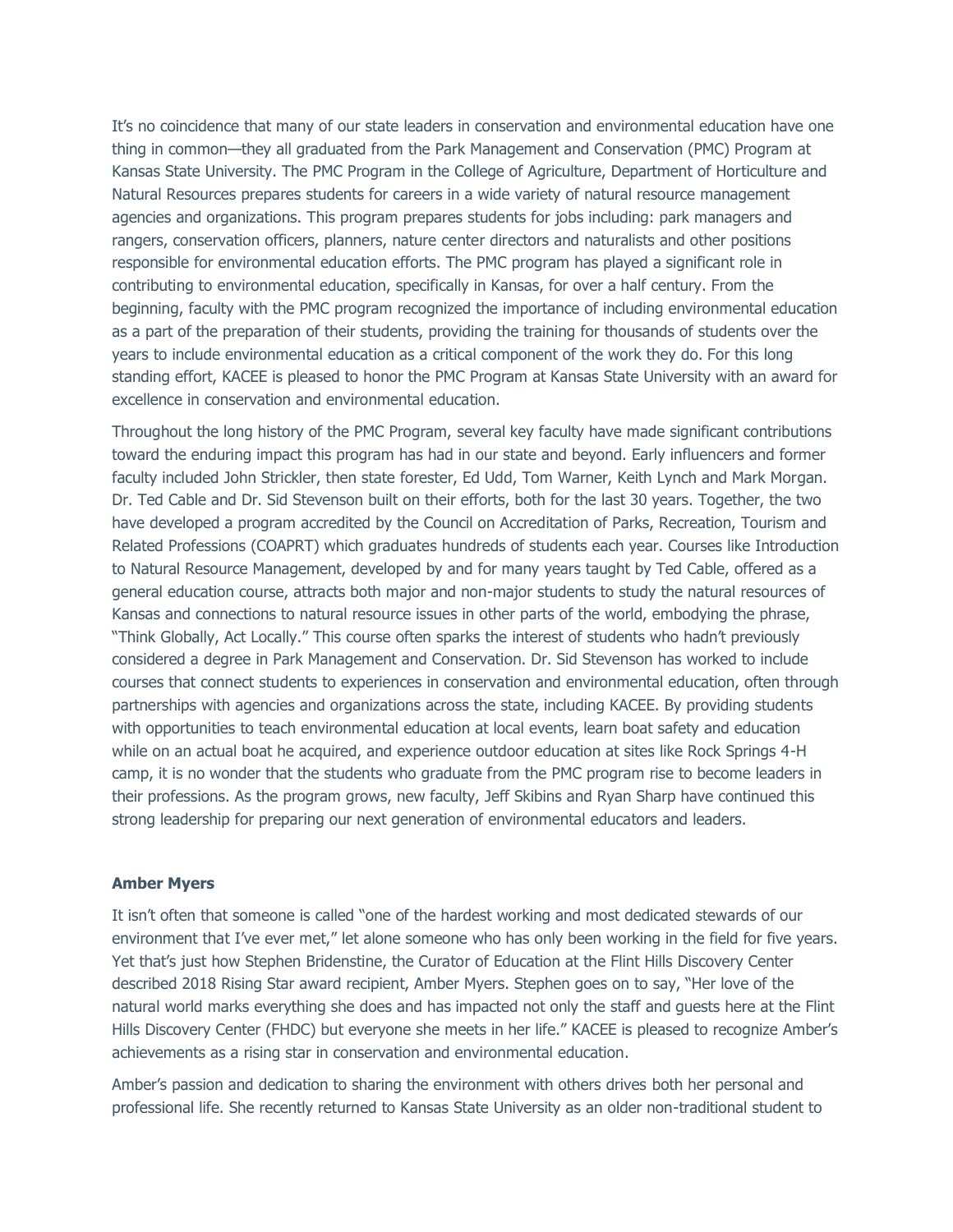obtain her dual degree in Park Management and Conservation and Natural Resources and Environmental Science, all while juggling the responsibility of caring for two school-age children. She became a volunteer and part time educator at the Flint Hills Discovery Center (FHDC) and as noted by her supervisor, Mr. Bridenstine, "During this time, she has transformed this department, this institution, and herself." After just a year on the job, Amber became the sole full-time educator in charge of leading all the educational programming at the FHDC, a very demanding job. However, seeing the lack of animal and nature focused programming, Amber found opportunities. She created a Family Outdoor Adventure Night program to get families more comfortable in the outdoors and a "walk and talk" series to get people into the field with local experts, both programs designed to share her love of nature and the outdoors with others.

That might be enough for most people, but Amber still saw more opportunities for connecting children and adults with nature. Amber also began to find ways to get kids engaged with hands-on experiences with wildlife, like digging for insects in the soil, searching for crawfish in the Kansas River and learning about administrators of the critical role that live animal programming can play in both the FHDC mission and bottom line. This culminated in Amber's singlehanded development of a Flint Hills Native Animal Education Program and "Meet the Neighbors" Exhibit. Stephen Bridestine sums it up, saying, "In the end, her maturity and professionalism proved the key to developing this program. Now, the Flint Hills Discovery Center offers guests live interactive experiences with our Flint Hills animal neighbors, something never before considered here." For her amazing contributions in her first years in the field of environmental education, KACEE is pleased to recognize Amber Myers as the 2018 Connie Leger Rising Star.

### **Chisholm Middle School**

In schools all across Kansas, students and teachers are working together to create greener and healthier schools. Each year, KACEE recognizes those schools that stand out as leaders in this effort and we are pleased to recognize Chisholm Middle School in Newton, KS as our 2018 Kansas Green School of the year. Students at Chisholm Middle school studied the important role of pollinators like butterflies and bees to the community's agricultural economy and wanted to make a difference. Led by teacher Chelle Coffee, students inventoried the diversity of species found on the school ground using activities from a program called Project Learning Tree. They discovered that there was not much diversity at all of species on the school site or area surrounding the school and teacher Chelle Coffee provided students with information on prairie pockets, or small plantings of native grasses and forbs. This led to the school applying for and receiving a grant from the Kansas Department of Wildlife, Parks and Tourism for an Outdoor Wildlife Learning Site or OWLS. These sites are designed to serve the dual purpose of providing habitat and a hands-on learning site for students. Part of this process involved research for the students. "Each of the students designed a native Kansas garden and researched what native plants they would like to see in it to sustain pollinators needed for our area. A few also added that we would need rock areas for small rodents and snakes in the prairie ecosystem," said teacher Chelle Coffee.

The research and design conducted by the students was presented and students pulled their ideas together to come up with their final prairie garden design which incorporated the best of each student's ideas. What makes this project especially impressive is the partnerships built in the community to see the garden come to fruition. In collaboration, the teacher and students approached their PTO to donate money for the development of the prairie. Local seed company, Sharp Brothers Seeds, donated three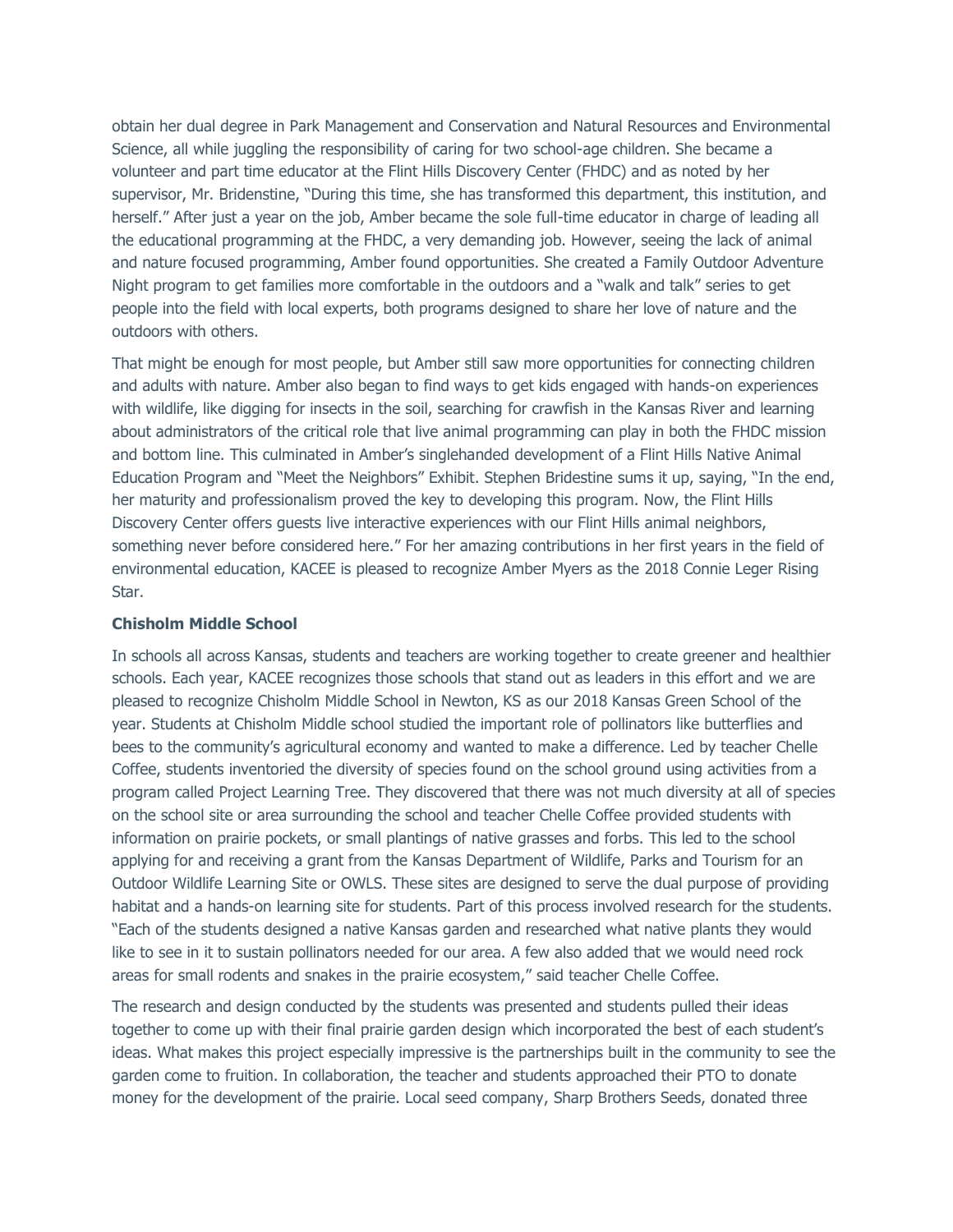different sets of seeds for each area the students wanted; a tall prairie, a medium prairie and a short pollinator prairie. A local business owner, Gerald Unruh of Bentley Sand was hired to deliver rock for the garden, but when he found it was for the school, he generously donated the rock and delivery to the school. Mulch was donated and delivered by the city of Newton. And finally, the district manager for the Harvey County Conservation District, Dana Stahl provided her expertise in helping students with when and where to do the seed plantings as well as teaching the students about the water in the creek next to the school and how this native prairie helps with water quality.

The garden is already being utilized by other classes at Chisholm Middle School and students continue to make plans to improve the outdoor learning site including plans for benches so that students and community members can comfortably enjoy viewing of the new wildlife that now visit and live at the site. They also plan to install bird feeders and more plants, as well as converting more of the school grounds to prairie and food gardens. The garden is a great place for learning for many of the classrooms and as noted by teacher Chelle Coffee, "Since the garden consists of Kansas native plants it does not need water to thrive. The students and school along with community members and parents have created a sustainable, healthy, outdoor relaxing area for people to visit and for students to use as an outdoor learning space." KACEE is pleased to honor Chisholm Middle School as our 2018 Kansas Green School of the Year.

Paul Miller

### **Laura Calwell**

KACEE is pleased to present the 2019 John K. Strickler Award to Laura Calwell, Education Director for Friends of the Kaw and Friends of Kaw Point Park in Mission, KS. If one spends even a small amount of time with Laura, it is immediately obvious Laura is passionate about the Kansas River. The Kansas River, or it is affectionately called, the Kaw, is considered one of the longest prairie rivers in the world, spanning more than 170 miles that run from Junction City to Kansas City. Along the way, the river supports communities with drinking water, farmers with irrigation and thousands of people with a great place to paddle each year. Laura recognized early on the value of this important Kansas river and was one of the founding board members of Friends of the Kaw, a grass-roots, non-profit, conservation organization whose mission is to protect and preserve the Kansas River. She has served in leadership positions on the board for many years. In 2003, Laura added to her work to

protect and preserve this invaluable resource by becoming the Kansas River Keeper, part of an international river protection network and charged with being the eyes, ears, and voice for the Kansas River.

It became clear to Laura that in order to protect and preserve the Kaw, people needed to understand and appreciate the river. As Kansas Riverkeeper, Ms. Calwell organized, managed, and facilitated over 20 Education Float Trips on the Kansas River each year. A major focus of the float trips was to educate participants about the environmental and natural importance of the river that is also a primary drinking water source for northeast Kansas. To make sure that our next generation was prepared to value and protect the Kansas River as well, Laura also began implementing river education programs aimed at K-12 students. In 2013, as the Kansas Riverkeeper, Ms. Calwell was instrumental in developing the Kids About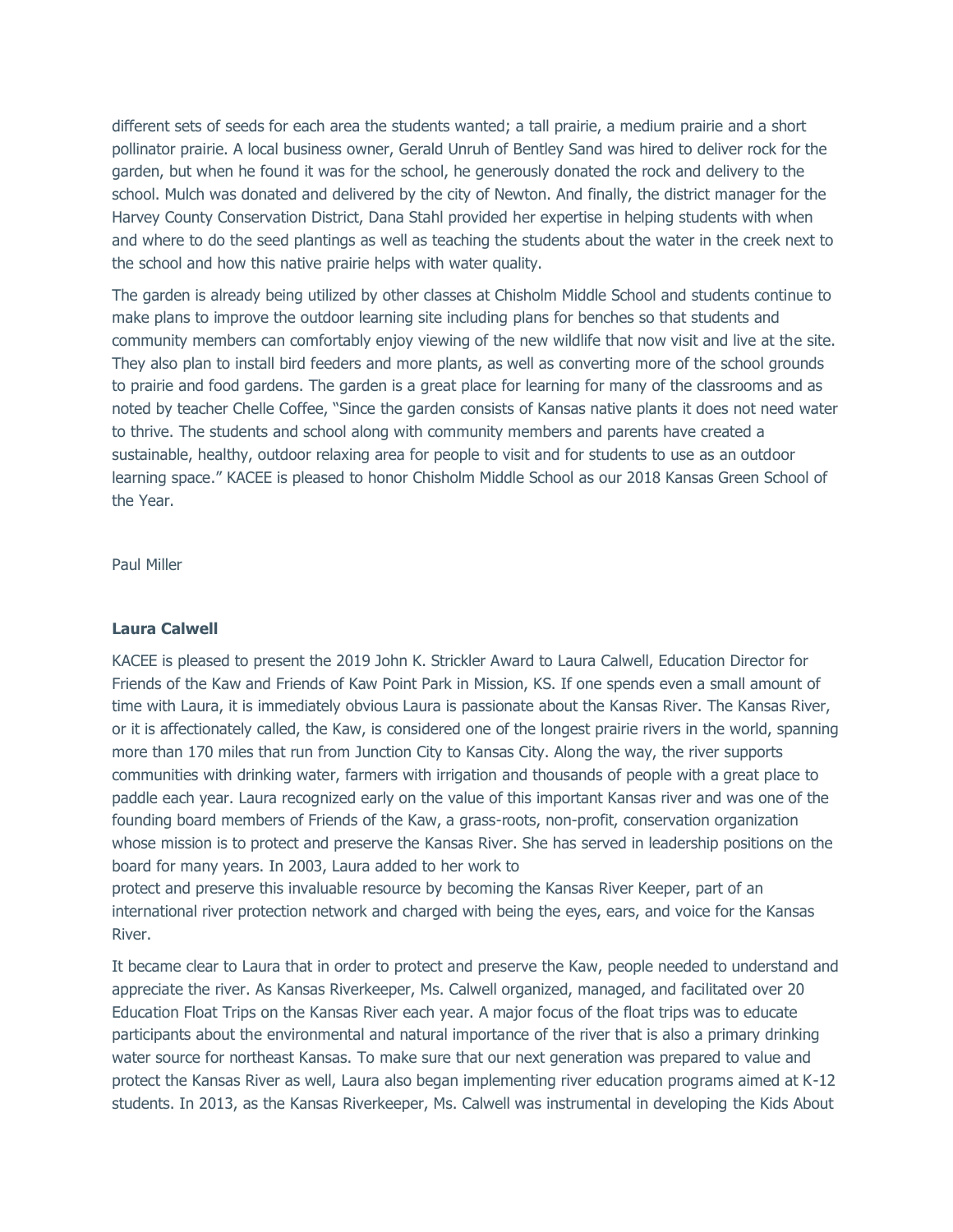Water (KAW) Program, an issues and actions approach to stormwater education. She added to this effort with the Friends of the Kaw's Paddle Experiences, a program designed to introduce underserved children to stormwater pollution concerns, macroinvertebrates, and safe recreation at an area lake. And to expand the reach even further, Calwell began the Community Issues Taught by Youth (CITY) Project, an intern program for high school students from Kansas City who learn to become trainers for volunteers to do water quality testing and organize community-based river clean-up projects.

All told, Laura has spent nearly 30 years educating thousands of adults and students about the 'Mighty Kaw' and its importance to our communities. Laura's efforts using hands-on experiences with the river coupled with engaging learning about the health of the river have helped so many understand and appreciate this incredible resource and the Kaw is grateful. For Laura's many contributions to the field of environmental education and her long time commitment and dedication, KACEE is pleased to honor her with the 2019 John K. Strickler Award.

## **Jill Haukos (Community/Non-Profit)**

KACEE is pleased to honor Jill Haukos with an award for excellence in environmental education for her important work in educating thousands of children and adults about tallgrass prairie at the Konza Biological Research Station. In 2012, Kansas environmental education gained an outstanding leader when Jill was named as director of the Konza Environmental Education (KEEP) program at the Konza. Jill has maintained and expanded the exemplary programs that were established before she came to Konza, including the docent program and the K-12 field trip program at Konza. Beyond the great care she has given to programs she inherited, Jill has innovated and guided KEEP to offer even greater environmental education opportunities for all ages of Kansans and made KEEP an exemplar environmental education program in the nation.

Jill has actively worked to strengthen the connection between the long term research scientists from the Konza Biological Research Station with educational opportunities for adults and school groups that visit the prairie. As part of these efforts, Jill authored a book, Autumn Calf, an engaging story about a bison calf that weaves into the story an appreciation for prairie ecology and provide related activities to help children access Konza data about bison growth to sharpen their math skills and science understanding. Jill provides this book to every fourth grade class who visits the Konza as well as to any library, school or teacher who requests it, free of charge. In addition, Jill brought the Kansas Master Naturalist program to the Konza and offers trainings to those who want to develop their skills to be effective volunteers and docents for the Konza and other natural spaces in Kansas. Ms. Haukos also provides a summer workshop to teachers to build their skills in teaching about the prairie in their classrooms and then provides these teachers with a bus stipend to get their classrooms out on the Konza. Jill values the transformative experience field work can have on students, especially field experiences in special places like Konza Prairie and each year facilitates Konza field trip experiences for thousands of K-12 students. Jill has also been instrumental in making sure that the public continues to have access and opportunities to experience the Konza. Jill has been key to helping public and school visitors be respectful of research while keeping the nature trail open to the public and various Konza research areas open to docent-led field trips for K-12 education. As noted by Carol Williamson, "Jill is an inquiry teacher - a guide on the side, not a sage on the stage. Rather than students listening to a Konza field trip leader who spouts what they know about the prairie, Jill creates for docent-led field trips rich experiences and interesting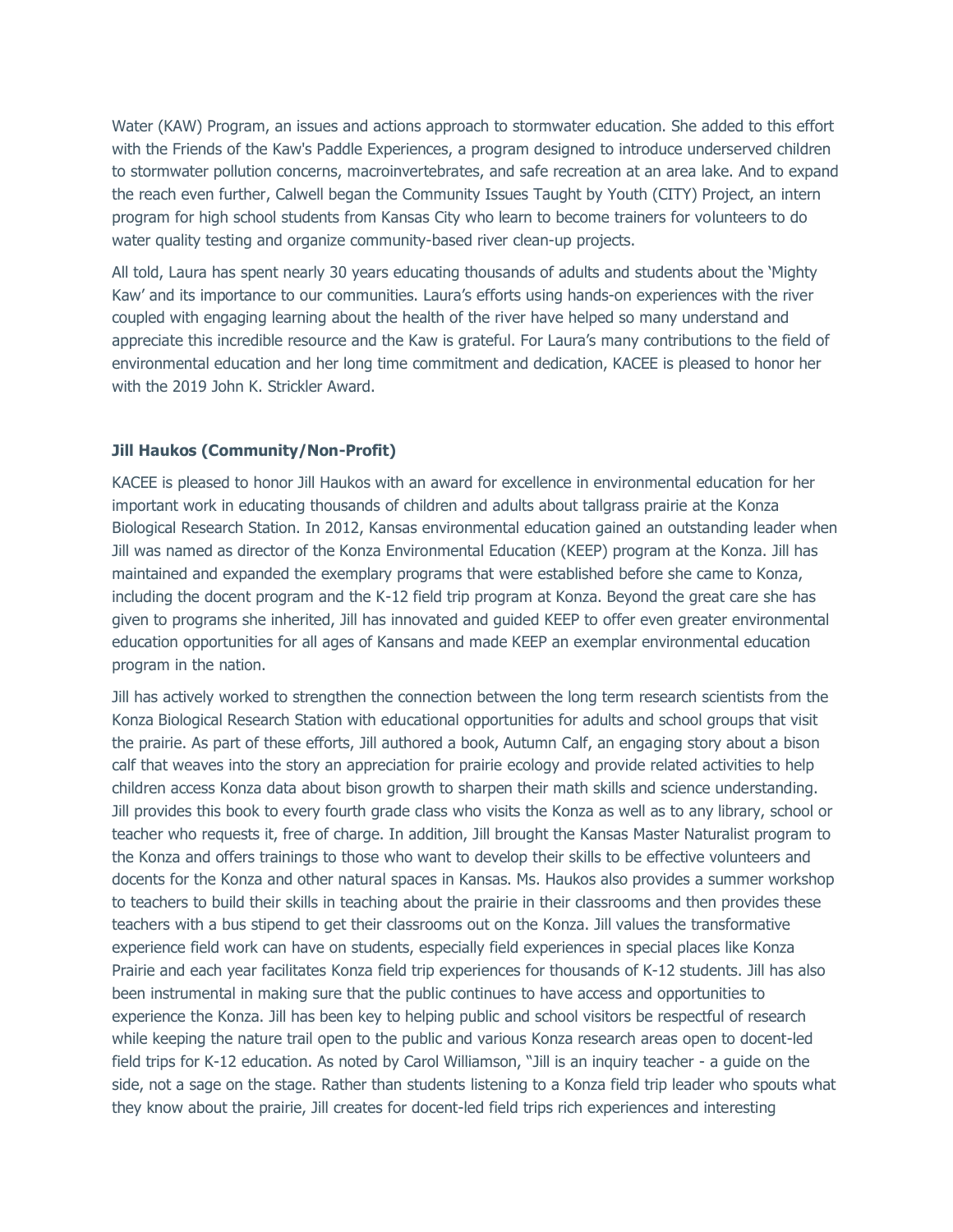questions upon which students can build their understanding of the prairie ecosystem, with the field trip leader facilitating learning." For her work in engaging thousands in experiencing and learning about prairie, KACEE is honored to recognize Ms. Jill Haukos for her excellence in conservation and environmental education.

## **Sandra Sanders (Community/Non-Profit)**

Sandra Sanders is a life-long educator, a career teacher who was named Lawrence teacher of the year in recognition of her talents and contributions to the education of Lawrence elementary students who she taught for more than three decades. But that is not where Sandra's educational service ends. In 2006, as school funding for field trips was being cut from budgets, Jayhawk Audubon received funding to support field trips to natural areas for students. Sandra, with her wealth of connections and experience with Lawrence schools stepped up to coordinate these field experiences as the volunteer Wetland Learners Project Coordinator, now called the Learning About Nature Program. But Sandra did far more than coordinate dates and volunteers, she built a highly successful, collaborative and impactful nature education program that went above and beyond all expectations. From start to finish, Sandra connects all the dots so that students get the most out of the field trip. Ms. Sanders consults teachers to determine the most valuable curriculum for the field experiences, works with teachers to make sure learning is extended back into the classroom, she meets with students before the field trip to prepare them and she is there for the field trip as well to make sure that all the volunteer educators make the most of the experience for the students. As colleague Susan Iverson noted, "Bear in mind that an astonishing number of the students have never gone for a walk in the woods or been to the wetlands and don't think they want anything to do with it! Sandy is able to spark their interest."

Sandra also coordinates all the volunteers who do hands on activities with the students during the field trip on a wide variety of topics including: aquatic macroinvertebrates, wetland plants, insects and birds, while weaving in environmental science, history, art and writing. In the spirit of innovation and collaboration, Sandra has developed a unique collaboration with University of Kansas and provides training and support for KU students to teach the different learning stations. "This training of future educators in environmental education is a wonderful byproduct of the project that no one but Sandy envisioned at the beginning" states colleague Susan Iverson. Sandra also works with the KU students to follow up visits to the local classrooms and continue the learning beyond the field trip. Sandra also expanded these after field trip visits to

include some career education, having KU students share what they were studying, what career opportunities they will have and perhaps most importantly, in Sandra's own words, to share with the students that "science is about a way of thinking and anyone can develop their ability to look at the world from a science-based perspective. It's not a mysterious approach to life available to only a few people." With more than 9000 students who have participated in the Learning About Nature Program, along with the many KU students she has engaged and the multiple

partner organizations, it is clear that Ms. Sanders has had a huge impact on environmental education in Kansas and KACEE is pleased to honor Sandra with the 2019 Excellence in Conservation and Environmental Education for a community non-profit organization.

## **Vanessa Avara (Government)**

KACEE is pleased to recognize Vanessa Avara for her excellence in conservation and environmental education. Vanessa has been sharing her passion for wildlife for more than 20 years, the last 11 years at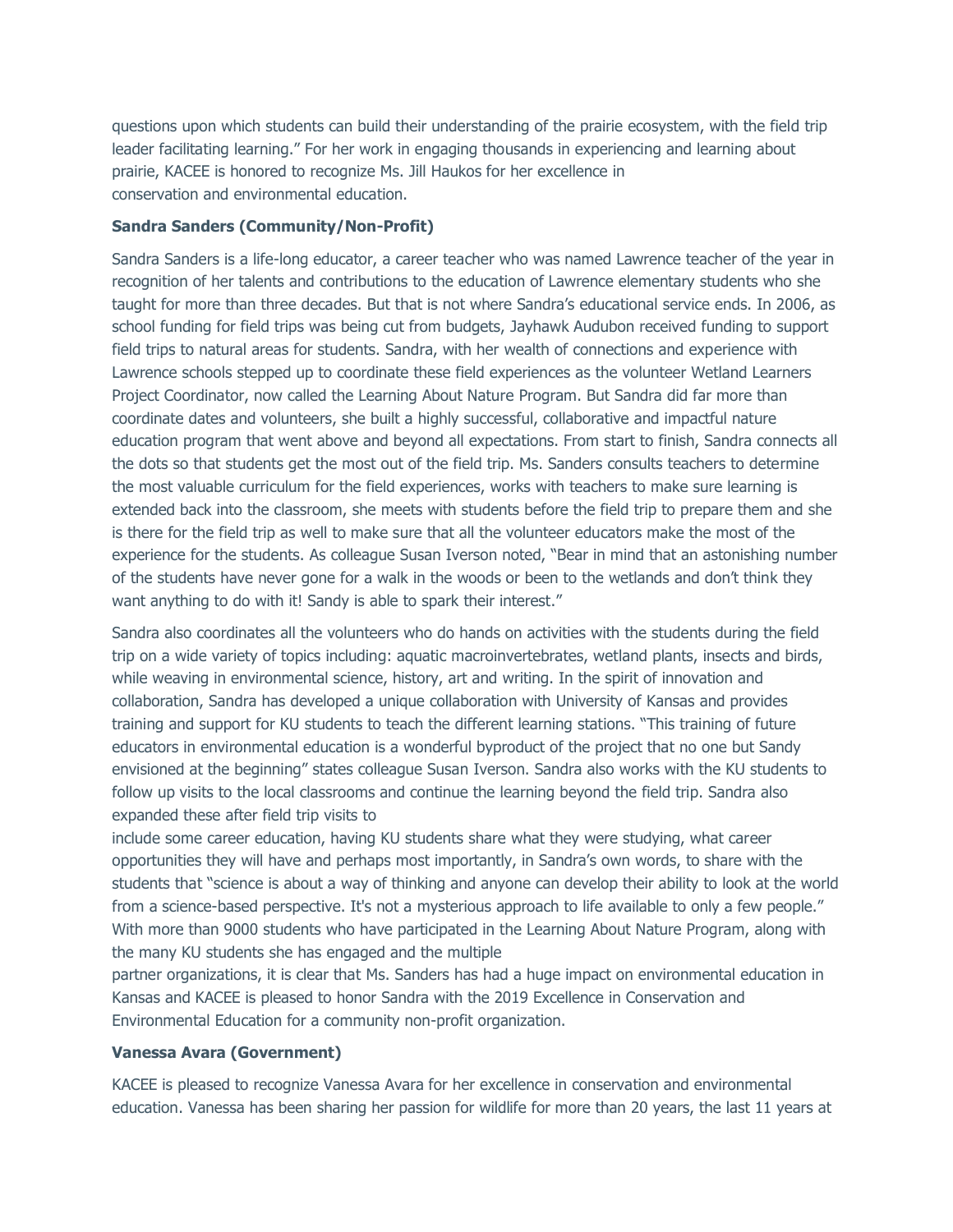the Milford Nature Center as their Assistant Director. Milford Nature Center not only is the home of educational exhibits and nature trails, the nature center also does a tremendous amount of education programming for schools and the community. The educational programs offered include topics on different species of wildlife as well as the water, food, shelter and space that make up habitat for different living creatures. As noted by Pat Silovsky, Director of the Milford Nature Center, since 2008, "4,000 programs to over 118,000 people have been given by the staff of Milford Nature Center and Vanessa has been there for nearly every one of them." What is key is that the learning opportunities are all hands on and when there are opportunities to create more hands on learning spaces, Vanessa takes advantage of them. For instance, Vanessa has been instrumental in creating pollinator experiences for visitors. This includes installing and maintaining a beehive, raising butterflies for the butterfly exhibit and creating pollinator gardens designed to attract and support bees and butterflies, as well as a monarch waystation to provide critical places for monarch butterflies to stop and feed as they make their migration each year to Mexico.

But Vanessa does far more than provide educational programming for students and visitors to Milford Nature Center, she has provided important leadership for our state birds of prey. Ms. Avara was the first woman falconer in the state of Kansas and has provided countless hours of consultation and education to birders and falconers. Vanessa is the co-author of the Great Plains Nature Center first pocket guide on Raptors....an enormously successful pocket guide that has been reprinted several times. Additionally, nature centers throughout the region see Vanessa as an invaluable resource for animal care and rehabilitation, consulting with her about sick animals and how to properly care for animals nature centers use as "ambassador" animals that visitors and classrooms have the opportunity to see up close during learning. As Pat Silovsky notes, "If a good example is twice the value of good advice, then those who come under the tutelage of Vanessa are in good hands and well on their way to becoming better animal caretakers." Vanessa also lends her expertise with community members who have found an injured or stray animal and has gone as far as agreeing to let the community member know what happens with the animal they've found, even though there are often not enough hours in the day for the education and care that Vanessa provides. At the heart of her interactions, Vanessa educates about wildlife—their importance, their care and their protection. For Vanessa's ongoing work to teach others to be as passionate about wildlife as she is, KACEE is pleased to honor Ms. Avara with this award for excellence in environmental education.

### **Courtney Smith (PreK-16 Education)**

Creativity is an important part of art, but Marlatt Elementary Art Teacher, Courtney Smith, takes creativity to a whole new level. Both in and out of her classroom, Courtney works to connect students with art and the world around them. From her art class where students construct their art pieces using recycled items, to the work Courtney does with the Marlatt Green Team, she shares her enthusiasm and excitement in all she does. As a teacher leader for the Marlatt Green Team, a team of more than 50 students, Courtney finds the time and materials needed for students to lead the way in making their school greener and healthier. Working before and after school with students, Courtney has helped coach the Marlatt Green Team in investigating waste in the school and finding ways to reduce the amount of trash going from Marlatt to the landfill by recycling and

composting. Courtney is working with students now to explore energy use at Marlatt and find ways to reduce energy consumption at the school. She's even got a garden going with the students where they grow, harvest and eat the food they grow. And throughout, the students are as excited and energetic as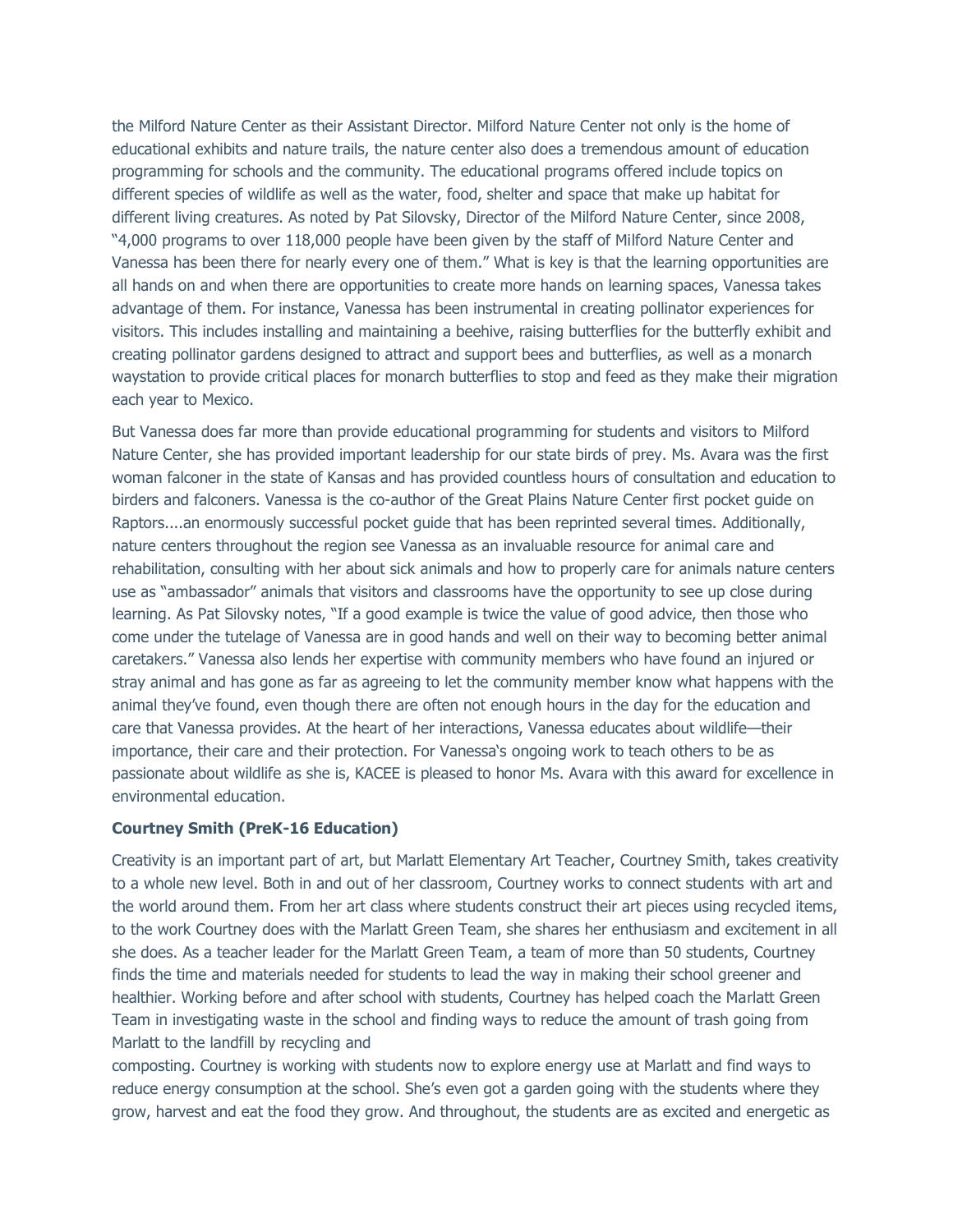she is - Courtney's creativity and passion are contagious! As Kansas Green Schools Coordinator Rachel Wahle stated, "Whatever Courtney is doing, whether you're a teacher or a student, you don't want to not be there!"

Courtney is not only a leader at Marlatt Elementary, but also within the district. As noted by Lucas Shivers who serves as the district Director of Elementary Education, "She has presented at several district-level professional development sessions to collaborate with and coach others on green and STREAM (Science, Technology, Engineering, Art and Math) projects." Courtney is always excited to bring new people onto the district's Green Champions team and from the start has been instrumental in growing the involvement with other teachers in the district. Along with a team of teacher leaders, the Manhattan/Ogden school district applied for and was awarded the US Department of Education's Green Ribbon School District recognition, a highly prestigious recognition given out to only three other districts in the nation this year, with Manhattan/Ogden being the first Green Ribbon District in the state. But Courtney knows there's more her school and the district can do and she's on track with the Marlatt Green Team to get Kansas Green School Silver Globe recognition this year. For her contagious energy and enthusiasm in leading students and teachers, KACEE is proud to recognize Ms. Courtney Smith for our outstanding contributions to the field of environmental education in Kansas.

#### **Kellie Woolf (PreK-16)**

Kellie Woolf first got her hands dirty in environmental education over 11 years ago while working behind the scenes to help with a district level grant to create school gardens. Kellie was instrumental in bringing the grant project alive, securing donated land for the gardens, engaging community members and volunteers, getting water donated and spending countless hours in the garden, preparing, planting, weeding, watering and more. Kellie was highly motivated to step up and lead efforts as the garden was to serve as a community resource for whoever needed the food and there was a good deal of need in that community. What started as a small garden project turned into an extensive garden space that continues to be the pride of the school district and community. Kellie recognized the power in connecting education, the outdoors and service and that connection has become the hallmark of her work. When she moved to the Erie District, she became the Problem-Based Learning Director for Erie High School and continued to weave these connections with her students as they undertook projects including planting a variety of gardens, grafting trees, building green houses, creating aquaculture systems and more. At the heart of Kellie's teaching, she engages students in understanding the world around them and addressing our most challenging problems in a way that lets students know they can make a difference.

When the opportunity to engage students in a new program called Kansas WILD came about, Kellie found a way to expand the opportunities to connect her students with education, the outdoors and service. Kansas WILD, a program created by her husband, then superintendent of Erie Schools, is an innovative approach to engaging kids in the outdoors. Modeled after FFA, the program seeks to provide students with opportunities to learn and experience the outdoors, develop leadership skills and engage in service learning. With Kellie's leadership the Erie High School WILD Chapter was off and running and students had the chance to camp, fish, hike, cook, create and celebrate in nature. Her students led service projects including the installation of school gardens, a school orchard and even an apiary. When the program was in jeopardy, Kellie gathered supporters of the program to join her in helping new leadership understand the academic connections and impact that WILD was having on students. As noted by her husband, Steve Woolf, "Through her brave support of environmental and conservation education,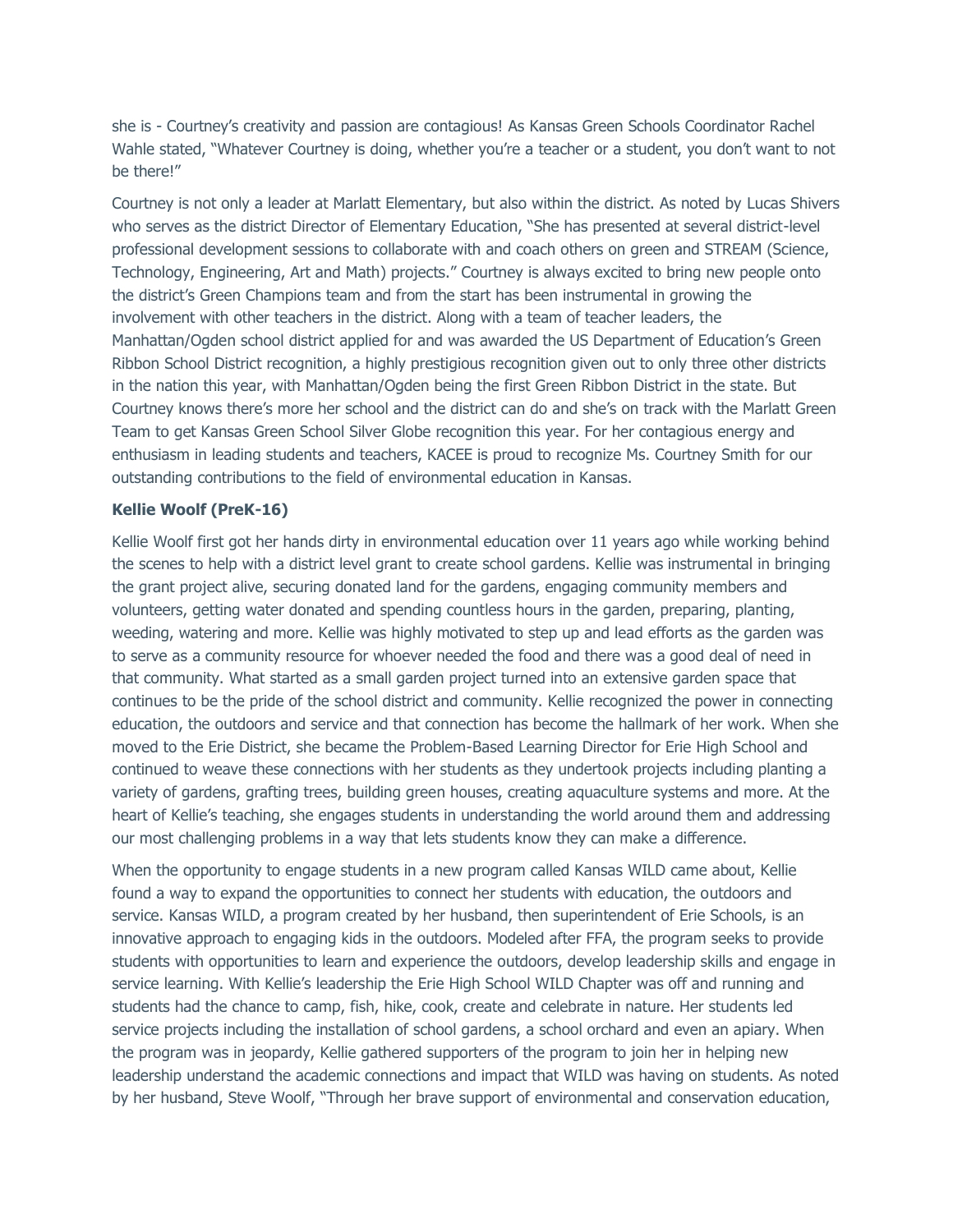WILD is likely to continue even in the face of adversity." Kellie is truly a champion of environmental education at her school, within her district, in the region and in the state and KACEE is honored to celebrate her excellence in environmental education with this award.

### **Mandy Kern**

KACEE is pleased to recognize Ms. Mandy Kern with this year's Rising Star Award. While Mandy has only officially been an environmental educator for about seven months, Mandy's passion for environmental education began almost 13 years ago, while Mandy was an agriculture educator at Hiawatha High School. Mandy began incorporating environmental education lessons into her agriculture courses and both she and her students were hooked. The natural connection was in school gardening and Mandy helped to develop some of the amazing school garden resources and lessons that are available to any Kansas teacher. But when the opportunity to jump into fulltime environmental education presented itself last year, Mandy made the leap, becoming a program specialist at the Kansas Wetland Education Center (KWEC) in Great Bend, KS. KWEC is a one of its kind educational facility, operated collaboratively through Fort Hays State University, the Kansas Department of Wildlife, Parks and Tourism overlooking the Cheyenne Bottoms, a wetland of international significance for migratory birds. While only being on the job for less than a year, already Mandy has had a huge impact. Mandy is in charge of educational programming and has to date, developed over 20 program offerings ranging from learning about wind technology, wetlands forensics, green schools and anatomy of flight to name a few. Mandy has also taken on developing and delivering programming for informal science opportunities through scouts programs, 4-H and more. In her first four months alone, Mandy delivered more than 150 educational programs.

But Mandy is just getting started. Also in her first few months of working at KWEC, Mandy wrote and received education grants, allowing her to expand her educational opportunities including an innovative opportunity to get college students studying to become teachers trained in environmental education, using a program called Flying WILD. Mandy is also connecting KWEC to community efforts to strengthen STEM (Science, Technology, Engineering and Math) by offering drop in STEM Days at KWEC, where she engaged students in hands on STEM activities connected to environmental education and the wetlands. These were so successful that KWEC plans to offer even more drop in STEM Days this coming year. Curtis Wolf, Director of KWEC, perhaps summed it up the best. He said, "Mandy has indicated a real commitment and passion to environmental education, and she hopes to continue pursuing this in her career. She is a very dedicated employee and is willing to go the extra mile to provide more opportunities for the public to care about environmental education. She has often joked with me saying her reason for this passion is selfish, in that she hopes to provide opportunities and pass on environmental literacy to her own children. However, Mandy is already proving to be a great asset to advancing environmental education in general in Kansas. She is epitomizing the true definition of a Rising Star!" In recognition of all that Mandy has already done and the promise of so much more, KACEE is pleased to recognize Mandy with this year's Connie Elpers Rising Star award.

#### **Madison Elementary School**